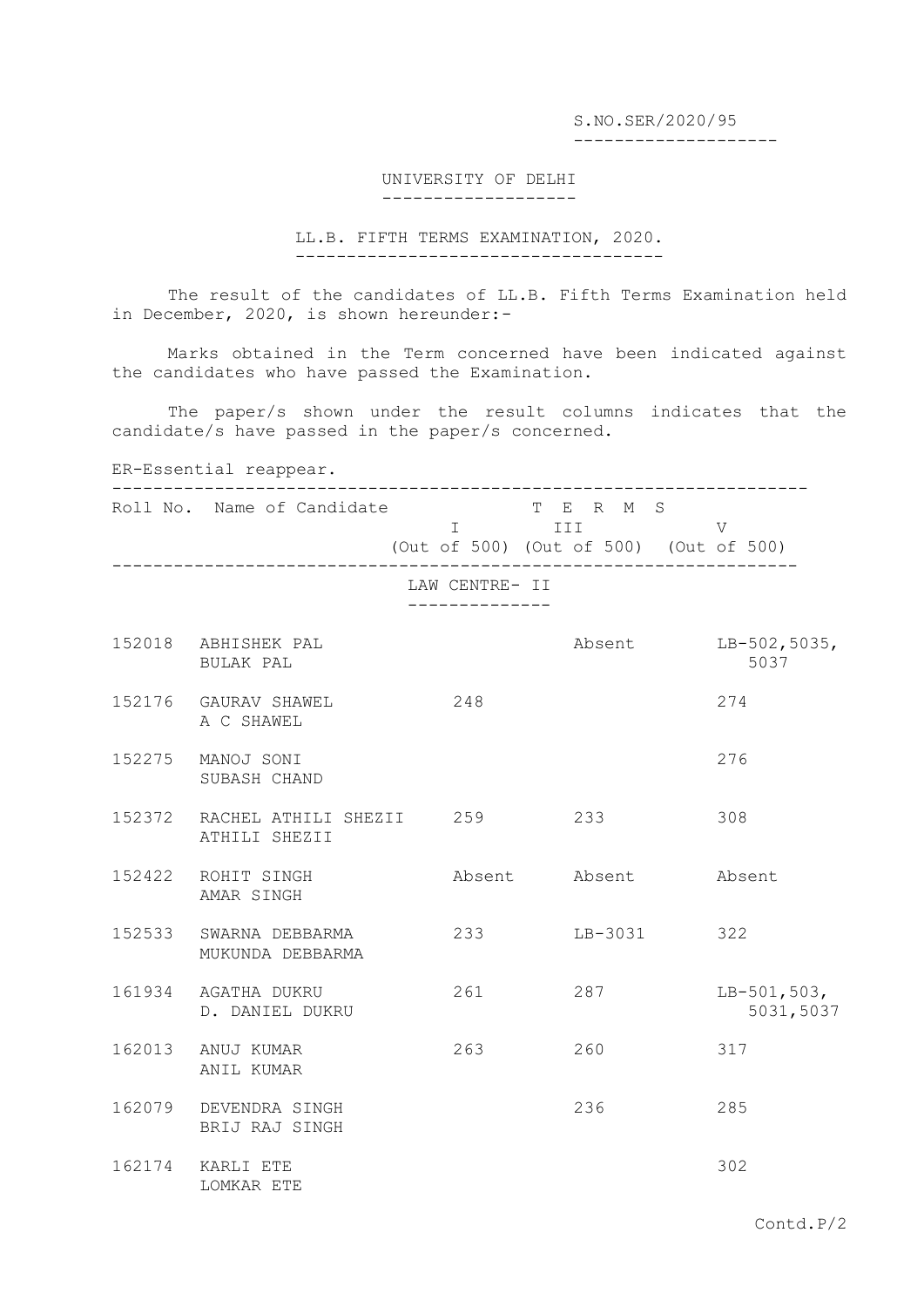|        | UNIVERSITY OF DELHI                                                        |                |                                                   |                                                   |  |
|--------|----------------------------------------------------------------------------|----------------|---------------------------------------------------|---------------------------------------------------|--|
|        | LL.B. FIFTH TERMS EXAMINATION, 2020.<br>__________________________________ |                |                                                   |                                                   |  |
|        | Roll No. Name of Candidate T E R M S                                       |                | I III V<br>(Out of 500) (Out of 500) (Out of 500) |                                                   |  |
|        |                                                                            | LAW CENTRE- II |                                                   |                                                   |  |
|        | 162192 KRITIKA CHAUDHARY<br>CAPT. SANJAY CHAUDHARY                         |                | Absent 331                                        |                                                   |  |
|        | 162201 LAKSHAY LUTHRA 246 241<br>RAJESH LUTHRA                             |                |                                                   | 332                                               |  |
|        | 162234 MD EHTESHAM HUSSAIN<br>HASNAIN ALAM                                 |                | 269                                               | 316                                               |  |
|        | 162268 NAVEEN YADAV<br>BALRAJ YADAV                                        |                |                                                   | LB-302, 303, LB-502, 503,<br>304, 3034 5033, 5035 |  |
|        | 162348 PRITAM KUMAR<br>RAMESH CHANDRA                                      |                | 285                                               | 302                                               |  |
|        | 162361 RAHUL KUMAR<br>MAHENDRA SINGH                                       | 269            | 263                                               | 302                                               |  |
|        | 162501 SHWETA<br>SANJAY BAISOYA                                            |                | Absent                                            | $LB-503,5035,$                                    |  |
|        | 162549 SWADESH DEEPAK<br>SUBHASH CHANDRA                                   |                | 259                                               | 320                                               |  |
|        | 172011 AAYUSH ABHISHEK<br>SUDHIR KUMAR SINHA                               |                | 252                                               | 314                                               |  |
|        | 172032 ADITYA JOSHI<br>ANIL JOSHI                                          |                | 304                                               | 344                                               |  |
|        | 172041 AJAY KUMAR<br>RAM NATH CHOURASIA                                    |                | 270                                               | 319                                               |  |
| 172048 | AKANKSHA CHAUDHARY 250<br>JAGDISH SINGH                                    |                | 291                                               | 346                                               |  |
|        | 172060 AKHIL DHAKA<br>BHUPENDER DHAKA                                      | 235            | 249                                               | 326                                               |  |
|        | 172066 AMAR GHALAWAT<br>RAJ KUMAR                                          |                | 252                                               | 310                                               |  |
|        | 172075 AMIT KUMAR ROY<br>KHARG MOHAN HAZRA                                 | 246            | 255                                               | 298                                               |  |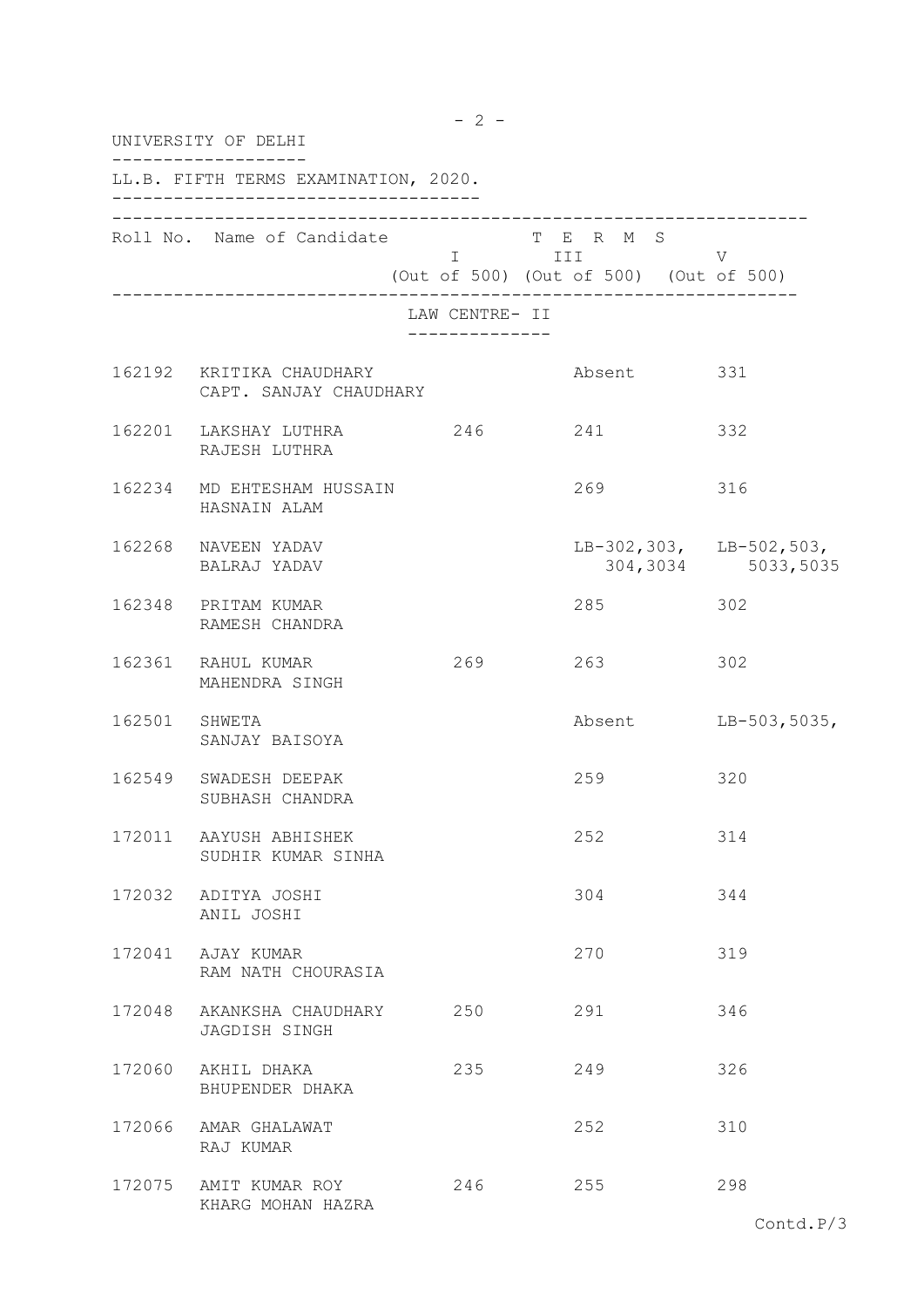| UNIVERSITY OF DELHI |                                                 |                                               |                                                                                                                                                                                 |                           |
|---------------------|-------------------------------------------------|-----------------------------------------------|---------------------------------------------------------------------------------------------------------------------------------------------------------------------------------|---------------------------|
|                     | LL.B. FIFTH TERMS EXAMINATION, 2020.            |                                               |                                                                                                                                                                                 |                           |
|                     | Roll No. Name of Candidate                      |                                               | T E R M S<br>i i statistik i statistik i statistik i statistik i statistik i statistik i statistik i statistik i statistik<br>Dogodki<br>(Out of 500) (Out of 500) (Out of 500) | V                         |
|                     |                                                 | LAW CENTRE- II<br>. _ _ _ _ _ _ _ _ _ _ _ _ _ |                                                                                                                                                                                 |                           |
|                     | 172076 AMIT KUMAR YADAV<br>NARESH KUMAR YADAV   |                                               |                                                                                                                                                                                 | 340                       |
|                     | 172077 AMOGH AGRAWAL<br>SURESH KUMAR AGRAWAL    |                                               | 271                                                                                                                                                                             | 329                       |
| 172082 ANJALI       | SATISH KUMAR                                    |                                               |                                                                                                                                                                                 | 326                       |
|                     | 172109 ANURAG MALIK<br>RAJBIR MALIK             |                                               |                                                                                                                                                                                 | 363                       |
|                     | 172126 ASHWINI KUMAR<br>RAJENDRA SINGH          | 261                                           | 282                                                                                                                                                                             | 320                       |
|                     | 172153 BHAVYA GUPTA<br>NAVIN GUPTA              | 257                                           | 262                                                                                                                                                                             | 303                       |
|                     | 172159 BHUKYA RAHUL NAYAK 245<br>B. HARLU NAYAK |                                               |                                                                                                                                                                                 | 296                       |
|                     | 172196 DINKAR KUMAR<br>BIRENDRA PRASAD          |                                               | 262                                                                                                                                                                             | 319                       |
| 172209              | GAGAN KUMAR GOEL<br>VK GOEL                     |                                               |                                                                                                                                                                                 | 335                       |
| 172210 GANESH       | SUKURU LAL                                      | 235                                           | 255                                                                                                                                                                             | $LB-501,502,$<br>503,5033 |
|                     | 172216 GAYATRI DAHIYA<br>GEN. S.S. DAHIYA       |                                               | 247                                                                                                                                                                             | 269                       |
| 172238              | HIMANSHU<br>SOM DUTT SHARMA                     |                                               |                                                                                                                                                                                 | 314                       |
| 172241              | HIMANSHU SHAMMI<br>MUKESH KUMAR                 |                                               | 251                                                                                                                                                                             | $LB-502,5032$             |
| 172250              | ISHITA PAHUJA<br>MAHINDER PAL PAHUJA            | 281                                           | 266                                                                                                                                                                             | $LB-501,502,$<br>503,5035 |
|                     | 172276 KAPISH YADAV<br>AMAR SINGH               | 243                                           |                                                                                                                                                                                 | 311                       |

 $- 3 -$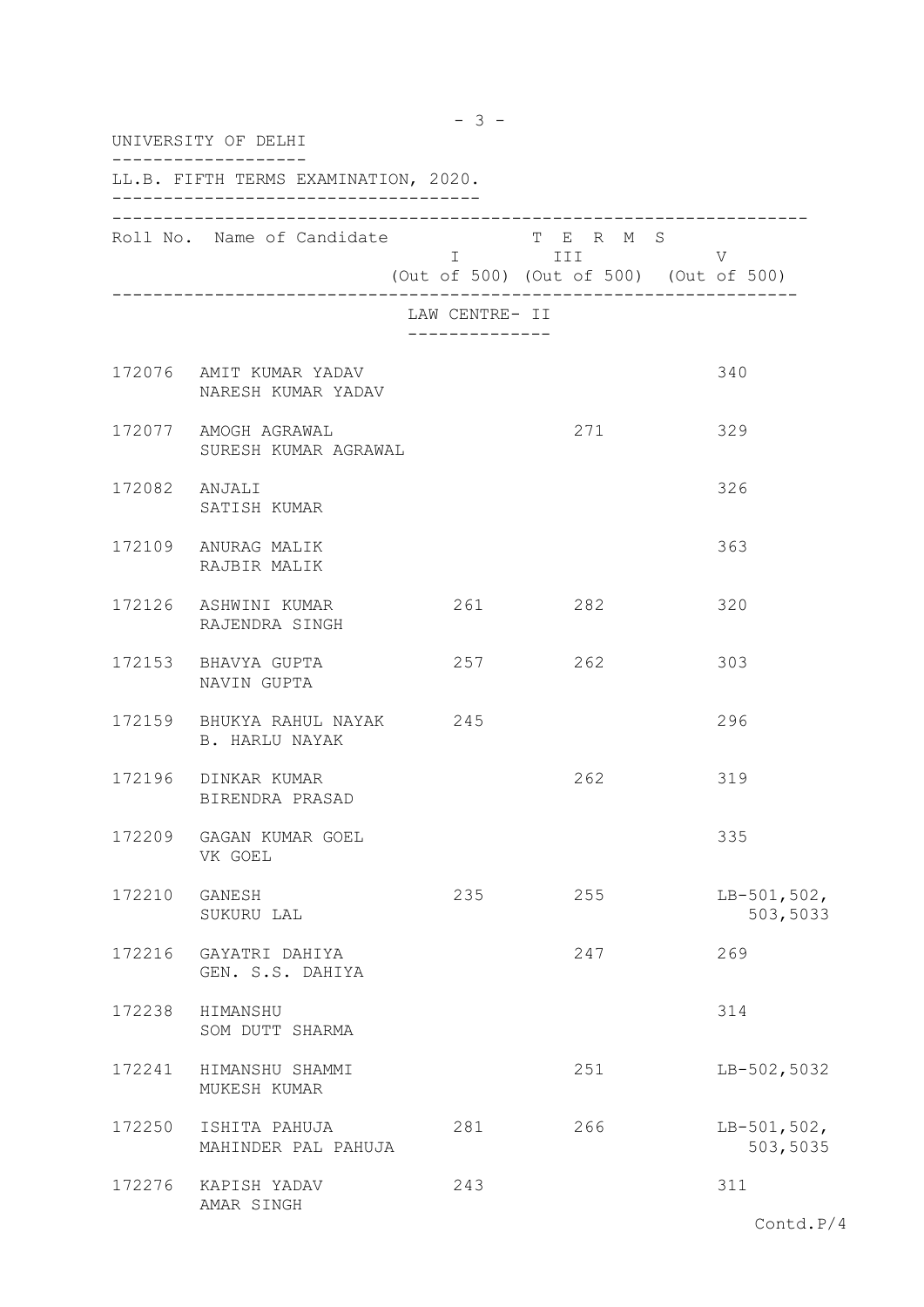| UNIVERSITY OF DELHI |                                            |                                 |                                                              |                            |
|---------------------|--------------------------------------------|---------------------------------|--------------------------------------------------------------|----------------------------|
|                     | LL.B. FIFTH TERMS EXAMINATION, 2020.       |                                 |                                                              |                            |
|                     | Roll No. Name of Candidate                 |                                 | T E R M S<br>I III<br>(Out of 500) (Out of 500) (Out of 500) | V                          |
|                     |                                            | LAW CENTRE- II<br>------------- |                                                              |                            |
|                     | 172287 KETAKEE GONDANE<br>AJAY GONDANE     |                                 |                                                              | $LB-501,502,$<br>5034,5037 |
| 172293 KOMAL        | BALJIT SINGH                               |                                 |                                                              | 328                        |
|                     | 172300 KUSHAGRA SAHAY<br>VED PARKASH       |                                 |                                                              | 352                        |
|                     | 172326 MANISHA<br>GIRDHARI LAL             |                                 | 283                                                          | 306                        |
|                     | 172343 MEHNAAZ<br>MOHD ZABBAR              |                                 |                                                              | $LB-501,502,$<br>5033,5035 |
|                     | 172350 MOHD. DEEN<br>SAFI AHMAD            |                                 |                                                              | 297                        |
|                     | 172360 MOHIT CHOUDHARY<br>JAGDISH SINGH    | 264 277                         |                                                              | 316                        |
|                     | 172397 NERSWN BRAHMA<br>SUBODH BRAHMA      |                                 | 258                                                          | 326                        |
| 172404              | NINGKHANMUNG SHIMRAH<br>KAPANGKHUI SHIMRAH | 263                             | 260                                                          | 322                        |
| 172405              | NIRBHAY GARG<br>MUKAT LAL                  | 265                             | 283                                                          | 325                        |
|                     | 172420 OM PRAKASH<br>ISHWAR SINGH          | 246                             | 260                                                          | 320                        |
| 172431              | PAWAN KUMAR<br>RAJBEER SINGH               | 260                             | 282                                                          | 325                        |
| 172450              | PRASHANT MISHRA<br>NAVEEN MISHRA           | 278                             | 250                                                          | 317                        |
| 172486 RAGHAV       | SANTOSH KUMAR                              |                                 | 278                                                          | 298                        |
|                     | 172502 RAJIV SHARMA<br>ASHOK SHARMA        | 250                             | 260                                                          | 334                        |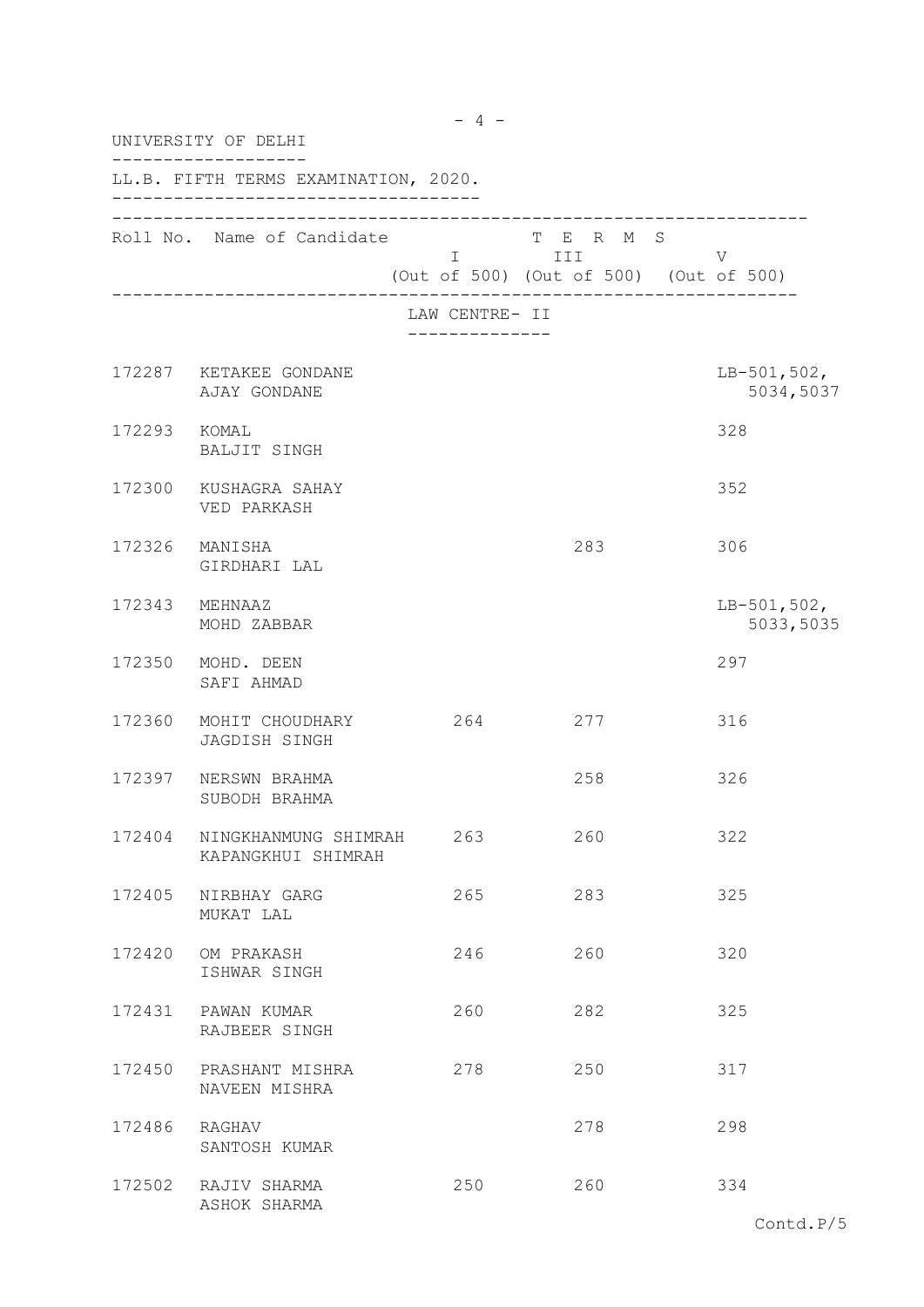|        | UNIVERSITY OF DELHI                                           |                |                                                                     |                            |  |  |
|--------|---------------------------------------------------------------|----------------|---------------------------------------------------------------------|----------------------------|--|--|
|        | LL.B. FIFTH TERMS EXAMINATION, 2020.                          |                |                                                                     |                            |  |  |
|        | Roll No. Name of Candidate                                    |                | T E R M S<br><b>I</b> III<br>(Out of 500) (Out of 500) (Out of 500) | V                          |  |  |
|        |                                                               | LAW CENTRE- II |                                                                     |                            |  |  |
|        | 172521 REIMEISHANG RAMSAN<br>ST RAMSAN                        |                | 291                                                                 | 311                        |  |  |
|        | 172536 ROHIT KUMAR<br>CHIMAN LAL                              | 276            | 265                                                                 | 305                        |  |  |
|        | 172545 RY VICTOR VAHLEW 259 261<br>P YUNII                    |                |                                                                     | 301                        |  |  |
|        | 172546 S. AISHWARYA<br>M SOVNDARAJAN                          |                | Failed 309                                                          |                            |  |  |
|        | 172556 SACHIN MANOCHA<br>PRADEEP MANOCHA                      |                |                                                                     | 347                        |  |  |
|        | 172562 SAI VISHWAS D<br>D. VILAS RAO                          |                | 241 264                                                             | 298                        |  |  |
|        | 172579 SAQUIB ZIA SIDDIQUE 241 302<br>G.M. ZIAUDDIN           |                |                                                                     | 318                        |  |  |
|        | 172581 SASYESH P.S. CHATURVEDI 279<br>PREM SHANKER CHATURVEDI |                | 287                                                                 | $LB-501,503,$<br>5031,5037 |  |  |
| 172589 | SATYENDRA SINGH<br>HARKESH SINGH                              |                | 262                                                                 | 286                        |  |  |
|        | 172645 SONAM DREMA<br>SONAM RENGENG                           | 243            | 253                                                                 | 330                        |  |  |
| 172647 | SONIA<br>GOPAL KISHAN                                         |                |                                                                     | 342                        |  |  |
|        | 172662 SUMIT KUMAR<br>SOHAN PAL                               |                |                                                                     | 306                        |  |  |
| 172738 | VINEET KUMAR<br>BHAGWAN DASS                                  | 234            |                                                                     | $LB-501,502,$<br>5033,5037 |  |  |
| 172768 | ZEESHAN AHMAD<br>RIYASAT AHMAD                                |                | 252                                                                 | 319                        |  |  |
|        | 181801 ANUSHKA GUPTA<br>AJAY GUPTA                            |                | 278                                                                 | 351                        |  |  |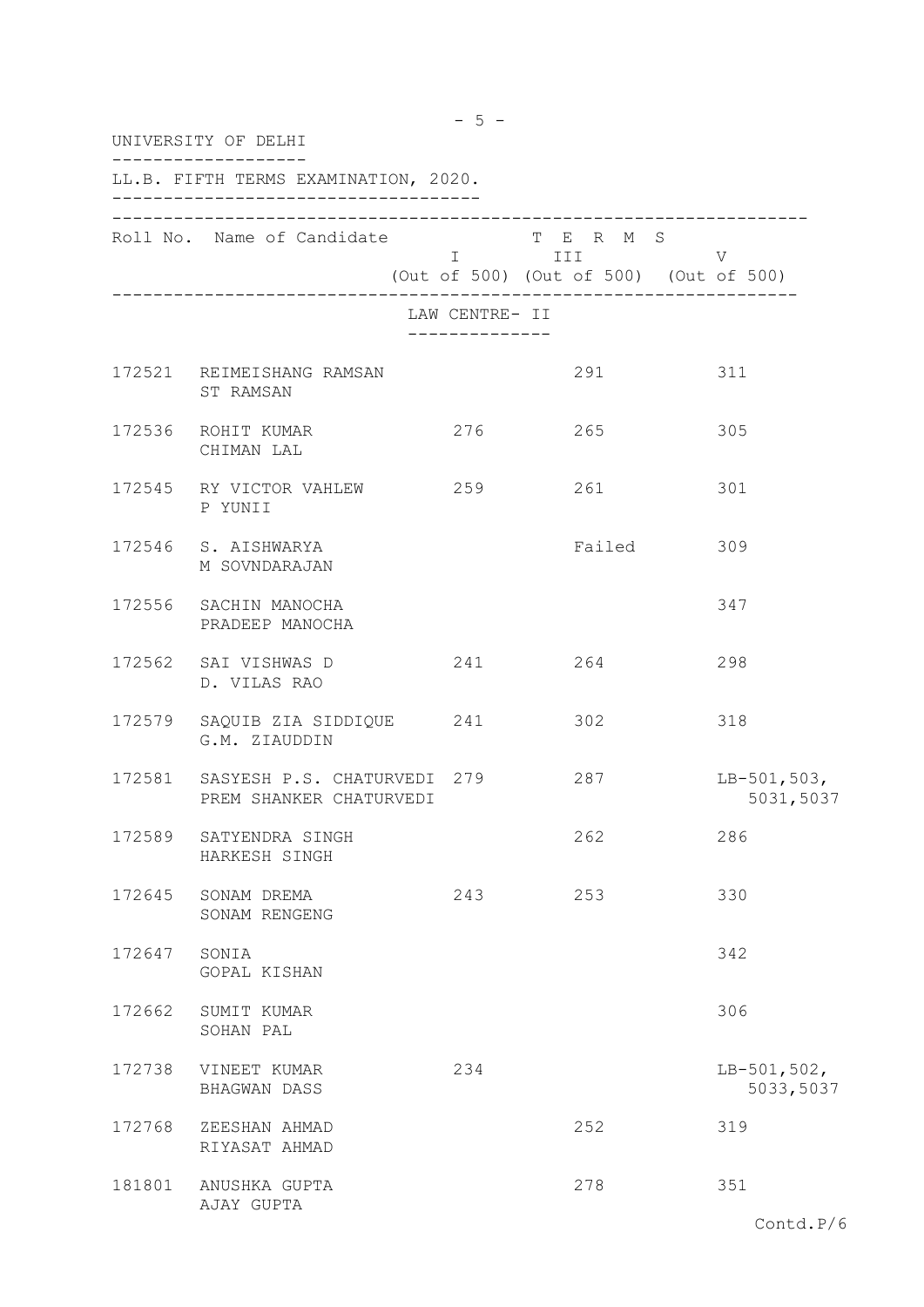| UNIVERSITY OF DELHI |                                                             |                                               |                                                                   |            |
|---------------------|-------------------------------------------------------------|-----------------------------------------------|-------------------------------------------------------------------|------------|
|                     | LL.B. FIFTH TERMS EXAMINATION, 2020.                        |                                               |                                                                   |            |
|                     | Roll No. Name of Candidate                                  |                                               | T E R M S<br>I III DATU<br>(Out of 500) (Out of 500) (Out of 500) | V          |
|                     |                                                             | LAW CENTRE- II<br>. _ _ _ _ _ _ _ _ _ _ _ _ _ |                                                                   |            |
|                     | 181802 AAKANKSHA CHANDRA<br>COL. AKHILESH CHANDRA           |                                               | 277                                                               | 341        |
|                     | 181803 AASHIMA SUNAMI<br>VIKAS SUNAMI                       |                                               | 277                                                               | 331        |
|                     | 181804 AAYUSH GOYAL<br>RAVINDER GOYAL                       |                                               |                                                                   | 337        |
|                     | 181805 AAYUSH KUMAR<br>RAKESH KANAUJIA                      |                                               |                                                                   | 352        |
|                     | 181807 ABHAY TANDON<br>AJAY TONDON                          |                                               |                                                                   | 304        |
|                     | 181808 ABHAY KUMAR MANDAL 232<br>LAXMAN MANDAL              |                                               |                                                                   | 288        |
|                     | 181809 ABHIJEET KUMAR<br>ANIL KUMAR SINGH                   |                                               | $(ER-LB-3031)$                                                    | Absent 347 |
|                     | 181810 ABHIJITH M<br>N.C. MOHANAN                           |                                               |                                                                   | 332        |
| 181811              | ABHILASH KUMAR PATHAK<br>SUNIL KUMAR PATHAK (ER-LB-101,104) | Absent                                        | 258                                                               | 313        |
|                     | 181812 ABHIMANYU KUMAR<br>SANJAY KUMAR                      |                                               |                                                                   | 320        |
|                     | 181813 ABHINAV KALIA<br>SHRICHAND                           | 253                                           | 246                                                               | 336        |
|                     | 181815 ABHINAV VASHISTHA<br>SUBOOM TYAGI                    |                                               |                                                                   | 321        |
|                     | 181818 ABHISHEK AGGARWAL<br>VIJAY KUMAR AGGARWAL            |                                               |                                                                   | 366        |
|                     | 181823 ABHISHEK SINGLA<br>JATINDER SINGLA                   |                                               |                                                                   | 322        |
|                     | 181827 ABHISHEK SHARAN SINGH<br>BHAGWAN SHARAN SINGH        |                                               |                                                                   | 311        |

 $- 6 -$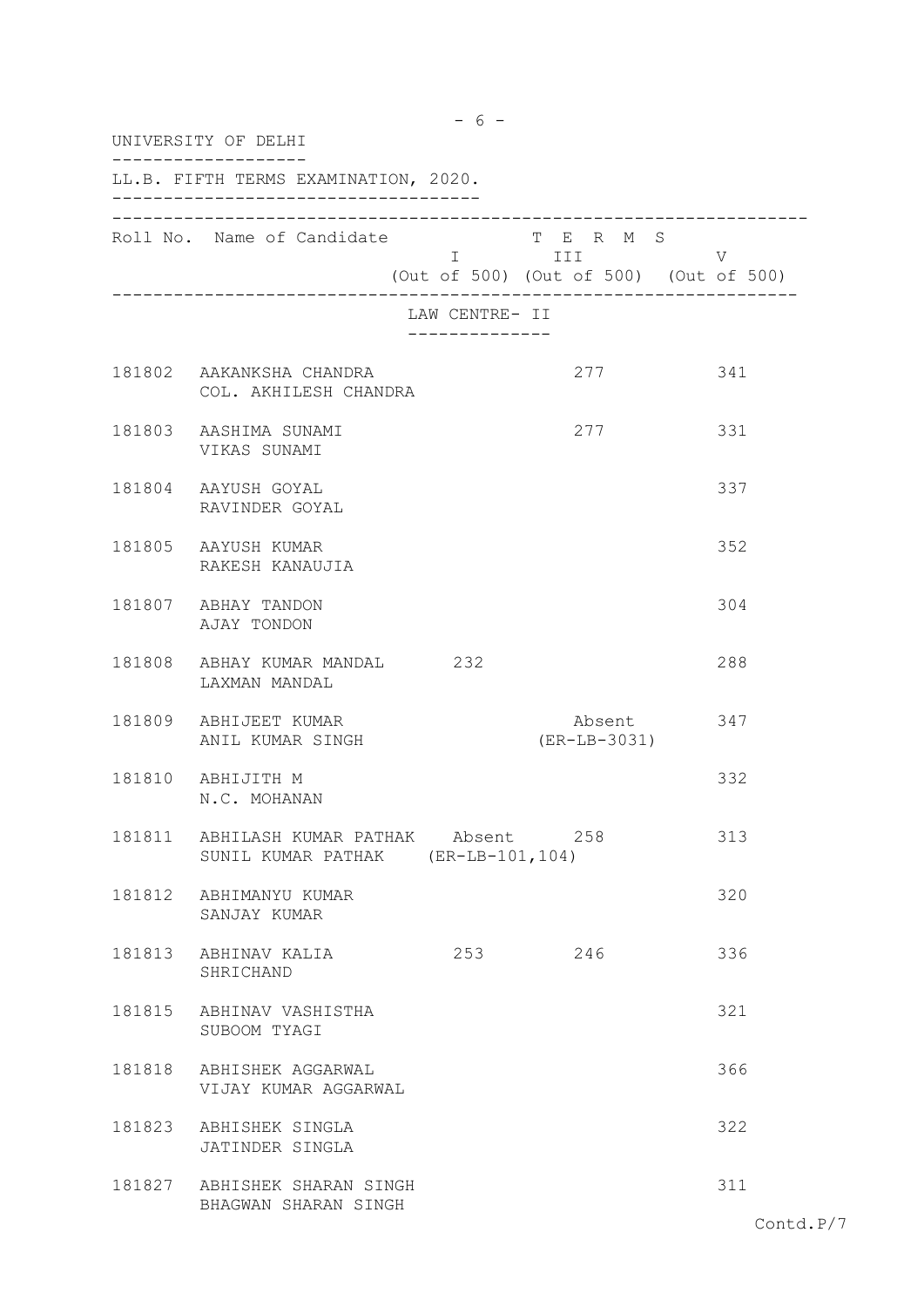| UNIVERSITY OF DELHI |                                                              |                                                 |                                                                                                                                                                       |     |
|---------------------|--------------------------------------------------------------|-------------------------------------------------|-----------------------------------------------------------------------------------------------------------------------------------------------------------------------|-----|
|                     | LL.B. FIFTH TERMS EXAMINATION, 2020.                         |                                                 |                                                                                                                                                                       |     |
|                     | Roll No. Name of Candidate                                   |                                                 | T E R M S<br>in the state of the state of the state of the state of the state of the state of the state of the state of the<br>(Out of 500) (Out of 500) (Out of 500) | V   |
|                     |                                                              | LAW CENTRE- II<br>. _ _ _ _ _ _ _ _ _ _ _ _ _ _ |                                                                                                                                                                       |     |
|                     | 181829 ADITI TIWARI<br>ANIL KUMAR TIWARI                     |                                                 | 252                                                                                                                                                                   | 343 |
|                     | 181830 ADITYA<br>RAJESH SINGH                                |                                                 | 279                                                                                                                                                                   | 330 |
|                     | 181832 ADITYA SINGH<br>CHANDRA BHAN SINGH                    |                                                 |                                                                                                                                                                       | 319 |
|                     | 181833 ADITYA BHATI<br>RAJENDER SINGH                        |                                                 | 261                                                                                                                                                                   | 320 |
|                     | 181835 AESHWARYA PRATAP SINGH 273<br>SISODIA<br>N.K. SISODIA |                                                 |                                                                                                                                                                       | 338 |
|                     | 181836 AISHWARYA SRIVASTAVA<br>PAWAN KUMAR                   |                                                 |                                                                                                                                                                       | 335 |
|                     | 181838 AJAY KUMAR<br>PREM SINGH                              |                                                 | 259                                                                                                                                                                   | 334 |
|                     | 181839 AJAY RAINA<br>PURAN CHANDER RAINA                     |                                                 |                                                                                                                                                                       | 257 |
|                     | 181840 AJAY YADAV<br>NARENDRA SINGH YADAV                    |                                                 | 258                                                                                                                                                                   | 300 |
|                     | 181841 AJAY KUMAR RAI<br>KESHBHAN RAI                        |                                                 |                                                                                                                                                                       | 316 |
|                     | 181842 AKANSHA<br>UDEY BIR SINGH                             |                                                 |                                                                                                                                                                       | 333 |
|                     | 181843 AKANKSHA PANDEY<br>BRIJNANDAN PANDEY                  |                                                 |                                                                                                                                                                       | 326 |
|                     | 181844 AKANKSHA SINGH<br>VIJAY KUMAR                         |                                                 |                                                                                                                                                                       | 334 |
|                     | 181845 AKANSHA<br>ASHOK KUMAR                                |                                                 | 240                                                                                                                                                                   | 330 |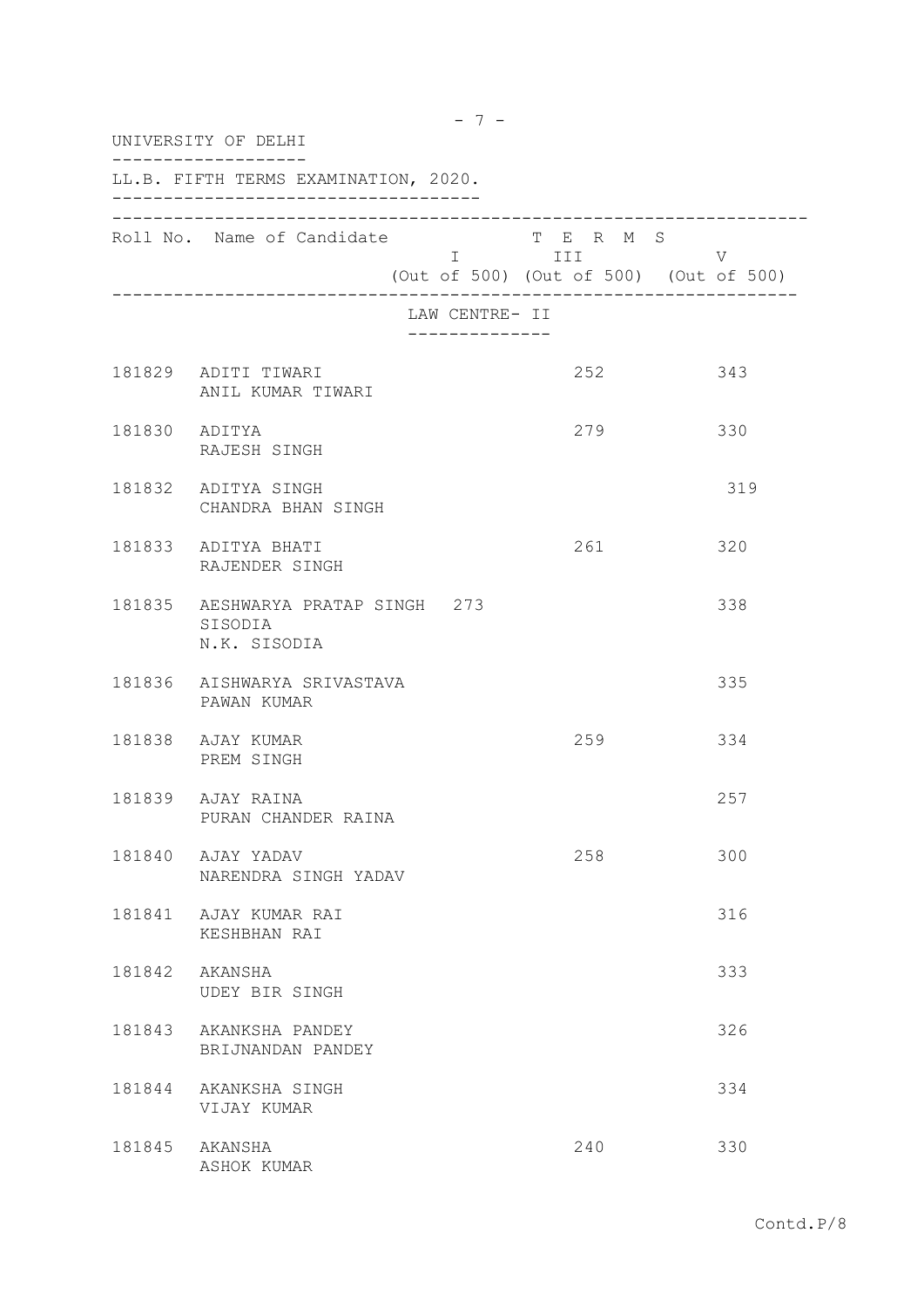| UNIVERSITY OF DELHI |                                                          |                                        |           |     |
|---------------------|----------------------------------------------------------|----------------------------------------|-----------|-----|
|                     | LL.B. FIFTH TERMS EXAMINATION, 2020.                     |                                        |           |     |
|                     | Roll No. Name of Candidate                               | (Out of 500) (Out of 500) (Out of 500) | T E R M S | V   |
|                     |                                                          | LAW CENTRE- II                         |           |     |
|                     | 181846 AKASH CHOUDHARY<br>MUKESH CHOUDHARY               |                                        | 254       | 338 |
|                     | 181847 AKASH CHOUDHARY Absent Absent 328<br>HEMRAJ       |                                        |           |     |
|                     | 181848 AKASH PRATAP<br>RAM PRATAP                        |                                        |           | 316 |
|                     | 181850 AKASH VERMA<br>AMRISH KUMAR                       |                                        |           | 339 |
|                     | 181851 AKHIL SIDDHARTH<br>BIRENDRA SINGH                 |                                        |           | 339 |
|                     | 181854 AKSHAT SINHA<br>AMIT SINHA                        |                                        |           | 330 |
|                     | 181855 AKSHAY KUMAR<br>SUNDER LAL                        |                                        |           | 359 |
|                     | 181857 AKSHIT SAXENA<br>U.K. SAXENA                      |                                        | 269       | 320 |
|                     | 181859 ALIZA ALAM<br>MOHD. ALAM                          |                                        |           | 335 |
|                     | 181860 ALOK GARGASHYA<br>RAVI PARKASH SHARMA (ER-LB-105) | Absent 264                             |           | 331 |
|                     | 181861 ALOK KUMAR<br>RAM SHIROMANI SAROJ                 | 258                                    | 247       | 317 |
|                     | 181862 ALOK RAJ<br>RAGHUNATH PRASAD                      |                                        | 238       | 323 |
|                     | 181863 ALOK RANJAN<br>ANIL KUMAR                         |                                        |           | 318 |
|                     | 181865 AMAN GARG<br>ANKUR GARG                           |                                        |           | 340 |
|                     | 181869 AMIT KUMAR<br>JAGDISH PRASAD                      | 293                                    | 283       | 329 |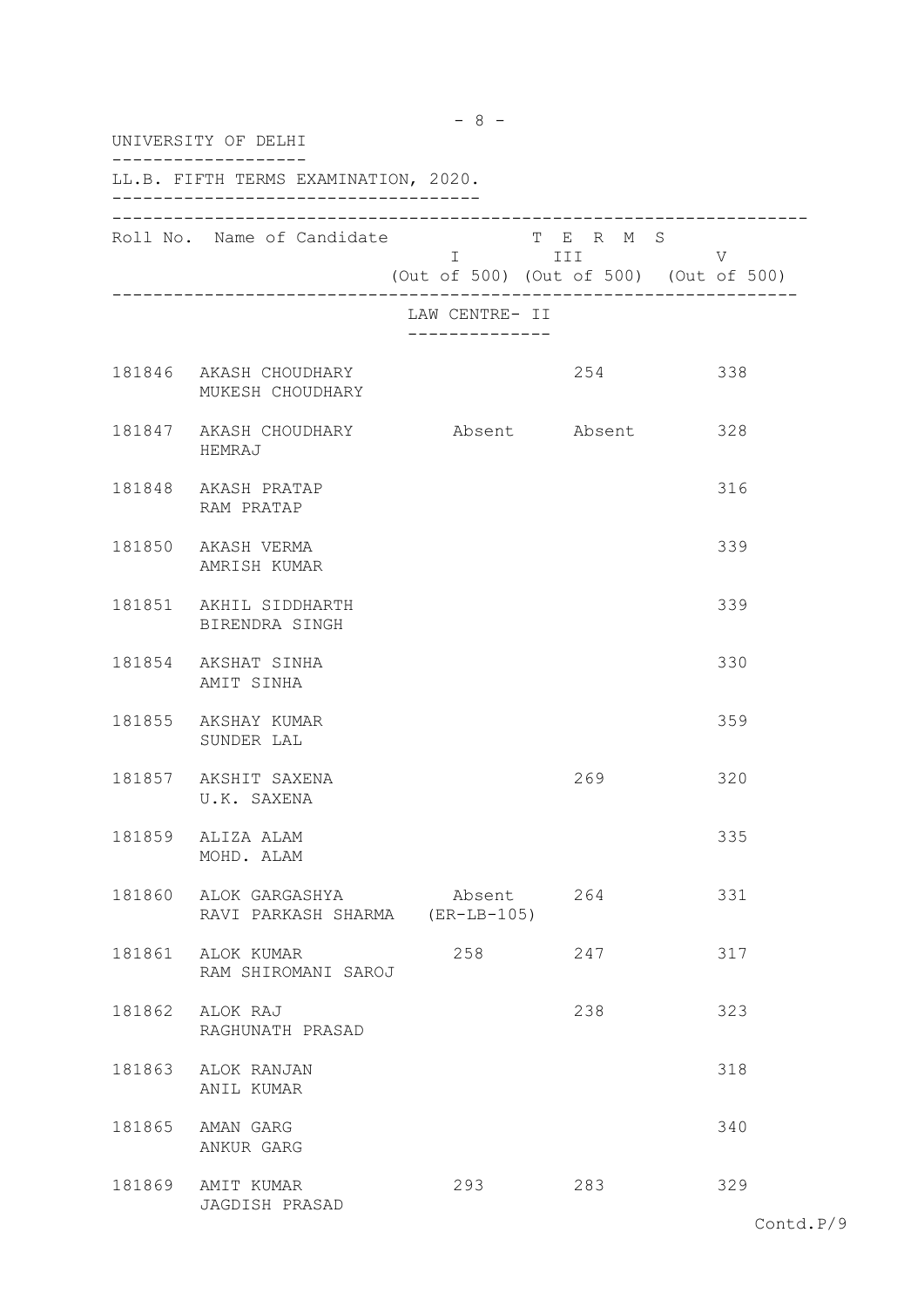| UNIVERSITY OF DELHI |                                                               |                                 |                                                                |     |
|---------------------|---------------------------------------------------------------|---------------------------------|----------------------------------------------------------------|-----|
|                     | LL.B. FIFTH TERMS EXAMINATION, 2020.                          |                                 |                                                                |     |
|                     | Roll No. Name of Candidate                                    |                                 | T E R M S<br>I III V<br>(Out of 500) (Out of 500) (Out of 500) |     |
|                     |                                                               | LAW CENTRE- II<br>------------- |                                                                |     |
|                     | 181870 AMIT KUMAR<br>BIMAL KUMAR                              |                                 | 294                                                            | 311 |
|                     | 181873 AMIT SINGH<br>SURESH CHANDRA                           |                                 |                                                                | 346 |
|                     | 181874 AMIT KUMAR RANA<br>SURESH CHAND RANA                   |                                 |                                                                | 318 |
|                     | 181875 AMITESH KUMAR<br>BINOD KUMAR                           |                                 |                                                                | 328 |
|                     | 181879 ANANT SHARMA<br>VINOD SHARMA                           |                                 |                                                                | 325 |
|                     | 181880 ANANYA KUMAR<br>ASHWANI KUMAR                          |                                 |                                                                | 330 |
|                     | 181882 ANAS MOHAMMAD SHAFI NAUMANI<br>SIKANDAR NAUMAN REHMANI |                                 |                                                                | 328 |
|                     | 181883 ANIKET TANWAR<br>KRISHAN TANWAR                        |                                 | 281                                                            | 318 |
| 181886              | ANIRUDDHA MAHADEVAN SETHI<br>RAVI KANT SETHI                  |                                 | 307                                                            | 338 |
|                     | 181888 ANISHA BHARDWAJ<br>D.K. BHARDWAJ                       |                                 |                                                                | 350 |
|                     | 181889 ANJALI BHARTI<br>SURENDER KUMAR                        |                                 |                                                                | 338 |
|                     | 181890 ANKIT GUPTA<br>V.K. GUPTA                              | 333                             | 322                                                            | 344 |
|                     | 181891 ANKIT MISHRA<br>AWADHESH MISHRA                        |                                 | 264                                                            | 318 |
|                     | 181894 ANKIT SINGH<br><b>JASWANT SINGH</b>                    |                                 | 252                                                            | 320 |
|                     | 181895 ANKIT YADAV<br>KRISHAN KUMAR                           |                                 |                                                                | 305 |

 $- 9 -$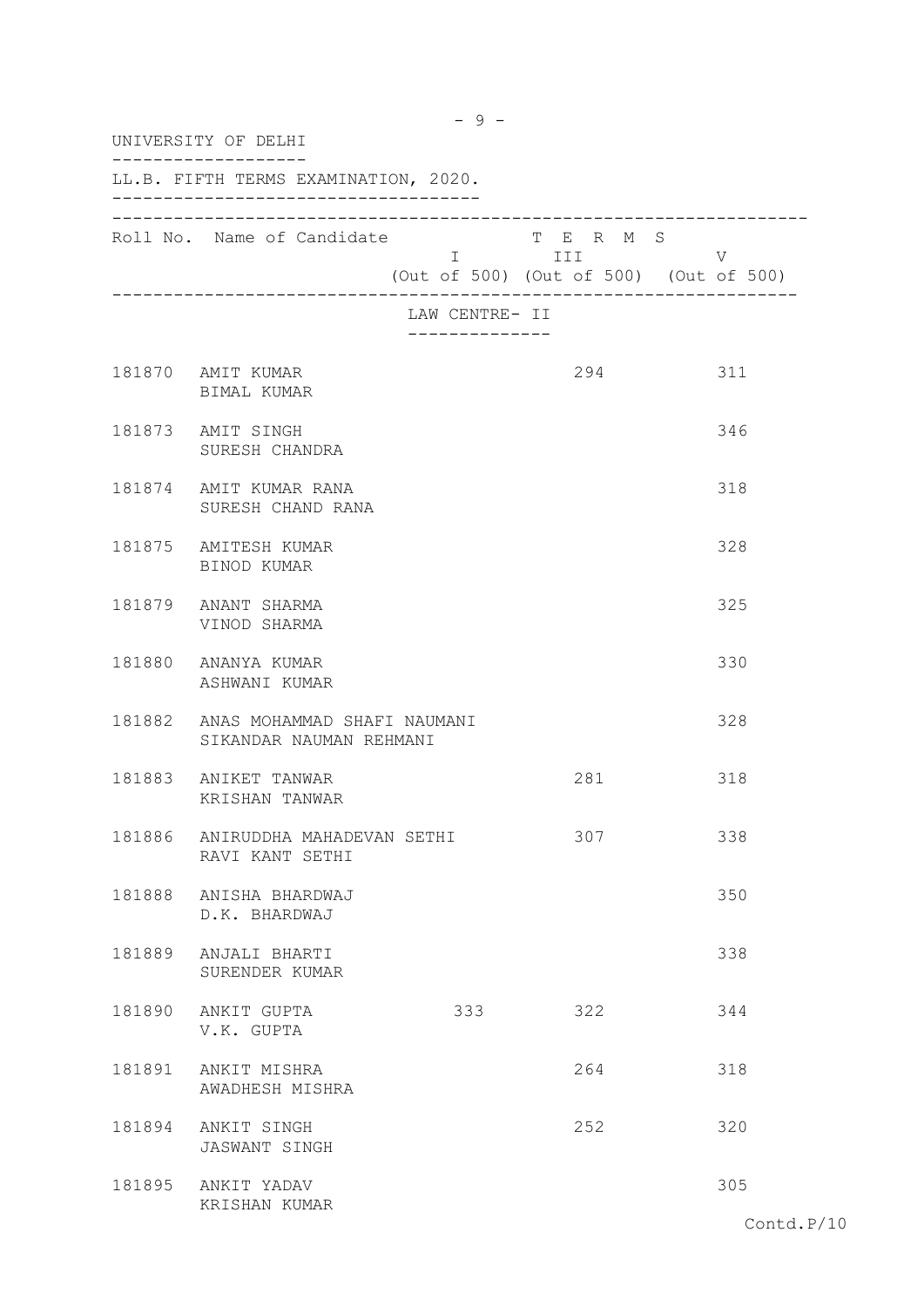|        | UNIVERSITY OF DELHI                                 |                                  |                                                                                                                            |                                             |
|--------|-----------------------------------------------------|----------------------------------|----------------------------------------------------------------------------------------------------------------------------|---------------------------------------------|
|        | LL.B. FIFTH TERMS EXAMINATION, 2020.                |                                  |                                                                                                                            |                                             |
|        | Roll No. Name of Candidate                          |                                  | T E R M S<br>I III DA SANTA DE LA TITULA DE LA CATALLA DE LA CATALLA DE LA CATALLA DE LA CATALLA DE LA CATALLA DE LA CATAL | V<br>(Out of 500) (Out of 500) (Out of 500) |
|        |                                                     | LAW CENTRE- II<br>-------------- |                                                                                                                            |                                             |
|        | 181896 ANKITA SHARMA<br>KALIKA PRASAD SHARMA        |                                  |                                                                                                                            | 339                                         |
|        | 181897 ANKITA SHARMA 291<br>DHARMENDRA KUMAR SHARMA |                                  | 303                                                                                                                        | 341                                         |
|        | 181898 ANKUR PATEL<br>ASHOK KUMAR                   |                                  |                                                                                                                            | 322                                         |
|        | 181901 ANMOL KUMAR PANDEY<br>KAMESHWAR PANDEY       |                                  | 266                                                                                                                        | 312                                         |
|        | 181902 ANMOL LAVISH CHIDAWAT 266<br>RAM BABU MEENA  |                                  | 240                                                                                                                        | 298                                         |
|        | 181903 ANNU MALHOTRA<br>RAMESH MALHOTRA             |                                  | 293                                                                                                                        | 344                                         |
|        | 181904 ANNU SINGH<br>PREM SINGH                     |                                  | 288                                                                                                                        | 341                                         |
|        | 181905 ANSHIKA AGARWAL<br>MANOJ KUMAR AGARWAL       |                                  |                                                                                                                            | 352                                         |
| 181906 | ANSHIKA MALIK<br>BIJENDER MALIK                     |                                  | 263                                                                                                                        | 354                                         |
|        | 181907 ANSHUMALI JHA<br>K.K. JHA                    |                                  |                                                                                                                            | 350                                         |
|        | 181908 ANSHUMAN KISHORE<br>PANKAJ KUMAR SHARMA      |                                  | 263                                                                                                                        | 344                                         |
|        | 181909 ANUPAM TRIPATHI<br>SATYA PRAKASH             |                                  | 259                                                                                                                        | 302                                         |
|        | 181910 ANURADHA KUMARI<br>PAVAN KUMAR               |                                  |                                                                                                                            | 338                                         |
|        | 181911 ANURAG GAUTAM<br>SATINDER KUMAR              |                                  | 271                                                                                                                        | 313                                         |
|        | 181912 ANURAG KASHYAP<br>AMOD KUMAR                 |                                  | 237                                                                                                                        | 313                                         |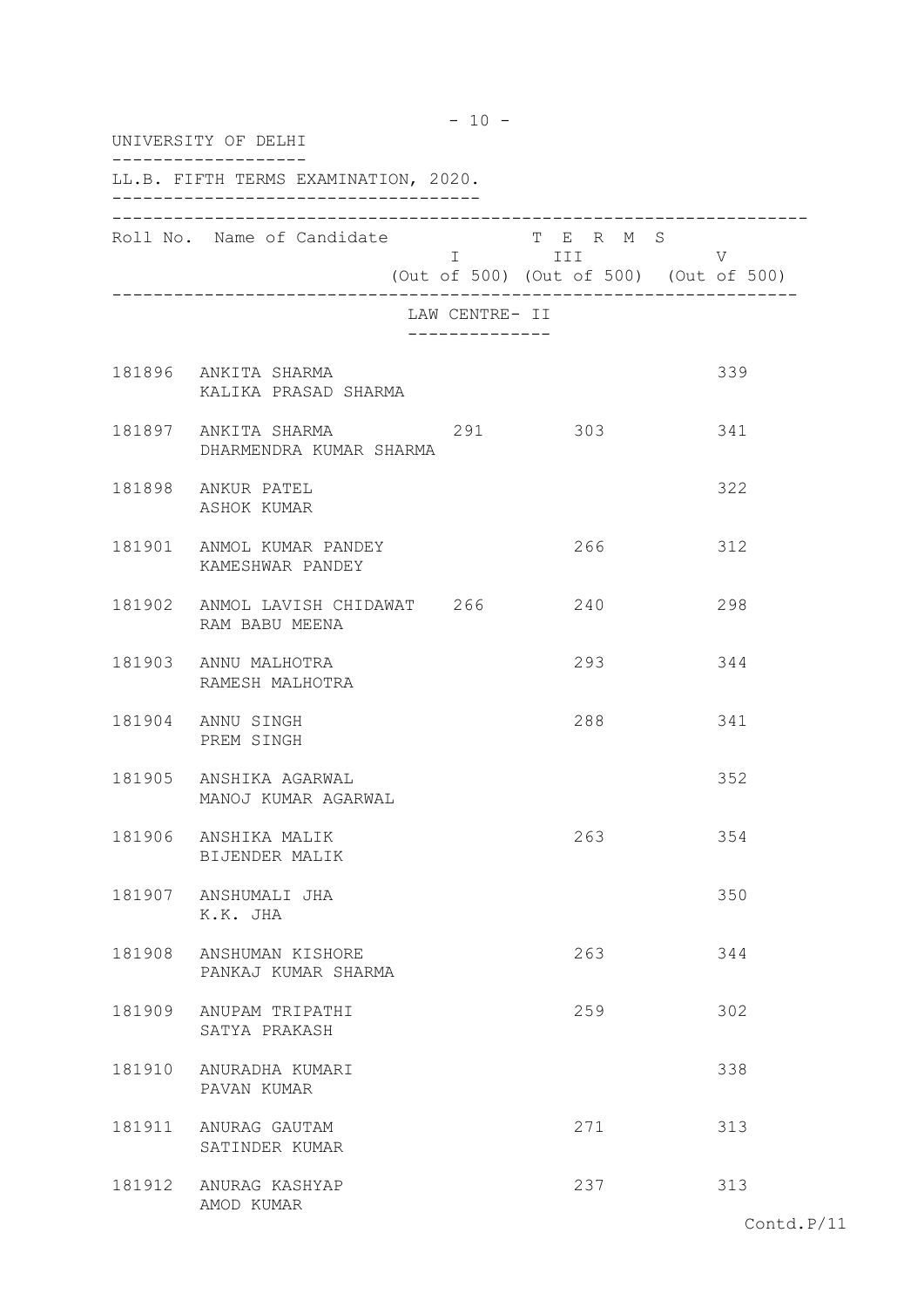|        | UNIVERSITY OF DELHI                          |                                                                                                                                                         |                                |     |  |
|--------|----------------------------------------------|---------------------------------------------------------------------------------------------------------------------------------------------------------|--------------------------------|-----|--|
|        | LL.B. FIFTH TERMS EXAMINATION, 2020.         |                                                                                                                                                         |                                |     |  |
|        | Roll No. Name of Candidate                   | I III DA SANTA DE LA TITULA DE LA CATALLA DE LA CATALLA DE LA CATALLA DE LA CATALLA DE LA CATALLA DE LA CATAL<br>(Out of 500) (Out of 500) (Out of 500) | T E R M S                      | V   |  |
|        |                                              | LAW CENTRE- II                                                                                                                                          |                                |     |  |
|        | 181914 ANVESH CHANDELA<br>JOGENDRA SINGH     | Absent 267<br>$(ER-LB-104)$                                                                                                                             |                                | 303 |  |
|        | 181915 APOORV KATARIA<br>CHIRANJI KATARIA    |                                                                                                                                                         | 259                            | 274 |  |
|        | 181916 ARCHIT PANDEY<br>NC PANDEY            |                                                                                                                                                         | 258                            | 283 |  |
|        | 181917 ARINDAM BAISHYA<br>DHANESWAR BAISHYA  |                                                                                                                                                         |                                | 316 |  |
|        | 181919 ARNESH YADAV<br>SUNIL YADAV           |                                                                                                                                                         | 284                            | 316 |  |
|        | 181920 ARUN DEWAL<br>KISHAN SINGH            |                                                                                                                                                         | $LB-301, 302, 258$<br>303,3034 |     |  |
|        | 181921 ARUN KUMAR<br>DHARAMVEER SINGH        |                                                                                                                                                         | 283                            | 328 |  |
|        | 181924 ARUNITA MITASH<br>NAILAYA MITASH      | 334                                                                                                                                                     |                                | 376 |  |
| 181925 | ARUSHI MINJ<br>MENJAS MINJ                   |                                                                                                                                                         | 297                            | 355 |  |
|        | 181926 ARUTE KOZA<br>KHAPE KOZA              |                                                                                                                                                         | 269                            | 323 |  |
|        | 181928 ARYAN KUMAR<br>CHHOTELAL PRASAD YADAV |                                                                                                                                                         | 266                            | 319 |  |
|        | 181929 ARZOO BASIST<br>SUNIL KUMAR           |                                                                                                                                                         |                                | 334 |  |
|        | 181931 ASHISH AMBAWATTA<br>ANIL KUMAR        |                                                                                                                                                         | 283                            | 332 |  |
|        | 181934 ASHISH KUMAR PAREWA<br>RAJINDER KUMAR |                                                                                                                                                         |                                | 321 |  |
|        | 181935 ASHISH MADHAV DAS<br>RADHAY SHYAM     | LB-103 289<br>$(ER-LB-101)$                                                                                                                             |                                | 332 |  |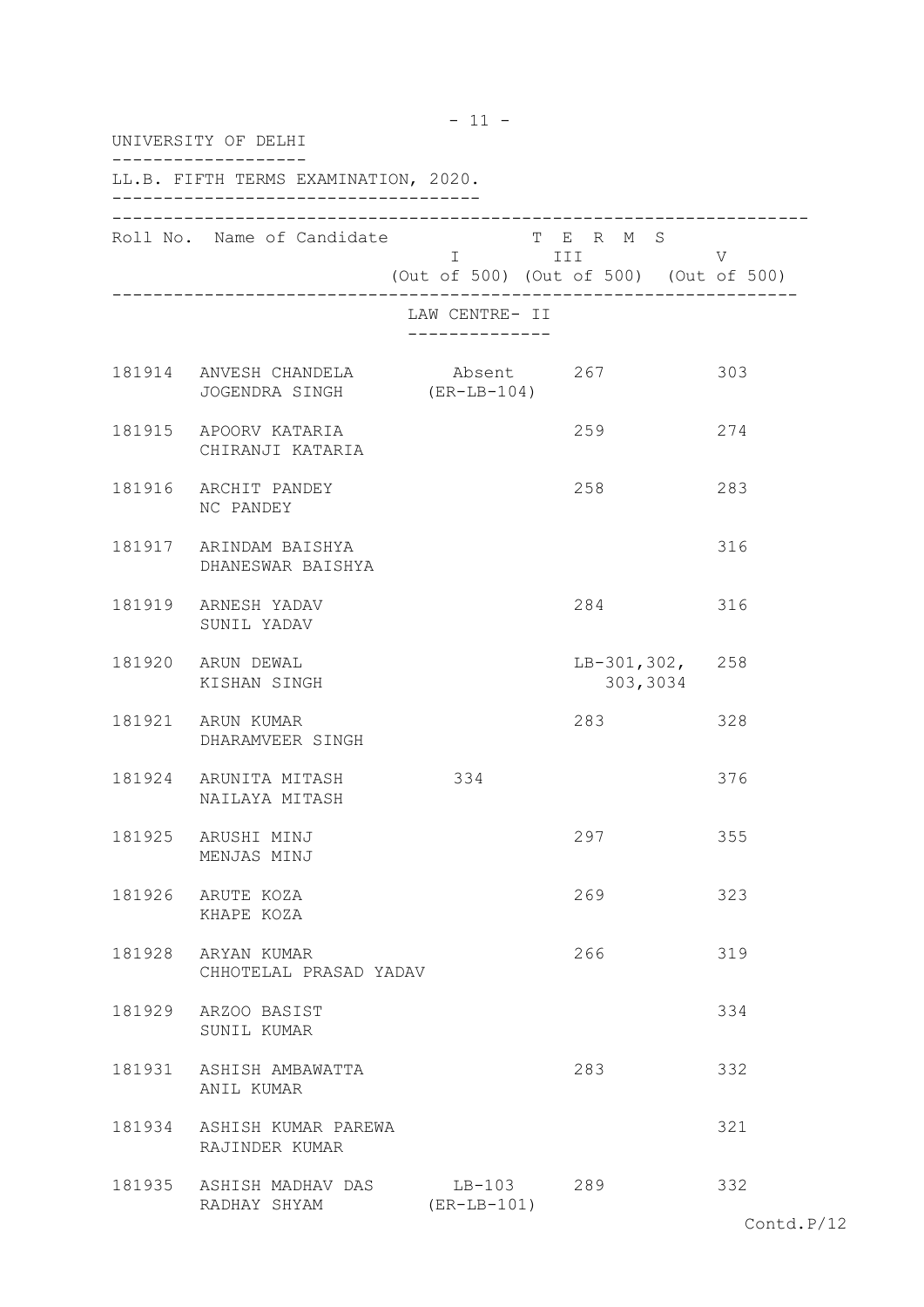| UNIVERSITY OF DELHI |                                                          |                                               |                                                                   |                            |
|---------------------|----------------------------------------------------------|-----------------------------------------------|-------------------------------------------------------------------|----------------------------|
|                     | LL.B. FIFTH TERMS EXAMINATION, 2020.                     |                                               |                                                                   |                            |
|                     | Roll No. Name of Candidate                               |                                               | T E R M S<br>I III DATU<br>(Out of 500) (Out of 500) (Out of 500) | V                          |
|                     |                                                          | LAW CENTRE- II<br>. _ _ _ _ _ _ _ _ _ _ _ _ _ |                                                                   |                            |
|                     | 181936 ASHOK KUMAR<br>DAULAT RAM                         |                                               | 267                                                               | 301                        |
|                     | 181937 ASHU BIDHURI<br>MAHIPAL SINGH                     |                                               | 251                                                               | 313                        |
|                     | 181938 ASHWARYA YADU<br>DEEP YADU                        |                                               |                                                                   | $LB-502,503,$<br>5031,5033 |
|                     | 181939 ASWANI S. BABU<br>SURESH BABU                     |                                               | 257                                                               | $LB-501,502,$<br>5033      |
| 181941 AVINASH      | J.K. CHANDRA                                             |                                               |                                                                   | 324                        |
|                     | 181943 AYUSH DUBEY<br>DR. RAJEEV DUBEY                   |                                               |                                                                   | 350                        |
|                     | 181945 AYUSHMAN SINGH<br>RAHUL SINGH                     |                                               |                                                                   | 336                        |
|                     | 181947 BAL KRISHAN YADAV<br>LAL BABU YADAV               |                                               | 276                                                               | 349                        |
|                     | 181948 BALIRAM KUMAR THAKUR                              |                                               | 277                                                               | 309                        |
|                     | PARAS THAKUR                                             |                                               |                                                                   |                            |
|                     | 181949 BASHEER AHAMMED U.<br>ISMAIL                      |                                               | 280                                                               | 353                        |
|                     | 181951 BHANDERI PRANAV SANJAYBHAI<br>SANJAYBHAI BHANDERI |                                               | 272                                                               | 296                        |
|                     | 181953 BHIM KUMAR<br>RAMDHAN YADAV                       |                                               |                                                                   | 338                        |
| 181956              | BIKRAM DWIVEDI<br>RAMESH KUMAR DWIVEDI                   |                                               | 279                                                               | 325                        |
|                     | 181957 BISMAY RAY<br>BIJAN RAY                           |                                               | 269                                                               | 319                        |

- 12 -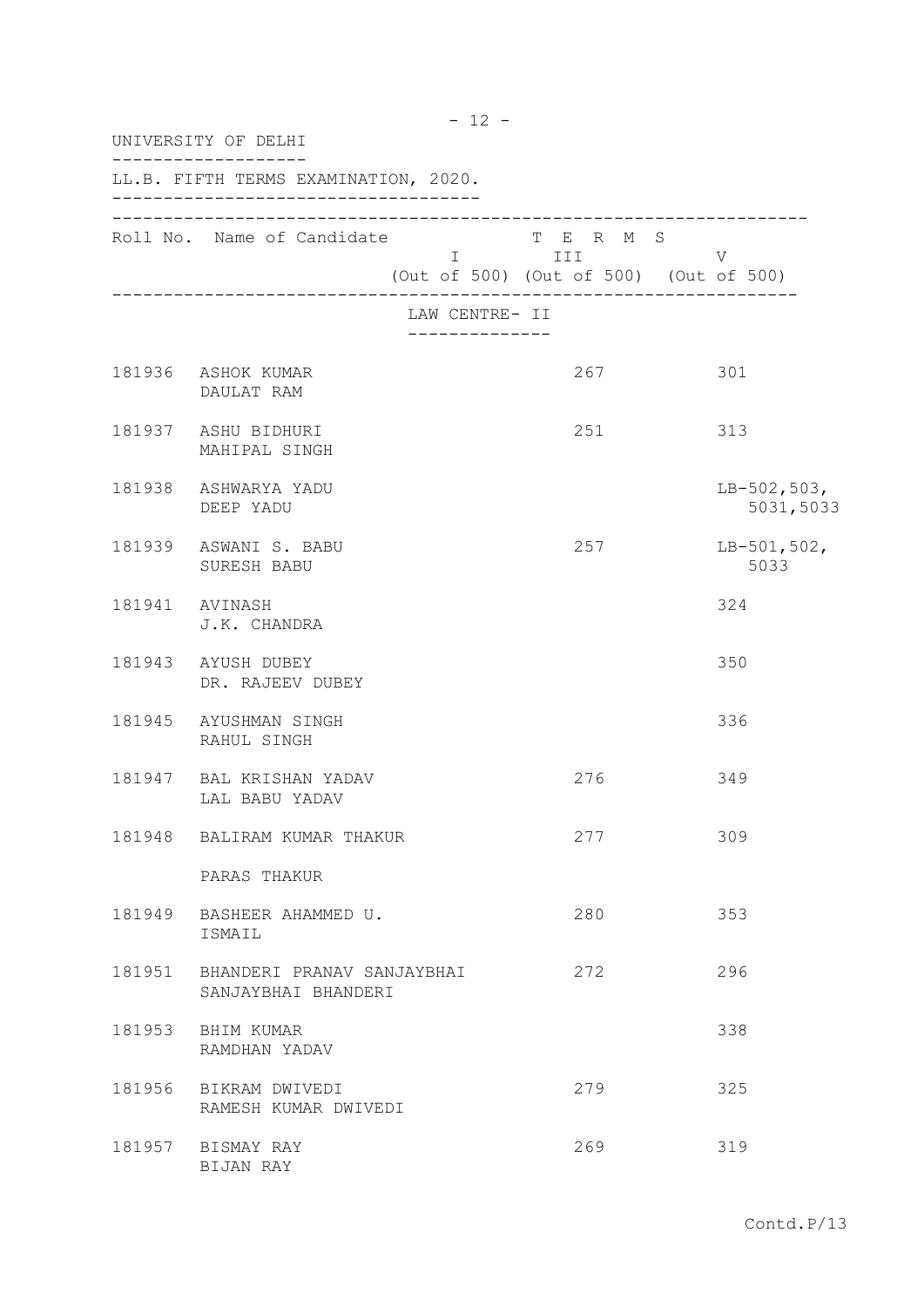|        | UNIVERSITY OF DELHI                              |                                                                     |                           |
|--------|--------------------------------------------------|---------------------------------------------------------------------|---------------------------|
|        | LL.B. FIFTH TERMS EXAMINATION, 2020.             |                                                                     |                           |
|        | Roll No. Name of Candidate                       | T E R M S<br><b>I</b> III<br>(Out of 500) (Out of 500) (Out of 500) | V                         |
|        | LAW CENTRE- II<br>______________                 |                                                                     |                           |
|        | 181958 BRIJESH<br>RAMESH                         | 259                                                                 | 331                       |
|        | 181959 BRIJESH KUMAR KUSHWAHA<br>HARERAM         | 303                                                                 | 327                       |
|        | 181960 CHAISHTA CHANNAN<br>ASHWANI KUMAR CHANNAN |                                                                     | $LB-501,502,$<br>503,5036 |
|        | 181961 CHANDAN KUMAR<br>AKHILESH KUMAR           | 265                                                                 | 308                       |
|        | 181962 CHANDRA BHUSHAN YADAV<br>SATYA PRAKASH    | 273                                                                 | 341                       |
|        | 181963 CHANDRAMANI<br>G.B. RAM                   | Absent                                                              | 320                       |
| 181964 | CHARU MEHNDI RATTA<br>JEET KUMAR MEHNDI RATTA    | 292                                                                 | 352                       |
| 181965 | CHAZHOOR THOMAS CHRISTOPHER<br>C.M. THOMAS       | 266                                                                 | 308                       |
| 181966 | CHETNA KATARIA<br>ASHOK KATARIYA                 |                                                                     | 339                       |
|        | 181967 CHETNA VATTS<br>HEMANT VATTS              |                                                                     | 349                       |
| 181968 | CHINMAY<br>MAHESH PAL SINGH                      | 313                                                                 | 369                       |
| 181969 | CHIRAG GULATI<br>GOPAL KRISHAN GULATI            | 245                                                                 | 345                       |
| 181970 | CHIRAG SETH<br>RAJENDRA KUMAR MAHASETH           |                                                                     | 308                       |
| 181971 | DARSHIKA RAVI<br>S. RAVI VRIDHACHALEM            |                                                                     | 317                       |
| 181972 | DEBASISH DUWARIA<br>JAGANNATH DUWARIA            | 258                                                                 | 317                       |
|        |                                                  |                                                                     | Contd.P/14                |

- 13 -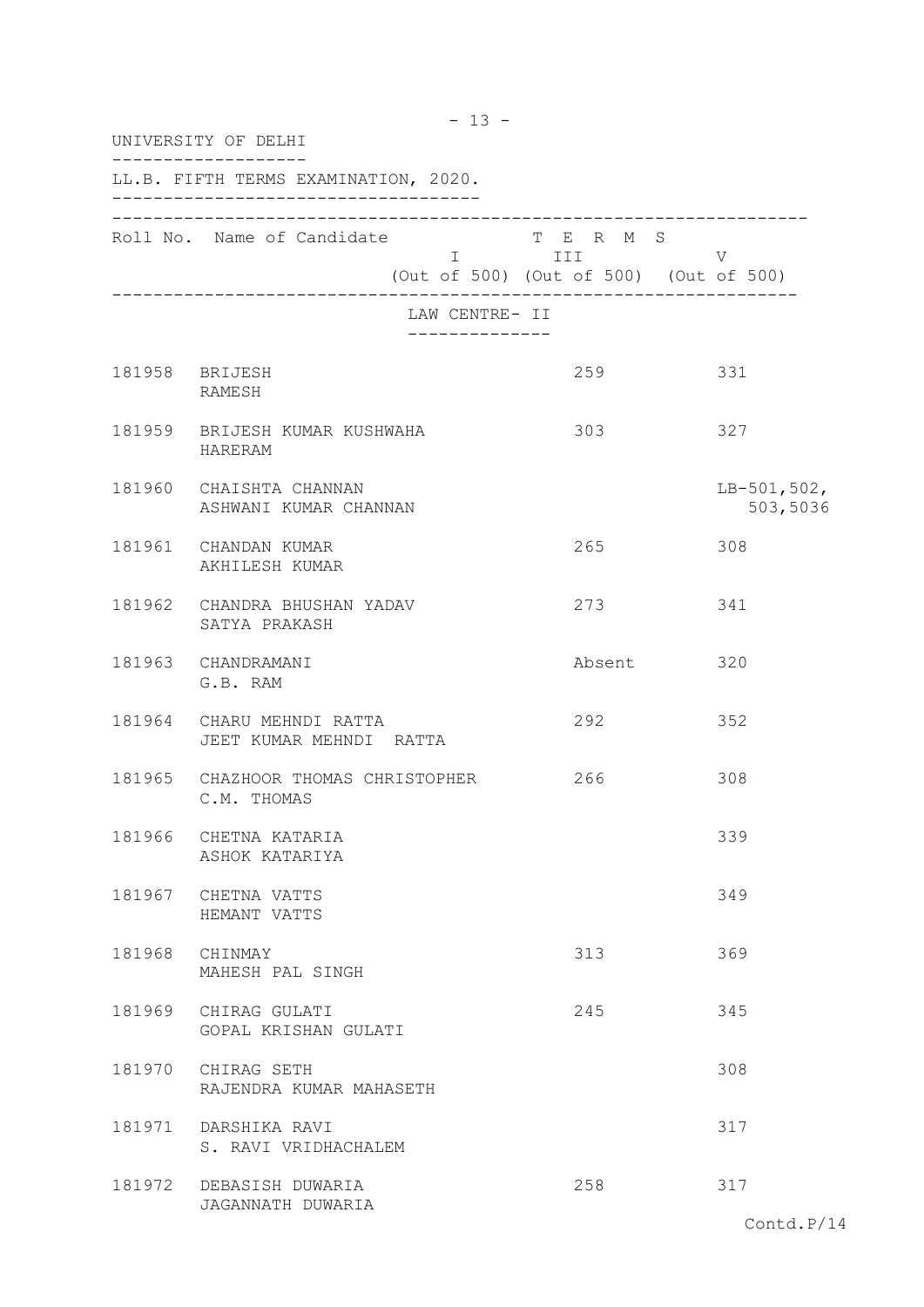| UNIVERSITY OF DELHI |                                                |                |                                                                                                                                                                                                                                                                                      |                                          |  |
|---------------------|------------------------------------------------|----------------|--------------------------------------------------------------------------------------------------------------------------------------------------------------------------------------------------------------------------------------------------------------------------------------|------------------------------------------|--|
|                     | LL.B. FIFTH TERMS EXAMINATION, 2020.           |                |                                                                                                                                                                                                                                                                                      |                                          |  |
|                     | Roll No. Name of Candidate                     |                | T E R M S<br>i in the second service of the service of the service of the service of the service of the service of the service of the service of the service of the service of the service of the service of the service of the service of<br>(Out of 500) (Out of 500) (Out of 500) | V                                        |  |
|                     |                                                | LAW CENTRE- II |                                                                                                                                                                                                                                                                                      |                                          |  |
|                     | 181973 DEBORAH LALHRUAIZELI<br>LALREMMAWIA (L) |                | LB-304,3034 328                                                                                                                                                                                                                                                                      |                                          |  |
|                     | 181974 DEEPAK<br>SATBIR SINGH                  |                | 263                                                                                                                                                                                                                                                                                  | 326                                      |  |
|                     | 181975 DEEPAK<br>KRISHAN KUMAR                 |                | 268                                                                                                                                                                                                                                                                                  | 321                                      |  |
|                     | 181976 DEEPAK MALIK<br>RAJ SINGH               |                | 269                                                                                                                                                                                                                                                                                  | 326                                      |  |
|                     | 181977 DEEPAK SIROHI<br>NARENDRA SIROHI        | 254            | 280                                                                                                                                                                                                                                                                                  | 335                                      |  |
|                     | 181978 DEEPAK TANWAR<br>SATISH CHAND TANWAR    |                | 246                                                                                                                                                                                                                                                                                  | 300                                      |  |
|                     | 181979 DEEPAK TIWARI<br>RAM CHARITRA TIWARI    |                |                                                                                                                                                                                                                                                                                      | 326                                      |  |
|                     | 181980 DEEPAK YADAV<br>RAM CHANDER YADAV       |                |                                                                                                                                                                                                                                                                                      | 310                                      |  |
| 181981              | DEEPALI<br>H.B. ADHANA                         |                |                                                                                                                                                                                                                                                                                      | 318                                      |  |
| 181982              | DEEPANSHU MITTAL<br>ASHOK KUMAR                |                | 268                                                                                                                                                                                                                                                                                  | 337                                      |  |
| 181983              | DEEPTANSHU MISHRA<br>A.P. MISHRA               |                |                                                                                                                                                                                                                                                                                      | 330                                      |  |
| 181984              | DEEPU KUMAR<br>SUDHIR SINGH                    |                |                                                                                                                                                                                                                                                                                      | 329                                      |  |
| 181986              | DESHMUKH KUMAR<br>HARBHAJAN LAL                |                | 272                                                                                                                                                                                                                                                                                  | 317                                      |  |
| 181987              | DEVANSHU KUMAR<br>RAJENDER KUMAR               |                | 256                                                                                                                                                                                                                                                                                  | 312                                      |  |
| 181988              | DEVENDER BHATIA<br>JAI KISHAN BHATIA           |                | 259                                                                                                                                                                                                                                                                                  | $LB-502,503,$<br>5031,5035<br>Contd.P/15 |  |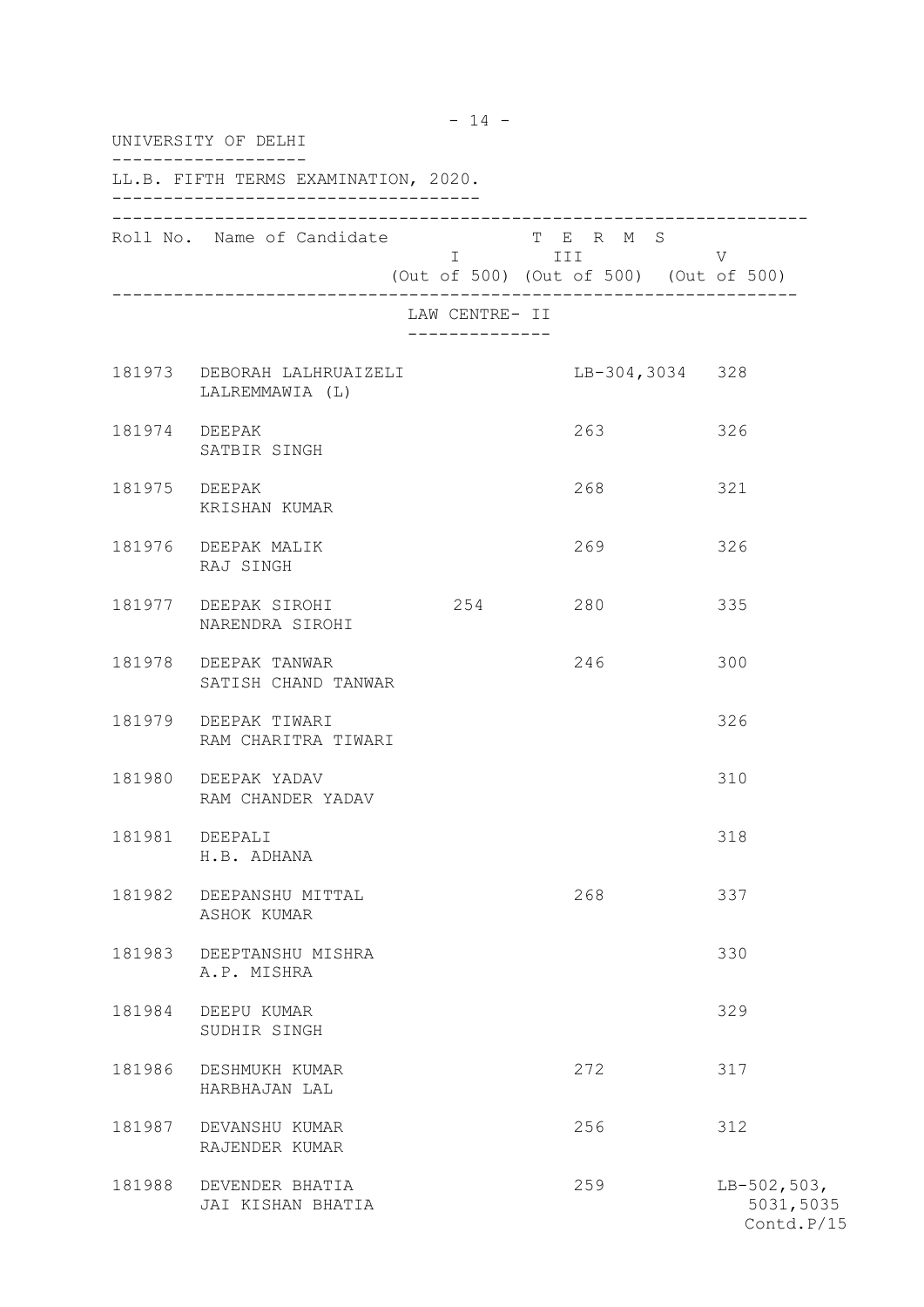| UNIVERSITY OF DELHI |                                          |                                               |                                                                 |                                          |  |  |  |
|---------------------|------------------------------------------|-----------------------------------------------|-----------------------------------------------------------------|------------------------------------------|--|--|--|
|                     | LL.B. FIFTH TERMS EXAMINATION, 2020.     |                                               |                                                                 |                                          |  |  |  |
|                     | Roll No. Name of Candidate               |                                               | T E R M S<br>I III DA<br>(Out of 500) (Out of 500) (Out of 500) | V                                        |  |  |  |
|                     |                                          | LAW CENTRE- II<br>. _ _ _ _ _ _ _ _ _ _ _ _ _ |                                                                 |                                          |  |  |  |
|                     | 181989 DEVESH GOSWAMI<br>MUKESH KUMAR    |                                               | 269                                                             | 338                                      |  |  |  |
|                     | 181990 DEVESH KUMAR<br>JAGDEESH SINGH    |                                               | 286                                                             | 335                                      |  |  |  |
|                     | 181991 DEVIKA BAJAJ<br>DHEERAJ BAJAJ     |                                               | 263                                                             | 326                                      |  |  |  |
|                     | 181992 DHANANJAY MALIK<br>DAVENDRA SINGH |                                               | 300                                                             | 348                                      |  |  |  |
| 181994              | DHEERAJ KUMAR<br>BANI PRASAD SHARMA      |                                               | 263                                                             | 309                                      |  |  |  |
| 181995              | DHEERAJ KUMAR<br>JAIVEER                 |                                               | 275                                                             | 346                                      |  |  |  |
| 181996              | DHRUV BHARDWAJ<br>RAJESH BHARDWAJ        |                                               | 277                                                             | 313                                      |  |  |  |
|                     | 181997 DHRUV SURI<br>AJAY SURI           |                                               | 287 258                                                         | 329                                      |  |  |  |
| 181998              | DIMPLE<br>BALBIR SINGH                   |                                               |                                                                 | 312                                      |  |  |  |
| 181999              | DIMPLE GARG<br>JAI PRAKSH GARG           |                                               |                                                                 | 309                                      |  |  |  |
| 182000              | DIPTI SINGH<br>JAI PRAKASH SINGH         |                                               | 271                                                             | $LB-501,502,$<br>5031,5037               |  |  |  |
| 182001              | DIVYA<br>SURESH KUMAR                    |                                               | 280                                                             | 341                                      |  |  |  |
| 182002              | DIVYA JHA<br>PANKAJ KUMAR JHA            |                                               |                                                                 | 330                                      |  |  |  |
| 182003              | DIVYA PARASHAR<br>DILEEP PARASHAR        |                                               | 275                                                             | 314                                      |  |  |  |
| 182005              | DIVYASHREE<br>PRABHAKAR CHANDRA PRABHAT  |                                               |                                                                 | $LB-501,502,$<br>5031,5033<br>Contd.P/16 |  |  |  |

- 15 -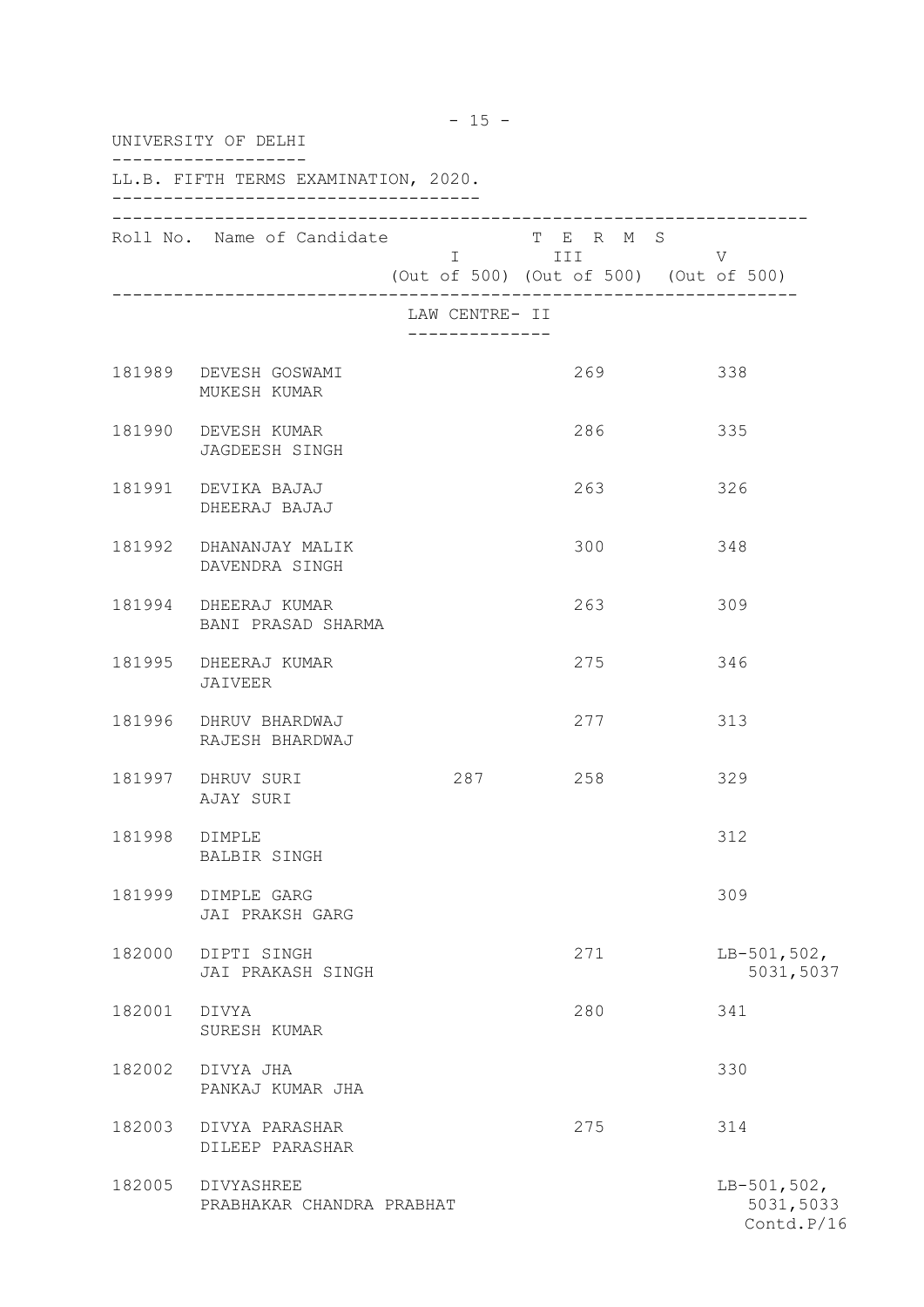| UNIVERSITY OF DELHI                                   |                                  |                                                                       |                           |  |  |
|-------------------------------------------------------|----------------------------------|-----------------------------------------------------------------------|---------------------------|--|--|
| LL.B. FIFTH TERMS EXAMINATION, 2020.                  |                                  |                                                                       |                           |  |  |
| Roll No. Name of Candidate                            |                                  | T E R M S<br>I III DATA SER<br>(Out of 500) (Out of 500) (Out of 500) | V                         |  |  |
|                                                       | LAW CENTRE- II<br>______________ |                                                                       |                           |  |  |
| 182007 EKTA PAREEK<br>MURLIDHAR PAREEK                |                                  | 265                                                                   | $LB-501,502,$<br>503,5032 |  |  |
| 182009 FAISAL RAHMANI<br>ILYAS RAHMANI                |                                  | 263                                                                   | 327                       |  |  |
| 182010 FARHA NAAZ<br>NADEEM ASGAR                     |                                  | 272                                                                   | 354                       |  |  |
| 182011 FIRDOUS KHATOON<br>MEHBOOB HASSAN              |                                  |                                                                       | 352                       |  |  |
| 182012 GAGAN GUNJAN<br>KRISHN NANDAN ROY              | 228                              | 237                                                                   | 274                       |  |  |
| 182013 GARIMA JAIN<br>VINOD JAIN                      |                                  | 269                                                                   | 301                       |  |  |
| 182014 GAURAV CHARAYA<br>PAWAN CHARAYA                | 296                              | 285                                                                   | 292                       |  |  |
| 182017 GAURAV KUMAR<br>SUDESH KUMAR                   |                                  | 263                                                                   | 334                       |  |  |
| 182018 GAURAV KUMAR<br>RAJKUMAR                       |                                  | 261                                                                   | 324                       |  |  |
| 182019 GAURAV LAWANIYA<br>RAJESH LAWANIA              | 278                              | 291                                                                   | 310                       |  |  |
| 182020 GAURAV PRASAD<br>LALIT PRASAD                  | 240                              |                                                                       | 320                       |  |  |
| 182021 GAURAV SAHAY<br>DEVI SAHAY                     | 238                              | 236                                                                   | 305                       |  |  |
| 182023 GAURAV SINGH INDOLIA<br>MORDHWAJ SINGH INDOLIA |                                  | 279                                                                   | 321                       |  |  |
| 182024 GEETANJALI KHURANA<br>JOGINDER KHURANA         |                                  |                                                                       | 331                       |  |  |
| 182028 GUNJAN JAIN<br>PRAMOD KUMAR JAIN               |                                  | 287                                                                   | 339<br>$7 - - + -1$ n/    |  |  |

- 16 -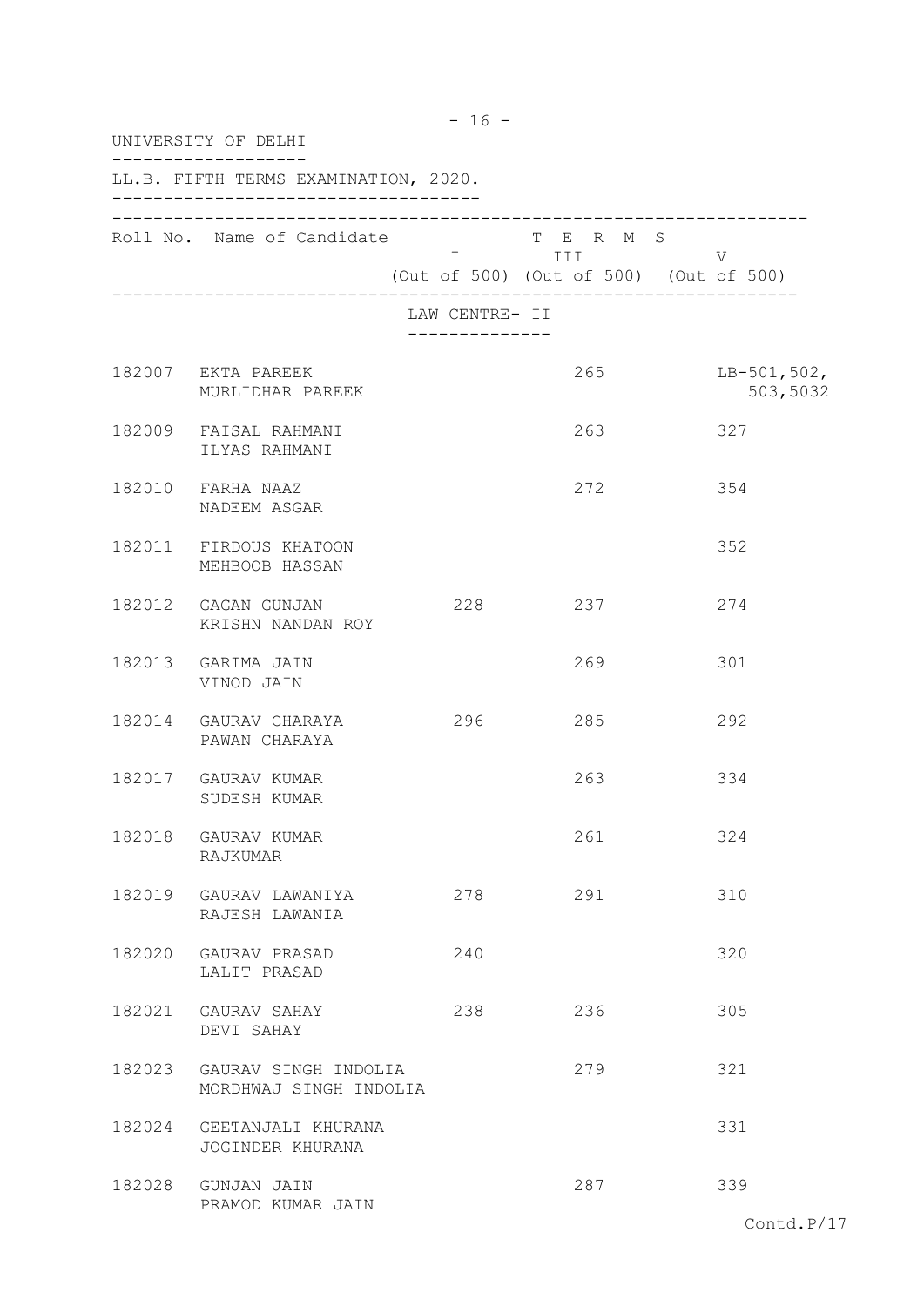| UNIVERSITY OF DELHI |                                                         |                                 |                         |                                             |
|---------------------|---------------------------------------------------------|---------------------------------|-------------------------|---------------------------------------------|
|                     | LL.B. FIFTH TERMS EXAMINATION, 2020.                    |                                 |                         |                                             |
|                     | Roll No. Name of Candidate                              |                                 | T E R M S<br>I III DATU | V<br>(Out of 500) (Out of 500) (Out of 500) |
|                     |                                                         | LAW CENTRE- II<br>------------- |                         |                                             |
|                     | 182029 GURPREET SINGH<br>JASPAL SINGH                   |                                 |                         | 328                                         |
|                     | 182030 GURSHEEN KAUR<br>SURJEET SINGH                   |                                 |                         | 363                                         |
|                     | 182031 HAMD IRFAN<br>RASHID ALVI                        |                                 | 279                     | 314                                         |
|                     | 182032 HARDEV SINGH<br>AMARJIT SINGH                    |                                 |                         | 336                                         |
|                     | 182033 HARSH KUMAR<br>RAMVIR SINGH                      |                                 | 263                     | 299                                         |
|                     | 182034 HARSH SHARMA<br>SUSHIL KUMAR                     |                                 |                         | 333                                         |
|                     | 182035 HARSHIT SHARMA<br>PANKAJ SHARMA                  |                                 |                         | 368                                         |
|                     | 182037 HARSHIT MANN<br>SUDHIR MAAN                      |                                 |                         | 309                                         |
| 182039              | HARSHKUMAR SHASHIKANT HALINGALI<br>SHASHIKANT HALINGALI |                                 |                         | 331                                         |
|                     | 182040 HEENA SHARMA<br>VISHNU DUTT SHARMA               |                                 | 259                     | 343                                         |
| 182041 HEMANT       | AMRIT LAL                                               |                                 | 291                     | 350                                         |
|                     | 182042 HEMANT KUMAR<br>RAJVEER SINGH                    |                                 |                         | 305                                         |
|                     | 182043 HEMANT KUMAR<br>SATYA PRAKASH                    | 259                             | 259                     | 323                                         |
|                     | 182045 HEMANT KUMAR RANA<br>VIRENDER SINGH RANA         |                                 | 235                     | 332                                         |
|                     | 182046 HETIKA GUPTA<br>ANOOP KUMAR GUPTA                | 275                             | 269                     | 325                                         |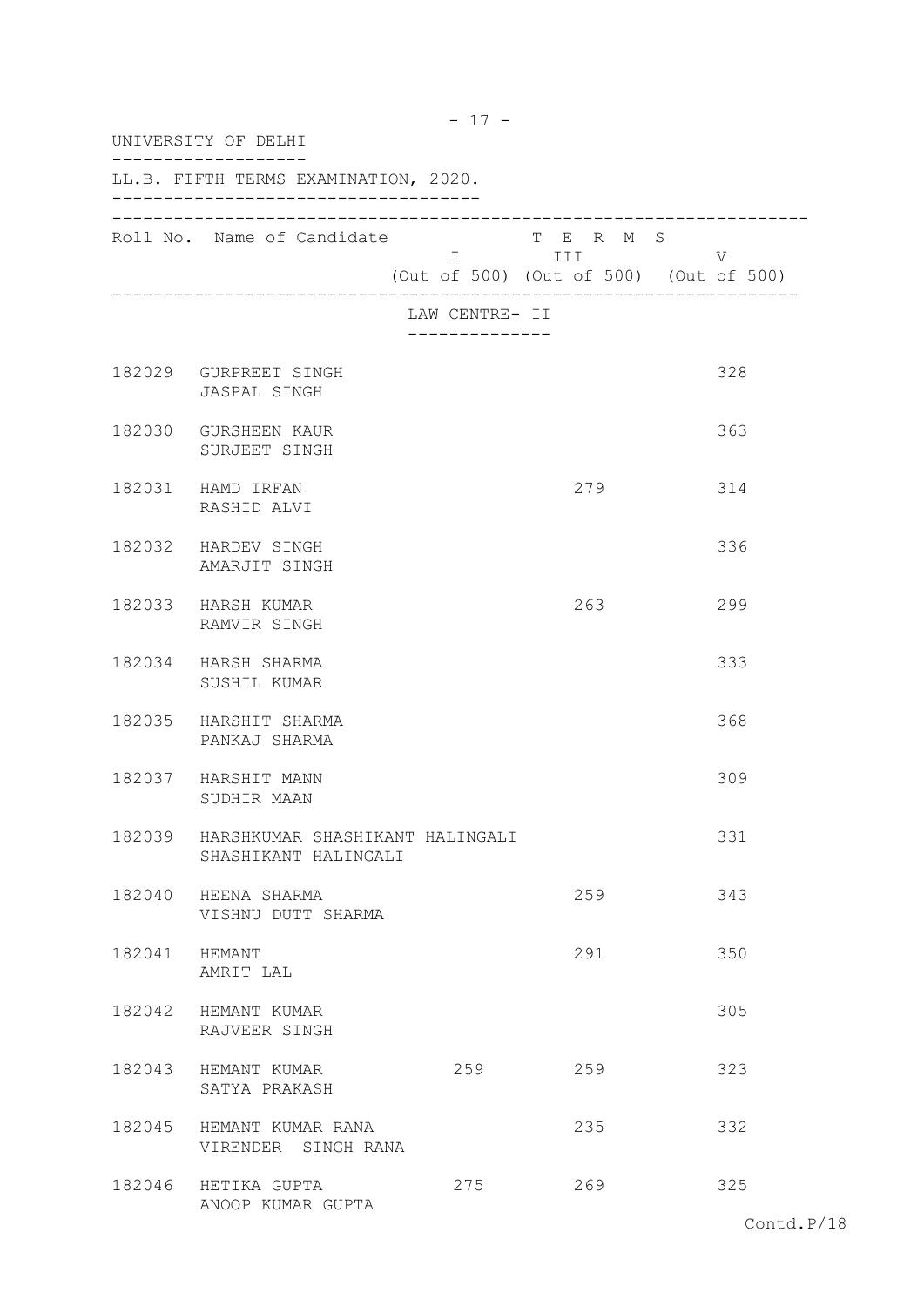| UNIVERSITY OF DELHI |                                               |                                               |                       |                                             |  |
|---------------------|-----------------------------------------------|-----------------------------------------------|-----------------------|---------------------------------------------|--|
|                     | LL.B. FIFTH TERMS EXAMINATION, 2020.          |                                               |                       |                                             |  |
|                     | Roll No. Name of Candidate                    |                                               | T E R M S<br>I III DA | V<br>(Out of 500) (Out of 500) (Out of 500) |  |
|                     |                                               | LAW CENTRE- II<br>. _ _ _ _ _ _ _ _ _ _ _ _ _ |                       |                                             |  |
|                     | 182047 HIMANI MISHRA<br>UPENDRA KUMAR MISHRA  |                                               |                       | 345                                         |  |
|                     | 182048 HIMANI SOROUT<br>SUBHASH CHAND         |                                               | 267                   | 340                                         |  |
|                     | 182049 HIMANSHI BHATIA<br>ASHWANI BHATIA      |                                               |                       | 342                                         |  |
|                     | 182050 HIMANSHI GOSWAMI<br>ANIL KUMAR GOSWAMI |                                               |                       | 347                                         |  |
|                     | 182051 HIMANSHI JAIN<br>GHANSHYAM S. BAGHI    |                                               |                       | 343                                         |  |
|                     | 182052 HIRDAY VIRDI<br>S.P. VIRDI             |                                               |                       | 305                                         |  |
| 182053 HITESH       | ANIL KUMAR                                    |                                               | 277                   | 331                                         |  |
|                     | 182057 HMINGDUHAWMI<br>P.C. LALTHIANGHLIMA    |                                               | 248                   | 331                                         |  |
| 182062              | INTKHAB ALAM<br>MD. SHAKEEL JAVED             |                                               | 282                   | 350                                         |  |
|                     | 182063 ISHA JAIN<br>MUKESH CHAND JAIN         |                                               |                       | 327                                         |  |
|                     | 182064 ISHA YADAV<br>SURENDER SINGH           |                                               |                       | 354                                         |  |
|                     | 182065 ISHAAN TIWARI<br>P.C. TIWARI           | 260                                           | 260                   | 306                                         |  |
| 182066              | ISHAN SATIJA<br>SANJAY SATIJA                 |                                               | 300                   | 318                                         |  |
| 182069              | JASMIN SOKHI<br>HIRA MOHAN SINGH SOKHI        |                                               |                       | 357                                         |  |
|                     | 182070 JATIN GUPTA<br>J.K. GUPTA              |                                               | LB-103,105 LB-304     | 335                                         |  |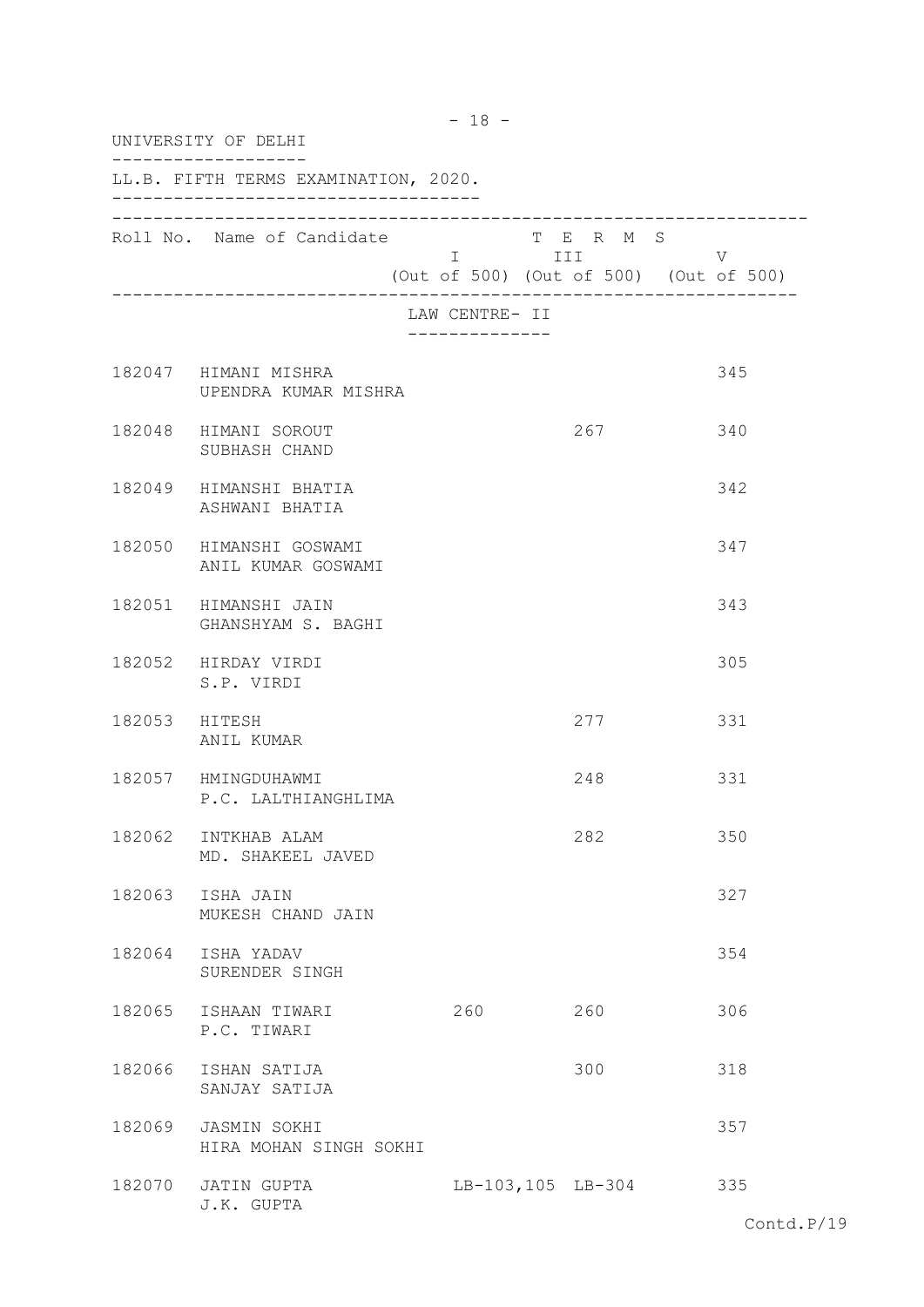|                | UNIVERSITY OF DELHI<br>LL.B. FIFTH TERMS EXAMINATION, 2020.       |                                               |                                                                                                                                                                       |                             |  |  |
|----------------|-------------------------------------------------------------------|-----------------------------------------------|-----------------------------------------------------------------------------------------------------------------------------------------------------------------------|-----------------------------|--|--|
|                |                                                                   |                                               |                                                                                                                                                                       |                             |  |  |
|                | Roll No. Name of Candidate                                        |                                               | T E R M S<br>in the state of the state of the state of the state of the state of the state of the state of the state of the<br>(Out of 500) (Out of 500) (Out of 500) | V                           |  |  |
|                |                                                                   | LAW CENTRE- II<br>. _ _ _ _ _ _ _ _ _ _ _ _ _ |                                                                                                                                                                       |                             |  |  |
|                | 182072 JAYESH PANDEY<br>RAJENDRA KUMAR PANDEY                     |                                               |                                                                                                                                                                       | 307                         |  |  |
|                | 182073 JEETENDRA SINGH YADAV<br>RAJNARAYAN SINGH                  |                                               |                                                                                                                                                                       | Absent LB-501, 502,<br>5037 |  |  |
|                | 182075 JOSHUA CHARAN<br>MAHIPAL M. CHARAN                         |                                               | 278                                                                                                                                                                   | 338                         |  |  |
|                | 182077 JYOTI YADAV<br>LAKSHMAN SINGH (ER-LB-101, 104) (ER-LB-304) |                                               | Absent LB-301 336                                                                                                                                                     |                             |  |  |
|                | 182078 K. PALLAVI<br>K.V. MADHUSUDAN RAO                          |                                               |                                                                                                                                                                       | 319                         |  |  |
|                | 182079 KAJAL JOON<br>MAJOR DHARAMPAL JOON                         |                                               |                                                                                                                                                                       | 345                         |  |  |
|                | 182080 KALYANI TEHRI<br>BRIJ MOHAN KUMAR TEHRI                    |                                               |                                                                                                                                                                       | 343                         |  |  |
|                | 182081 KAMAL SINGH<br>MAHESH KUMAR                                |                                               | 257                                                                                                                                                                   | 314                         |  |  |
| 182082         | KAMLESH KUMAR<br>KESHA RAM                                        |                                               | 301                                                                                                                                                                   | 333                         |  |  |
| 182083 KANCHAN | ANIL KUMAR                                                        |                                               | 289                                                                                                                                                                   | 303                         |  |  |
| 182084         | KANISHKA CHOUDHARY<br>UMESH CHANDRA                               |                                               | 264                                                                                                                                                                   | 338                         |  |  |
| 182085 KARAN   | KIKAR SINGH                                                       |                                               |                                                                                                                                                                       | 310                         |  |  |
| 182086         | KARANBIR SINGH<br>HARMOHINDER SINGH                               |                                               |                                                                                                                                                                       | 335                         |  |  |
| 182087         | KARANDEEP<br>JITENDER MOHAN                                       |                                               |                                                                                                                                                                       | 329                         |  |  |
|                | 182090 KARTIK SAINI<br>GANESH SAINI                               |                                               | 274                                                                                                                                                                   | 339                         |  |  |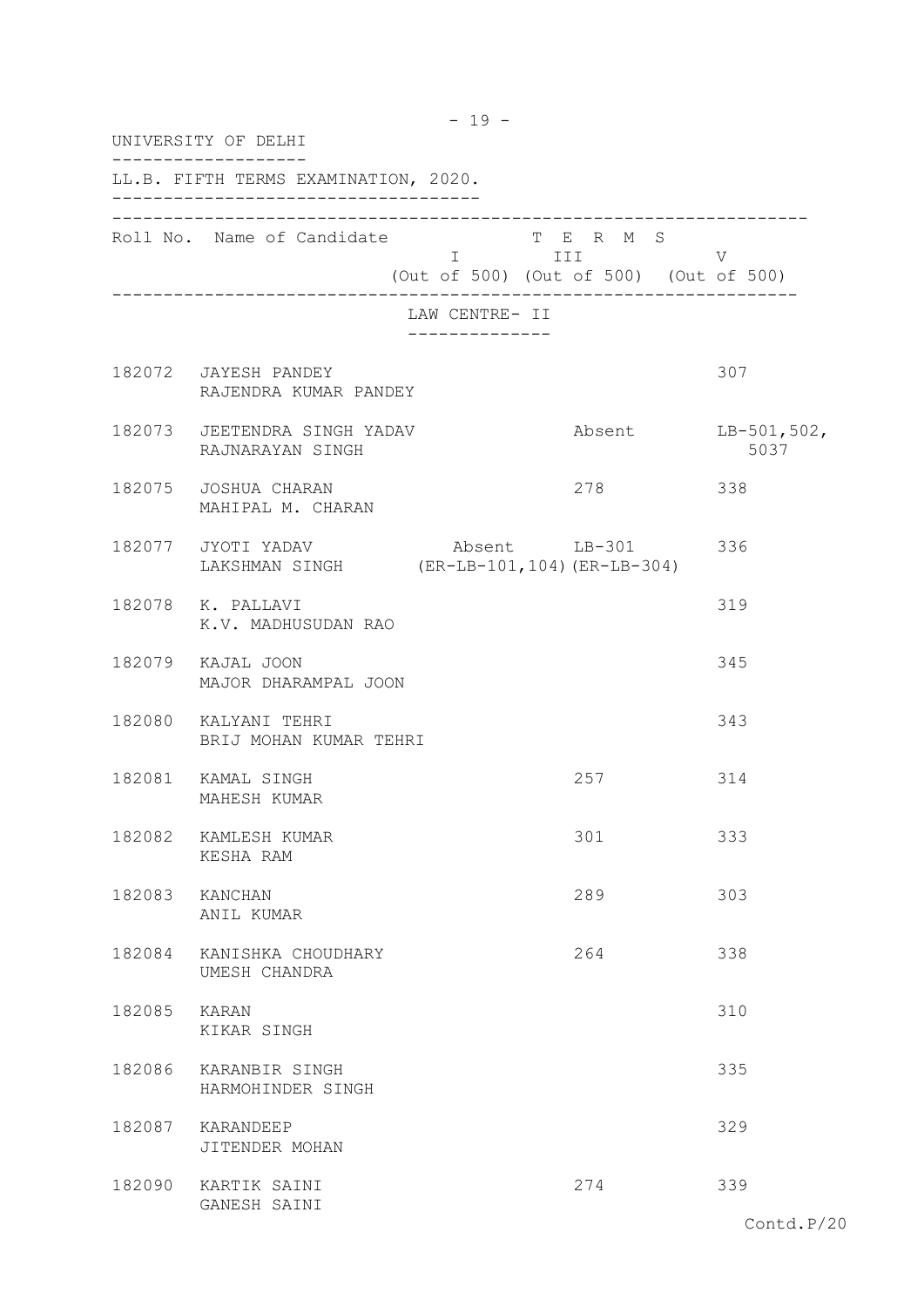|               | $-20 -$<br>UNIVERSITY OF DELHI<br>LL.B. FIFTH TERMS EXAMINATION, 2020. |                |                                                                |     |  |
|---------------|------------------------------------------------------------------------|----------------|----------------------------------------------------------------|-----|--|
|               |                                                                        |                |                                                                |     |  |
|               | Roll No. Name of Candidate                                             |                | T E R M S<br>I III V<br>(Out of 500) (Out of 500) (Out of 500) |     |  |
|               |                                                                        | LAW CENTRE- II |                                                                |     |  |
|               | 182091 KASARLA AVINASH<br>KASARLA MALLESH                              |                |                                                                | 349 |  |
|               | 182093 KAVERI RAWAL<br>SUNIL RAWAL                                     |                |                                                                | 347 |  |
| 182094 KAVITA | ANI LAL VEDWAL                                                         |                |                                                                | 329 |  |
|               | 182096 KAVYAYANI BHATT<br>VIJAY GAUTAM                                 |                |                                                                | 326 |  |
| 182098 KESHAV | MRITYUNJAY KUMAR                                                       |                | 271                                                            | 336 |  |
|               | 182100 KHUSHAL GARG<br>SUNIL KUMAR GARG                                |                | 289                                                            | 345 |  |
|               | 182101 KHUSHBU MAAN<br>NARENDRA SINGH MAAN                             |                |                                                                | 325 |  |
|               | 182102 KIRAN MINA<br>RAJU LAL MINA                                     |                |                                                                | 328 |  |
|               | 182103 KIRTI BHARDWAJ<br>ARUN KUMAR SHARMA                             |                |                                                                | 339 |  |
|               | 182105 KIRTI PALIWAL<br>PURAN CHAND PALIWAL                            |                |                                                                | 311 |  |
|               | 182106 KISMAT GAURAV<br>ARJUN PRASAD                                   | 250            |                                                                | 287 |  |
|               | 182107 KONCHOK DOLMA<br>TSEWANG YANGJOR                                | 277            | 294                                                            | 344 |  |
|               | 182108 KRISHAN SHUKLA<br>O.S. SHUKLA                                   |                |                                                                | 351 |  |
|               | 182110 KRISHNA GOPAL SINGH<br>CHANDRA BHUSHAN SINGH                    |                |                                                                | 328 |  |
|               | 182111 KRITIKA SINGH<br>SHAKTI SINGH                                   |                | 302                                                            | 338 |  |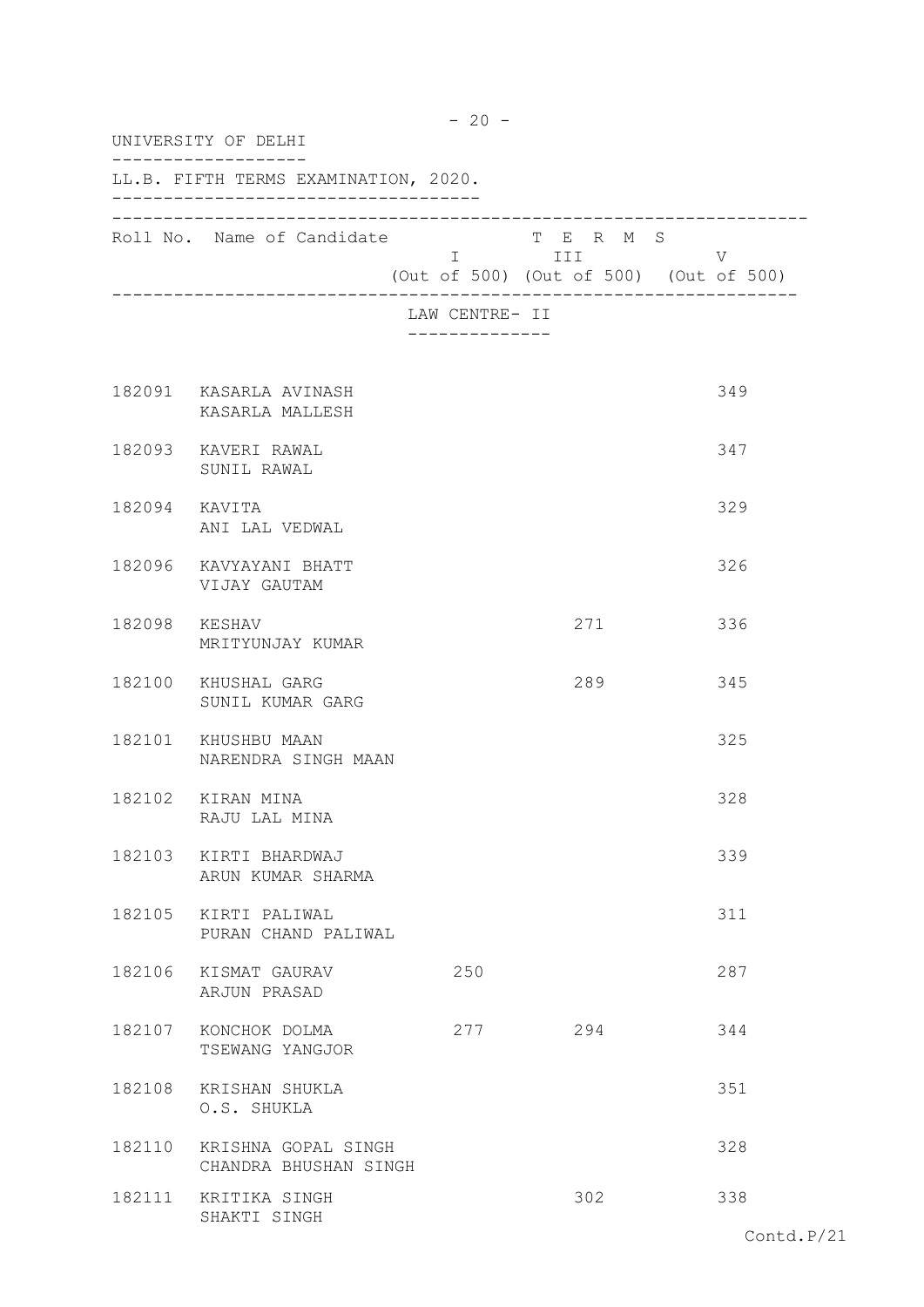| UNIVERSITY OF DELHI |                                                                  |                |                                                   |                            |  |  |
|---------------------|------------------------------------------------------------------|----------------|---------------------------------------------------|----------------------------|--|--|
|                     | LL.B. FIFTH TERMS EXAMINATION, 2020.                             |                |                                                   |                            |  |  |
|                     | Roll No. Name of Candidate T E R M S                             |                | I III V<br>(Out of 500) (Out of 500) (Out of 500) |                            |  |  |
|                     |                                                                  | LAW CENTRE- II |                                                   |                            |  |  |
|                     | 182113 KULDEEP<br>HANSRAJ                                        |                |                                                   | 280                        |  |  |
|                     | 182115 KULDEEP AGNIHOTRI<br>KISHAN SWARUP SHARMA                 |                | 269                                               | 319                        |  |  |
|                     | 182117 KULDEEP SINGH<br>DAVENDER DAHIYA                          |                | 265                                               | 337                        |  |  |
|                     | 182118 KULDEEP YADAV<br>MANVIR SINGH YADAV                       | 235            | 239                                               | $LB-501,503,$<br>5031,5037 |  |  |
|                     | 182119 KULDEEP SINGH PANWAR 241<br>TEJ PAL SINGH PANWAR          |                | 248                                               | 306                        |  |  |
|                     | 182120 KULWANT<br>ANANT RAM                                      | 248            | 272                                               | 330                        |  |  |
|                     | 182121 KUMAR ABHISHEK<br>JITENDRA JHA                            |                | 309                                               | 327                        |  |  |
|                     | 182122 KUMAR GAURAV<br>ANJANI KUMAR SINHA                        | 254            | 275                                               | 315                        |  |  |
|                     | 182123 KUMAR INDRAJEET SISODIA Absent Absent<br>RAMADHISH PRASAD |                |                                                   | $LB-501$                   |  |  |
|                     | 182124 KUMARI ARCHANA<br>RAMPAL SINGH                            |                | 282                                               | 310                        |  |  |
| 182125 KUNAL        | SURENDRA KUMAR SHARMA                                            |                | 281                                               | 344                        |  |  |
|                     | 182126 KUNAL SETH<br>VINOD SETH                                  |                |                                                   | 332                        |  |  |
|                     | 182127 KUNDAN KUMAR<br>MANOJ KUMAR UPADHAYAY                     |                |                                                   | 332                        |  |  |
|                     | 182128 KUSHAL MANN<br>JAI KISHAN MANN                            |                | 299                                               | 363                        |  |  |
|                     | 182130 LAKHAN MISHRA<br>RAKESH MISHRA                            | 271            | 269                                               | 343                        |  |  |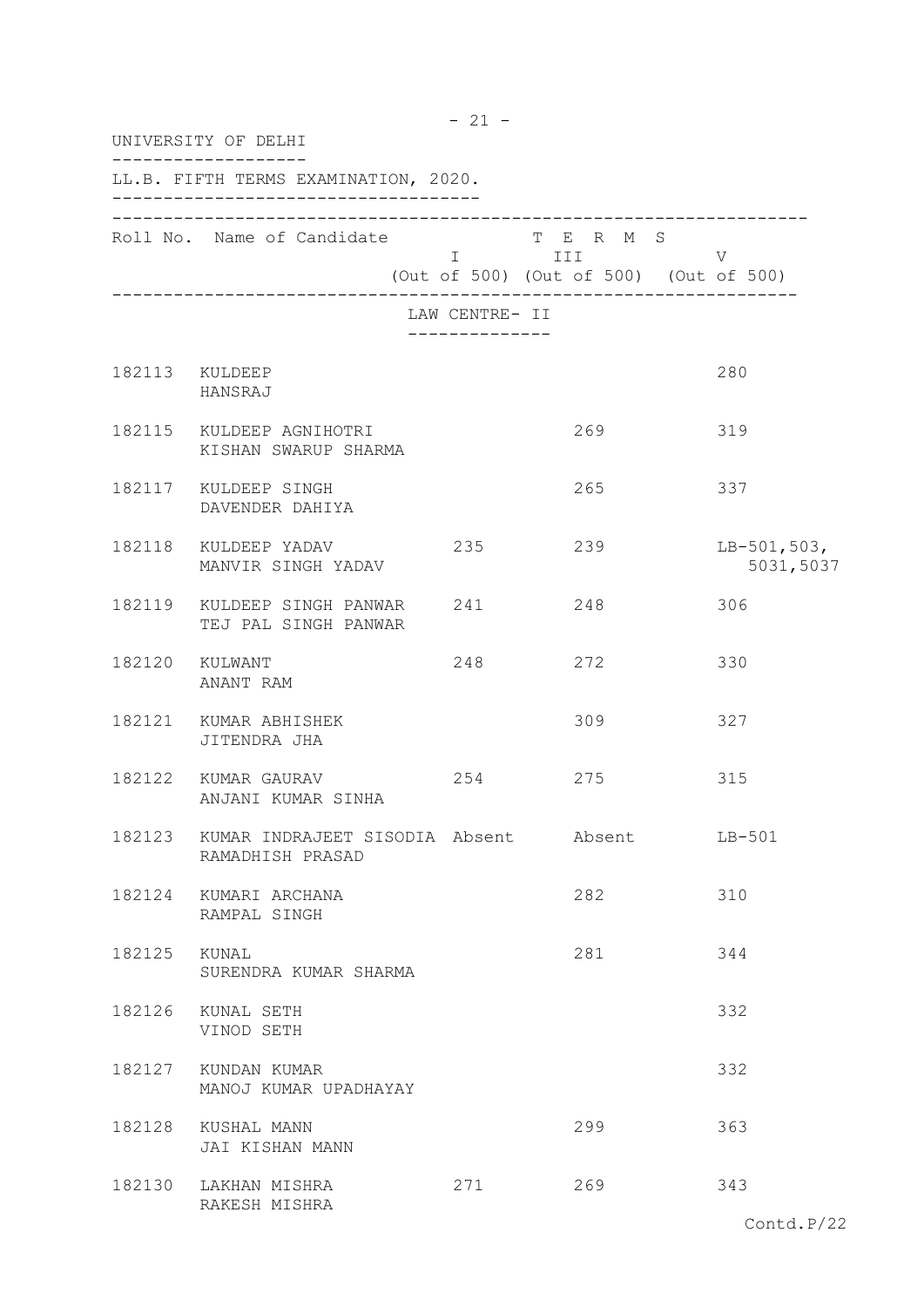| UNIVERSITY OF DELHI                               |                              |                                                                                                                             |                                             |  |
|---------------------------------------------------|------------------------------|-----------------------------------------------------------------------------------------------------------------------------|---------------------------------------------|--|
| LL.B. FIFTH TERMS EXAMINATION, 2020.              |                              |                                                                                                                             |                                             |  |
| Roll No. Name of Candidate                        |                              | T E R M S<br>I III DIE STAATSTELLING IN 1979 VAN SEE STAATS SAAR ON 1979 VAN SEE STAATS ON DE STAATS ONDER STAATS ON DE STA | V<br>(Out of 500) (Out of 500) (Out of 500) |  |
|                                                   | LAW CENTRE- II<br>. <u>.</u> |                                                                                                                             |                                             |  |
| 182132 LAKSHMI WALIA<br>H.S. WALIA                |                              |                                                                                                                             | 365                                         |  |
| 182133 LALIT KUMAR<br>PRATAP SINGH                | 263                          | 263                                                                                                                         | 357                                         |  |
| 182134 LALIT KANT GAUTAM<br>KUNDAN LAL            |                              |                                                                                                                             | Absent 301                                  |  |
| 182135 LHINGDEIHAT CHONGLOI<br>LENHAO CHONGLOI    |                              | 237                                                                                                                         | 336                                         |  |
| 182136 LOKESH KUMAR MEENA 249<br>S.D. MEENA       |                              | 291                                                                                                                         | 311                                         |  |
| 182137 LOTHUNGBENI T. LOTHA<br>C. THUNGLAMO KIKON |                              |                                                                                                                             | 319                                         |  |
| 182138 MAAZ REHMAN KHAN<br>ZAKA UR REHMAN KHAN    |                              |                                                                                                                             | 350                                         |  |
| 182140 MAHIMA GUPTA<br>AAKASH GUPTA               |                              |                                                                                                                             | 343                                         |  |
| 182141 MAHIMA SINGH<br>HEMANT SINGH               |                              |                                                                                                                             | 314                                         |  |
| 182142 MANDEEP SINGH<br>NAVDEEP SINGH             | 260                          | 264                                                                                                                         | 315                                         |  |
| 182143 MANIKANT SINGHAL<br>SIRICHAND GUPTA        |                              |                                                                                                                             | 344                                         |  |
| 182145 MANISH DEDHA<br>AJAB SINGH                 |                              |                                                                                                                             | 323                                         |  |
| 182146 MANISH KATARIA<br>RAJENDRA PRASAD          |                              | 279                                                                                                                         | 333                                         |  |
| 182148 MANISH SINGH<br>VINOD KUMAR                |                              | 249                                                                                                                         | 317                                         |  |
| 182150 MANISH KUMAR MEENA<br>RAJ KUMAR MEENA      | 245                          | 272                                                                                                                         | 324                                         |  |

- 22 -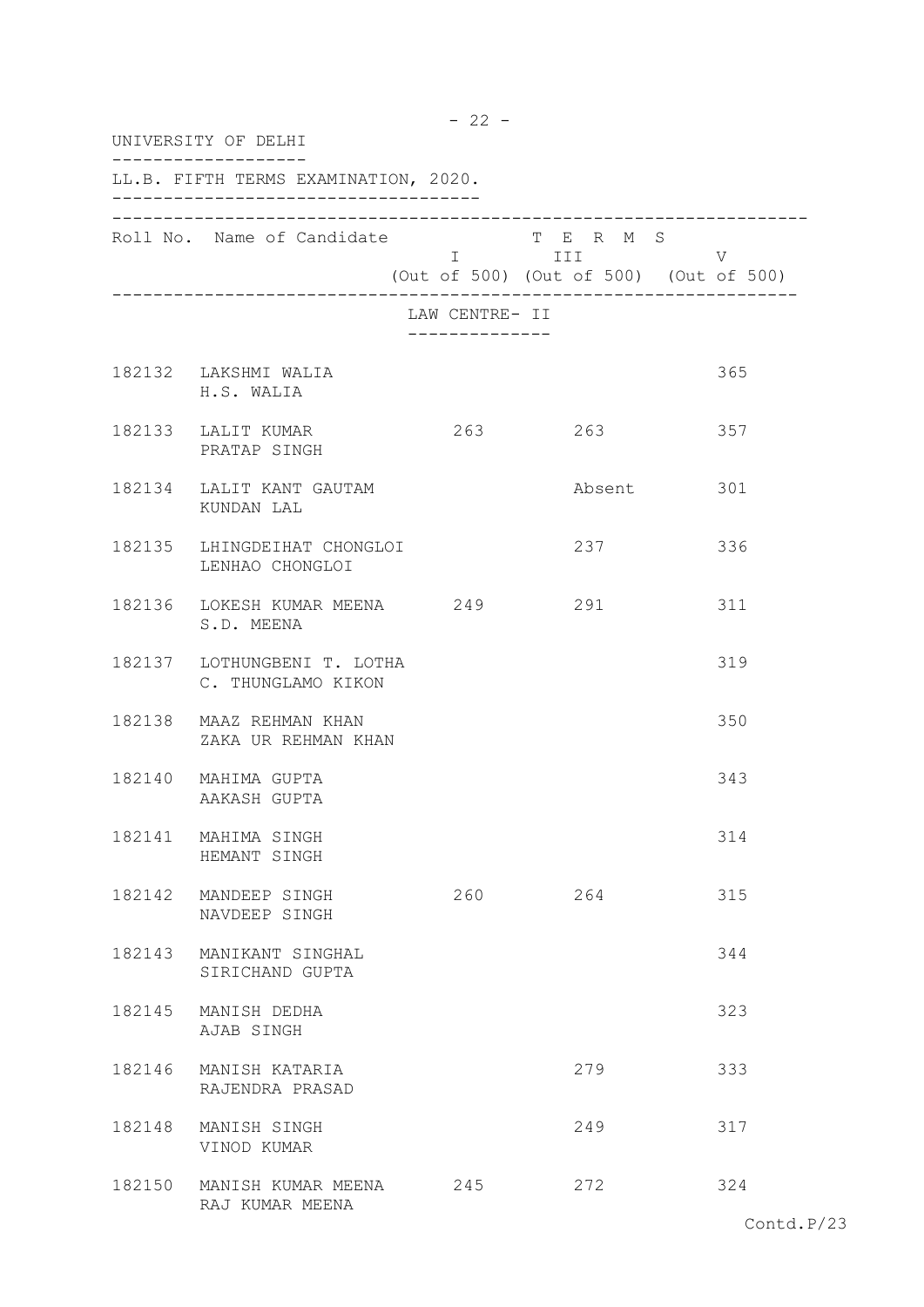| UNIVERSITY OF DELHI |                                                 |                                               |                         |                                             |
|---------------------|-------------------------------------------------|-----------------------------------------------|-------------------------|---------------------------------------------|
|                     | LL.B. FIFTH TERMS EXAMINATION, 2020.            |                                               |                         |                                             |
|                     | Roll No. Name of Candidate                      |                                               | T E R M S<br>I III DATU | V<br>(Out of 500) (Out of 500) (Out of 500) |
|                     |                                                 | LAW CENTRE- II<br>. _ _ _ _ _ _ _ _ _ _ _ _ _ |                         |                                             |
|                     | 182151 MANISH SINGH TANWAR<br>SUBE SINGH TANWAR |                                               |                         | 301                                         |
|                     | 182152 MANISHA<br>AMAR RAY                      |                                               | 271 287                 | 327                                         |
| 182154 MANOJ        | BHANWAR SINGH                                   |                                               |                         | 296                                         |
|                     | 182158 MANU BAJAJ<br>SOHAN LAL BAJAJ            |                                               |                         | 329                                         |
|                     | 182159 MAYANK CHAUHAN<br>RAKESH CHAUHAN         |                                               | 279                     | 320                                         |
|                     | 182161 MAYANK MAHIPAL<br>ASHOK MAHIPAL          |                                               |                         | 310                                         |
|                     | 182163 MAYANK NAGAR<br>VIJAY KUMAR SINGH NAGAR  |                                               | 258                     | 307                                         |
|                     | 182164 MD KHURSHEED ALAM 249<br>MD KHALIL       |                                               | 263                     | 324                                         |
| 182165              | MEDHA TRIPATHI<br>SAROJ KUMAR TRIPATHI          |                                               | 280                     | 330                                         |
|                     | 182166 MEENAKSHI<br>GAJENDER SINGH              |                                               | 270                     | 317                                         |
|                     | 182167 MEETA MAHESHWARI<br>V.K. MAHESHWARI      |                                               |                         | 318                                         |
| 182169              | MIMANSI SETHI<br>VISHAL SETHI                   |                                               | 287                     | 325                                         |
| 182170              | MIRACLE<br>MANI SHANKAR                         | Absent<br>$(ER-LB-105)$                       | 323                     | 344                                         |
| 182172              | MOHAMMED AZHAR<br>WASI UR RAHMAN                |                                               | 276                     | 326                                         |
| 182173              | MOHD. NASEEM<br>MOHD. SALEEM                    |                                               |                         | 316                                         |

- 23 -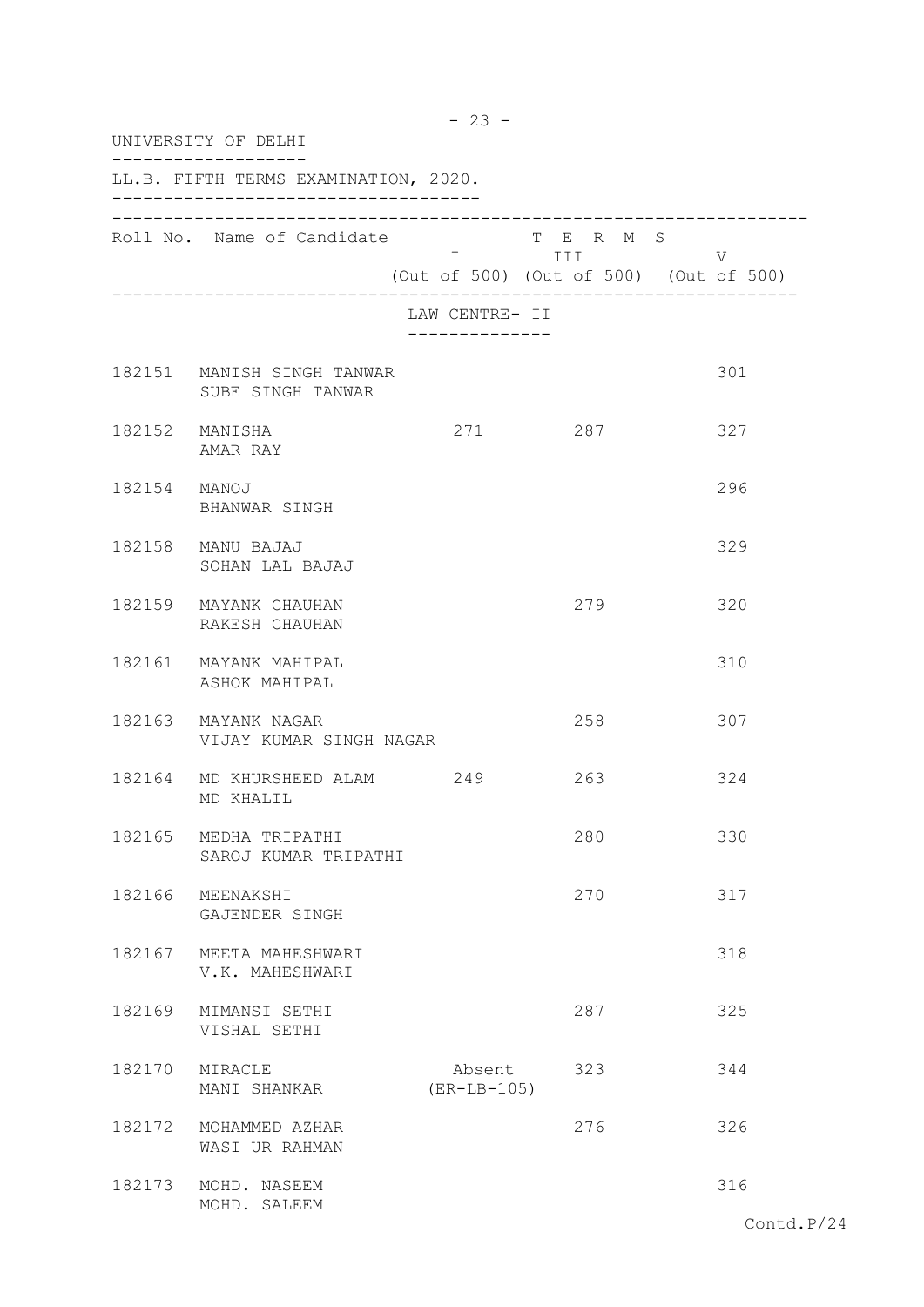| UNIVERSITY OF DELHI |                                              |                                                   |                                                            |                            |  |
|---------------------|----------------------------------------------|---------------------------------------------------|------------------------------------------------------------|----------------------------|--|
|                     | LL.B. FIFTH TERMS EXAMINATION, 2020.         |                                                   |                                                            |                            |  |
|                     | Roll No. Name of Candidate                   | $\mathbb{R}^n$ . In the set of the $\mathbb{R}^n$ | T E R M S<br>III<br>(Out of 500) (Out of 500) (Out of 500) | V                          |  |
|                     |                                              | LAW CENTRE- II<br>. _ _ _ _ _ _ _ _ _ _ _ _ _     |                                                            |                            |  |
|                     | 182174 MOHD. JUNAID IBRAHIM<br>MOHD. IBRAHIM |                                                   |                                                            | 319                        |  |
|                     | 182176 MOHIT<br>BABU LAL                     |                                                   | 251                                                        | 300                        |  |
|                     | 182177 MOHIT DALAL<br>RANBIR SINGH           |                                                   |                                                            | 313                        |  |
|                     | 182179 MOHIT GAHLAWAT<br>RAMESH GAHLAWAT     | 255 303                                           |                                                            | 315                        |  |
| 182180              | MOHIT KUMAR<br>TARUN KUMAR                   |                                                   | 271                                                        | 329                        |  |
| 182181              | MOHIT KUMAR<br>MAHAVIR SINGH                 |                                                   | 287                                                        | 301                        |  |
| 182182              | MOHIT YADAV<br>VEERPAL YADAV                 |                                                   | 278                                                        | $LB-501, 502,$<br>503,5033 |  |
| 182183              | MOHIT YADAV<br>DESHRAJ                       |                                                   |                                                            | 335                        |  |
| 182184              | MONIKA<br>VED PAL SINGH                      |                                                   | 269                                                        | 321                        |  |
| 182185              | MONIKA GUPTA<br>MOHAN LAL GUPTA              |                                                   | 276                                                        | 324                        |  |
| 182186              | MUDIT SABHARWAL<br>SANJEEV SABHARWAL         |                                                   | 266                                                        | 322                        |  |
| 182187              | MUKUL ANAND SINGH<br>RANVIR SINGH            |                                                   | 295                                                        | 335                        |  |
| 182188              | MUNIPALLI MAHESH<br>ABRAHAM                  |                                                   |                                                            | 303                        |  |
| 182190              | NAGENDRA YADAV<br>SHIV NARAYAN YADAV         | 268                                               |                                                            | $LB-501,502,$<br>503,5037  |  |
|                     | 182191 NANDINI GARG<br>JAI BHAGWAN           |                                                   |                                                            | 351<br>Contd.P/25          |  |

- 24 -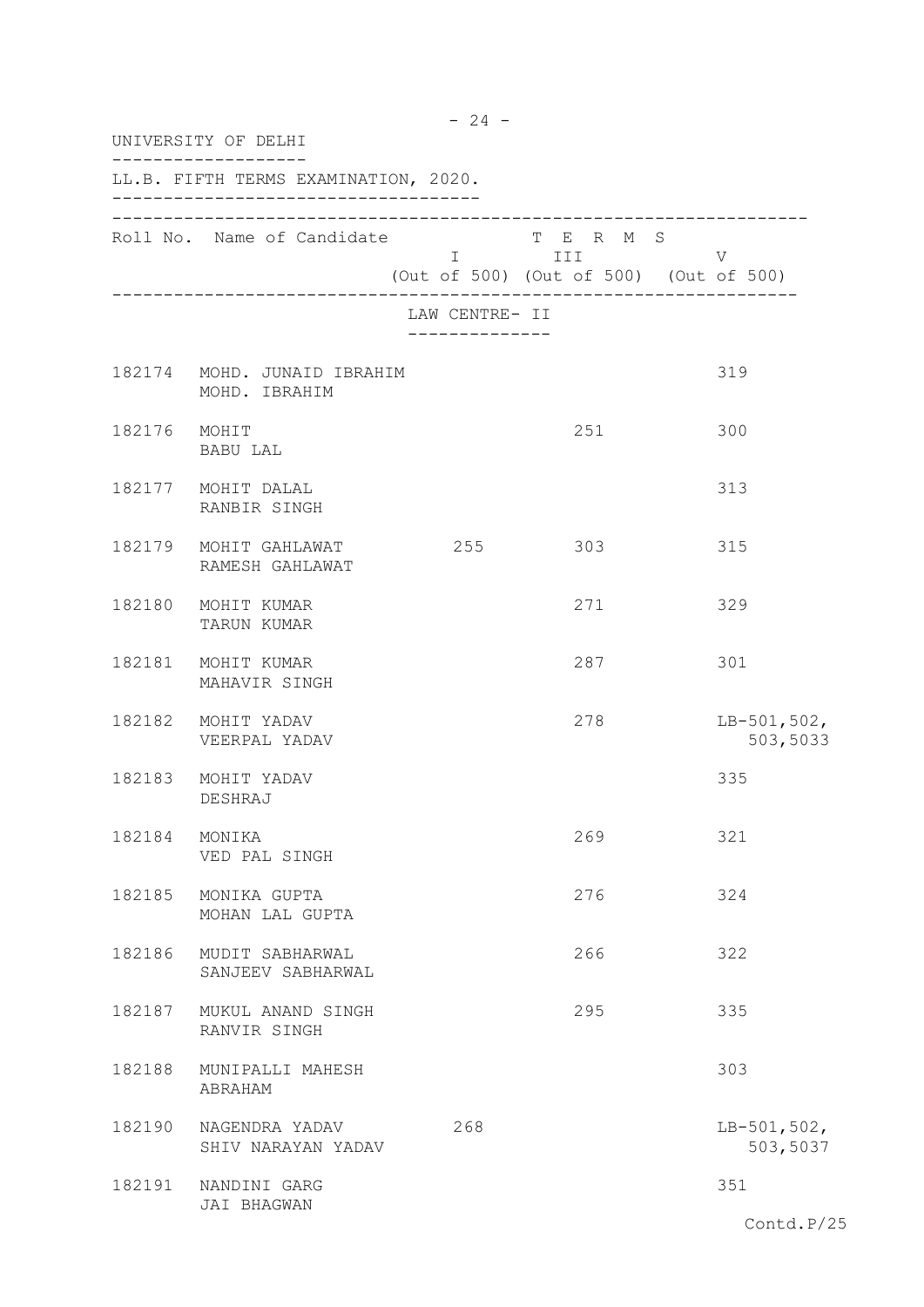|        | UNIVERSITY OF DELHI                              |                |                                                                                                                                                                                                                                                                                        |                            |  |
|--------|--------------------------------------------------|----------------|----------------------------------------------------------------------------------------------------------------------------------------------------------------------------------------------------------------------------------------------------------------------------------------|----------------------------|--|
|        | LL.B. FIFTH TERMS EXAMINATION, 2020.             |                |                                                                                                                                                                                                                                                                                        |                            |  |
|        | Roll No. Name of Candidate                       |                | T E R M S<br>I III DA SANTA DE LA TITULA DE LA CATALLA DE LA CATALLA DE LA CATALLA DE LA CATALLA DE LA CATALLA DE LA CATAL<br>DE LA CATALLA DE LA CATALLA DE LA CATALLA DE LA CATALLA DE LA CATALLA DE LA CATALLA DE LA CATALLA DE LA CATALL<br>(Out of 500) (Out of 500) (Out of 500) | V                          |  |
|        |                                                  | LAW CENTRE- II |                                                                                                                                                                                                                                                                                        |                            |  |
|        | 182192 NAOM ZOENGMAWII<br>LAL HMANGAIHA          |                | 258                                                                                                                                                                                                                                                                                    | $LB-501,502,$<br>5031,5033 |  |
|        | 182193 NARENDER TANWAR<br>ROHTASH TANWAR         |                |                                                                                                                                                                                                                                                                                        | 323                        |  |
|        | 182196 NAVDEEP<br>JAI BHAGWAN                    |                |                                                                                                                                                                                                                                                                                        | 331                        |  |
|        | 182197 NAVEEN KUMAR<br>KISHAN CHAND              |                | 275                                                                                                                                                                                                                                                                                    | 323                        |  |
| 182198 | NAVEEN KUMAR SHARMA<br>MAHINDER KUMAR            |                |                                                                                                                                                                                                                                                                                        | 298                        |  |
| 182199 | NAVNEET SINGH<br>RANDHIR SINGH                   |                | 265                                                                                                                                                                                                                                                                                    | 322                        |  |
| 182200 | NAVNEET KUMAR<br>RAKESH KUMAR PANDEY             |                | 292                                                                                                                                                                                                                                                                                    | 306                        |  |
|        | 182201 NAZAR NAWAZ ABBASI<br>JAMAL MASSOD ABBASI |                | 257                                                                                                                                                                                                                                                                                    | 337                        |  |
| 182204 | NEHA BHARDWAJ<br>NARESH KUMAR BHARDWAJ           |                |                                                                                                                                                                                                                                                                                        | 326                        |  |
| 182205 | NEHA TYAGI<br>VIPIN KUMAR TYAGI                  |                |                                                                                                                                                                                                                                                                                        | 334                        |  |
| 182206 | NEHARIKA<br>B. N. RAJAK                          |                |                                                                                                                                                                                                                                                                                        | 353                        |  |
| 182207 | NIDHI BAHAL<br>SANOJ KUMAR                       |                |                                                                                                                                                                                                                                                                                        | 315                        |  |
| 182208 | NIKHIL KUMAR<br>JAIVEER SINGH                    |                | 267                                                                                                                                                                                                                                                                                    | 306                        |  |
| 182210 | NIKITA CHATTERJEE<br>SATYAJIT CHATTERJEE         |                |                                                                                                                                                                                                                                                                                        | 358                        |  |
|        | 182211 NILESH KUMAR SAH<br>LALDEV SAH            |                |                                                                                                                                                                                                                                                                                        | 329                        |  |
|        |                                                  |                |                                                                                                                                                                                                                                                                                        | Contd.P/26                 |  |

- 25 -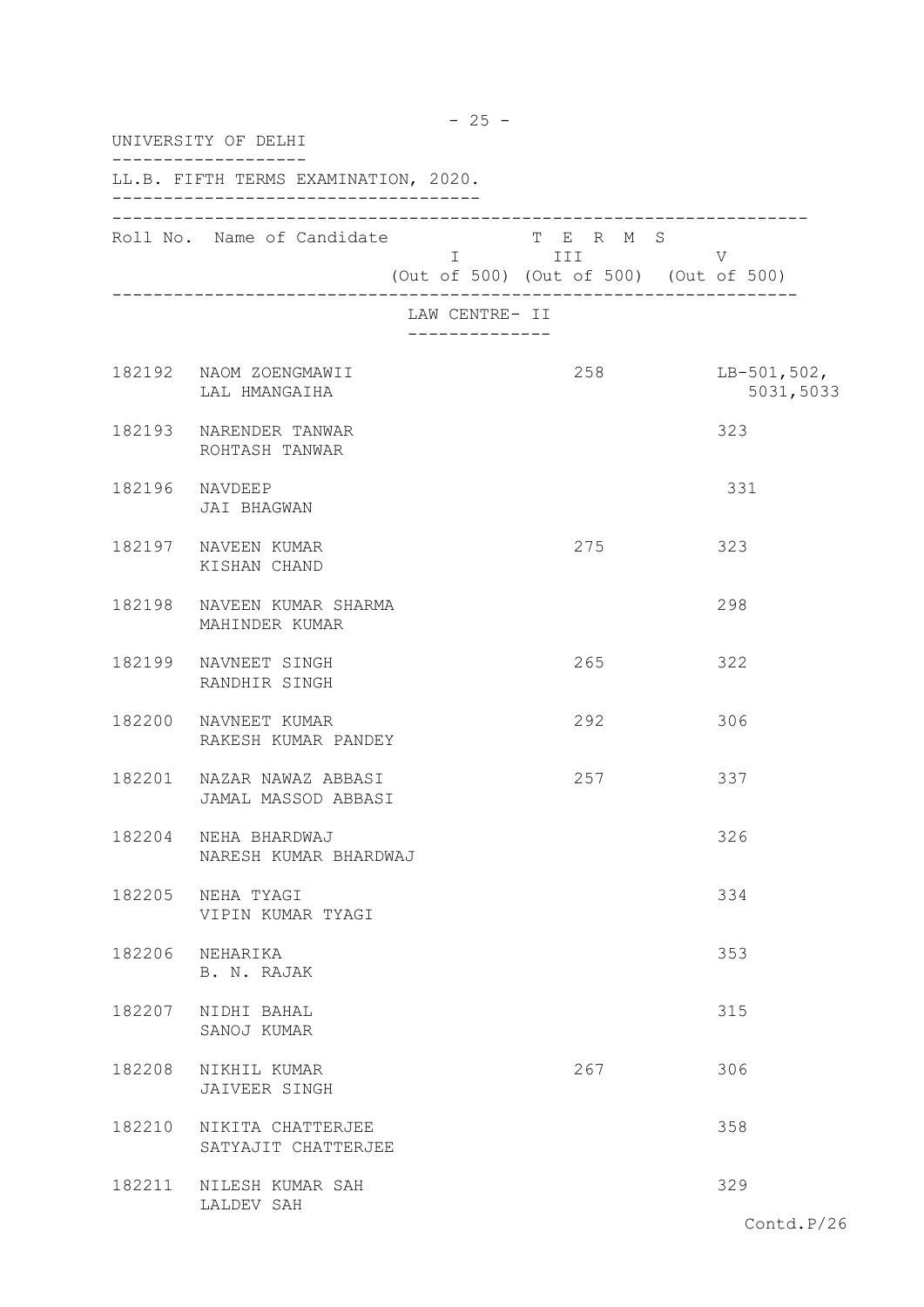|        | $-26 -$<br>UNIVERSITY OF DELHI                       |                                               |                                                                                                                              |               |  |  |
|--------|------------------------------------------------------|-----------------------------------------------|------------------------------------------------------------------------------------------------------------------------------|---------------|--|--|
|        | LL.B. FIFTH TERMS EXAMINATION, 2020.                 |                                               |                                                                                                                              |               |  |  |
|        | Roll No. Name of Candidate                           |                                               | T E R M S<br>$\begin{array}{ccc} & & - & \\ & & \text{III} & \\ & & & \end{array}$<br>(Out of 500) (Out of 500) (Out of 500) | V             |  |  |
|        |                                                      | LAW CENTRE- II<br>- - - - - - - - - - - - - - |                                                                                                                              |               |  |  |
|        | 182212 NISHANT<br>SURESH KUMAR                       |                                               | LB-303,304 LB-501,503,                                                                                                       | 5032,5035     |  |  |
|        | 182214 NISHANT KUMR GIRI 242 241<br>ELLWILL GIRI     |                                               | 292                                                                                                                          |               |  |  |
|        | 182215 NISHANT KUMAR SINGH<br>AJAY PAL SINGH         |                                               | 263                                                                                                                          | 318           |  |  |
|        | 182216 NISHTHA SINGHAL<br>I.K. SINGHAL               |                                               |                                                                                                                              | 343           |  |  |
|        | 182217 NITIKA PARASHAR<br>SURESH PARASHAR            |                                               | 280                                                                                                                          | 338           |  |  |
|        | 182218 NITIN KATHURIA<br>JEET KATHURIA               |                                               |                                                                                                                              | 330           |  |  |
|        | 182219 NITIN MOHAN BHARTI<br>L. R. BHARTI            |                                               | 251                                                                                                                          | 317           |  |  |
|        | 182220 NITIN YADAV<br>CHANDRABHAN SINGH YADAV        |                                               | 269                                                                                                                          | 332           |  |  |
|        | 182221 NITISH KUMAR<br>RAMCHANDRA SINGH              |                                               | 271                                                                                                                          | 318           |  |  |
|        | 182223 NITYANAND SINGH<br>ABHAY KUMAR SINGH          |                                               | 275                                                                                                                          | 353           |  |  |
| 182224 | NOUMAN RAFIQ BUTT<br>MOHD. RAFIQ                     |                                               |                                                                                                                              | 337           |  |  |
|        | 182225 NYAKNYA WANG NGONGNYA<br>WANGKHAM WANG        |                                               |                                                                                                                              | 310           |  |  |
|        | 182226 OISHI DAS<br>BIRENDRA KUMAR                   |                                               |                                                                                                                              | 308           |  |  |
|        | 182228 OM TATSAT CHAURASIA 256<br>BRIJ LAL CHAURASIA |                                               |                                                                                                                              | 311           |  |  |
|        | 182229 ONMICHON RAMRAR<br>R. PHUNGREI                |                                               |                                                                                                                              | 320           |  |  |
|        |                                                      |                                               |                                                                                                                              | Contd. $P/27$ |  |  |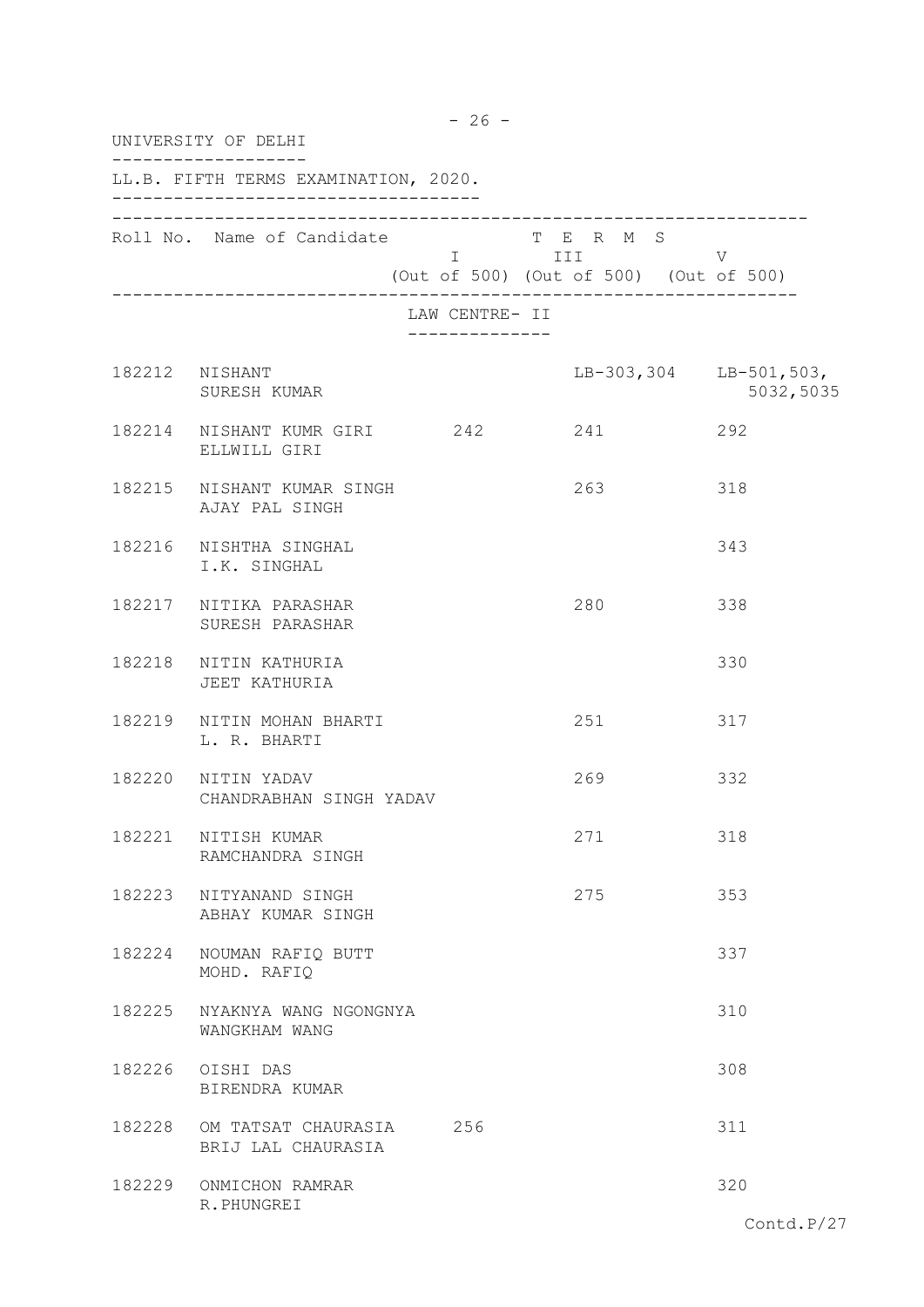| UNIVERSITY OF DELHI                          |                                  |                                                                                                                            |                                             |
|----------------------------------------------|----------------------------------|----------------------------------------------------------------------------------------------------------------------------|---------------------------------------------|
| LL.B. FIFTH TERMS EXAMINATION, 2020.         |                                  |                                                                                                                            |                                             |
| Roll No. Name of Candidate                   |                                  | T E R M S<br>I III DA SANTA DE LA CATALLA DE LA CATALLA DE LA CATALLA DE LA CATALLA DE LA CATALLA DE LA CATALLA DE LA CATA | V<br>(Out of 500) (Out of 500) (Out of 500) |
|                                              | LAW CENTRE- II<br>-------------- |                                                                                                                            |                                             |
| 182230 P. RITIKA RAO<br>BRAHMA RAO ESHWARIAH |                                  |                                                                                                                            | 336                                         |
| 182231 P. VEISHONAI<br>Y.M. PANI             |                                  | 257                                                                                                                        | 358                                         |
| 182232 PANKAJ BALWAN<br>KRISHAN KUMAR        |                                  | 259                                                                                                                        | 320                                         |
| 182233 PANKAJ GAUTAM<br>RAM SURAT GAUTAM     | 278                              |                                                                                                                            | 328                                         |
| 182234 PANKAJ KUMAR<br>CHANDRAPAL            |                                  |                                                                                                                            | 327                                         |
| 182235 PANKAJ KUMAR<br>SATYANARAYAN SINGH    |                                  | 252                                                                                                                        | 306                                         |
| 182236 PANKAJ KUMAR<br>PRAKASH SHARMA        |                                  |                                                                                                                            | 357                                         |
| 182237 PANKAJ NATH<br>BRAHM PRAKASH          |                                  | 266 270                                                                                                                    | 319                                         |
| 182238 PANKAJ SINGLA<br>SUNIL KUMAR          |                                  |                                                                                                                            | 314                                         |
| 182240 PARAS BATRA<br>PAWAN BATRA            |                                  |                                                                                                                            | 335                                         |
| 182241 PARINITA SAINI<br>SATISH SAINI        |                                  | 255                                                                                                                        | 345                                         |
| 182242 PARKHI SINGH<br>HAKIM SINGH           |                                  | 245                                                                                                                        | 287                                         |
| 182243 PARTH GARG<br>SUDHIR KUMAR AGARWAL    |                                  | 282                                                                                                                        | 328                                         |
| 182244 PARTH SINGH DOGRA<br>R.S. DOGRA       | 293                              | 271                                                                                                                        | 331                                         |
| 182245 PARUL MANGAL<br>SANJAY MANGAL         |                                  |                                                                                                                            | 323                                         |
|                                              |                                  |                                                                                                                            | Contd i                                     |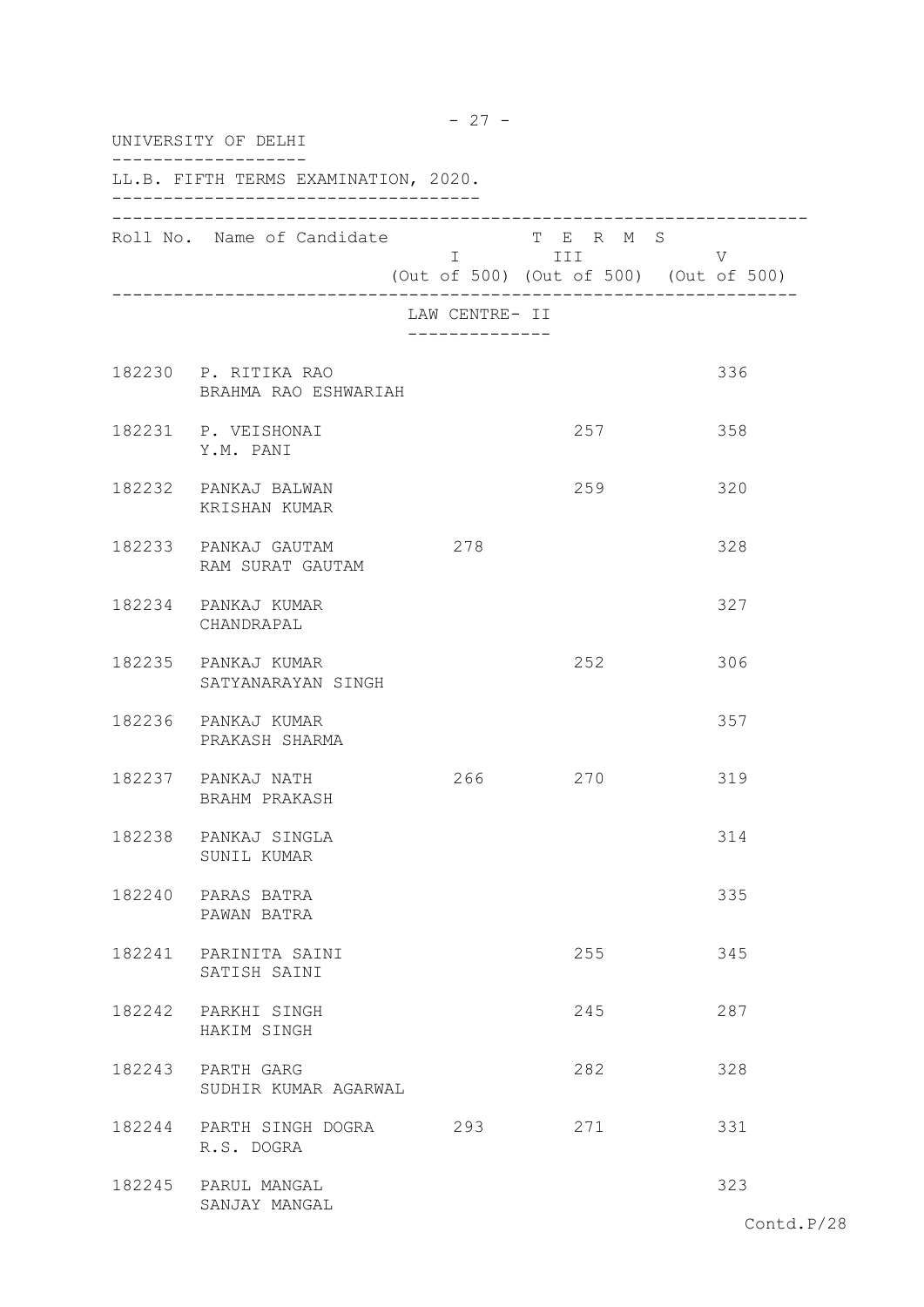| UNIVERSITY OF DELHI |                                                                     |                                               |                                                                   |                           |
|---------------------|---------------------------------------------------------------------|-----------------------------------------------|-------------------------------------------------------------------|---------------------------|
|                     | LL.B. FIFTH TERMS EXAMINATION, 2020.                                |                                               |                                                                   |                           |
|                     | Roll No. Name of Candidate                                          |                                               | T E R M S<br>I III DATU<br>(Out of 500) (Out of 500) (Out of 500) | V                         |
|                     |                                                                     | LAW CENTRE- II<br>. _ _ _ _ _ _ _ _ _ _ _ _ _ |                                                                   |                           |
|                     | 182246 PAUL KUMAR KALAI<br>ANANTA MANIK KALAI                       |                                               | 259                                                               | 304                       |
|                     | 182250 PAWAN KUMAR<br>RAKESH KUMAR                                  |                                               | 255                                                               | 290                       |
|                     | 182251 PHILEM SOFIA DEVI<br>PH. YAIMA SINGH                         |                                               |                                                                   | 329                       |
|                     | 182252 PIYUSH KHANNA                                                |                                               | $LB-304$                                                          | $LB-502,5033,$<br>5035    |
|                     | 182254 PIYUSH MISHRA<br>RAJKUMAR MISHRA                             |                                               |                                                                   | $LB-501,502,$<br>503,5031 |
|                     | 182255 PIYUSH KUMAR UPADHYAY<br>KASHINATH UPADHYAY                  |                                               |                                                                   | 330                       |
| 182256 POOJA        | RAMPHAL SAHANI                                                      |                                               | 272                                                               | 311                       |
|                     | 182257 POOJA ROUT<br>UMESH ROUT                                     |                                               | 270                                                               | 302                       |
| 182258              | POONAM YADAV<br>HARISHANKAR P. YADAV                                |                                               | 255                                                               | 334                       |
|                     | 182259 POORVISHA JINDAL<br>YOGESH JINDAL                            |                                               |                                                                   | 361                       |
|                     | 182261 PRACHI KOHLI<br>AJAY KOHLI                                   |                                               | 273                                                               | 354                       |
|                     | 182262 PRADEEP ARORA LB-102 250<br>CHAMAN LAL MEENA (ER-LB-101,103) |                                               |                                                                   | 307                       |
| 182263              | PRADEEP KATYAL<br>HARBANS LAL KATYAL                                |                                               |                                                                   | 302                       |
| 182264              | PRAJAKTA UDAY KOTAWADEKAR<br>UDAY MANOHAR KOTAWADEKAR               |                                               |                                                                   | 345                       |
| 182265 PRAKASH      | SHIV SINGH                                                          |                                               | 264                                                               | 301                       |

- 28 -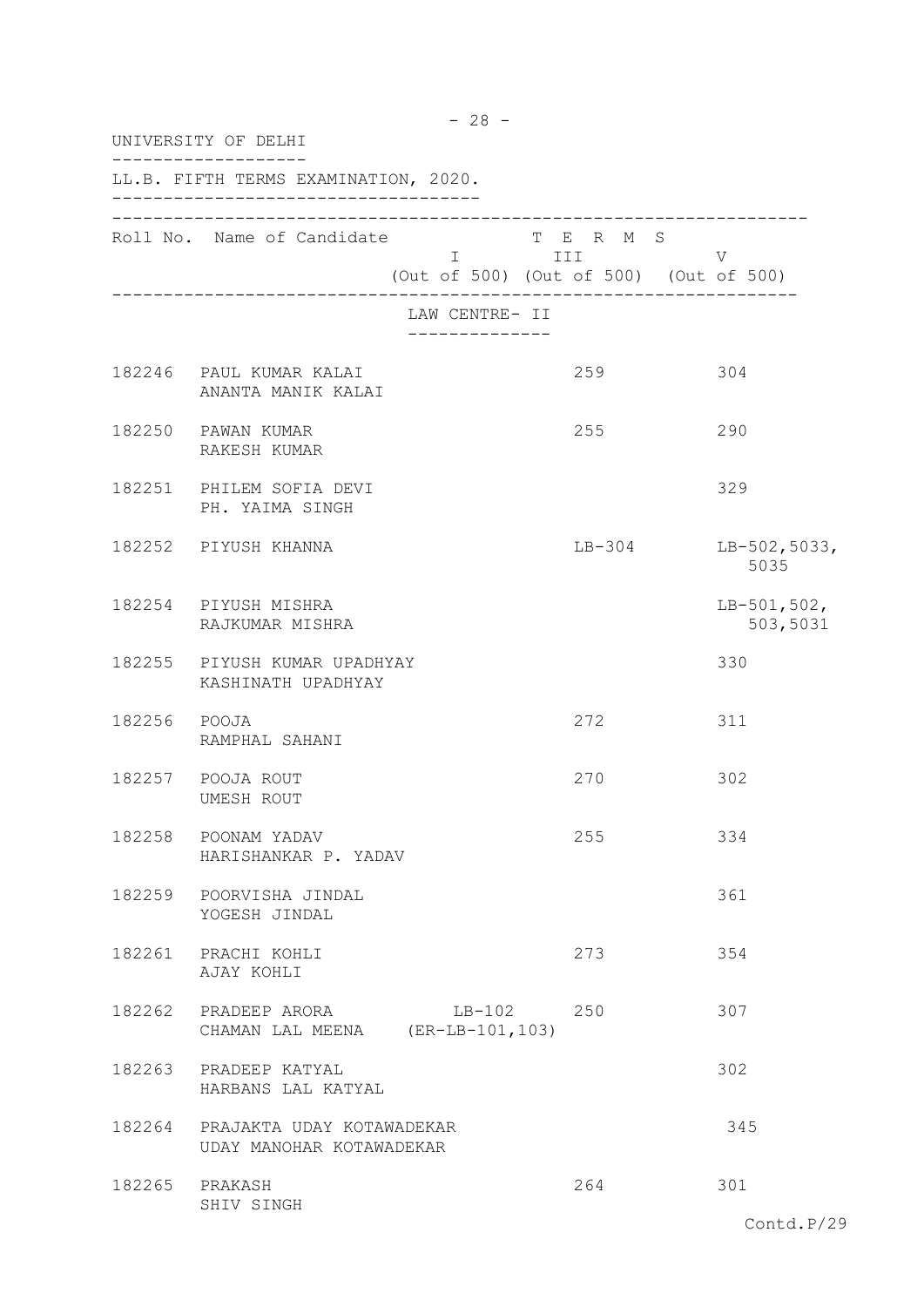| UNIVERSITY OF DELHI |                                                        |                              |                                                                |     |  |
|---------------------|--------------------------------------------------------|------------------------------|----------------------------------------------------------------|-----|--|
|                     | LL.B. FIFTH TERMS EXAMINATION, 2020.                   |                              |                                                                |     |  |
|                     | Roll No. Name of Candidate                             |                              | T E R M S<br>I III V<br>(Out of 500) (Out of 500) (Out of 500) |     |  |
|                     |                                                        | LAW CENTRE- II<br>. <u>.</u> |                                                                |     |  |
|                     | 182266 PRAKRITI RASTOGI<br>AMIT GUPTA                  |                              |                                                                | 348 |  |
|                     | 182267 PRASHANT CHANDILA<br>VIJAY CHANDILA             |                              |                                                                | 340 |  |
|                     | 182268 PRATAP SINGH<br>LAKHAN RAM                      |                              | 249                                                            | 311 |  |
|                     | 182269 PRATEEK SINGH                                   |                              | 243                                                            | 316 |  |
|                     | 182270 PRATIBHA SINGH<br>PRAHLAD SINGH                 |                              | 273                                                            | 345 |  |
|                     | 182271 PRAVEEN KUMAR AGRAHARI<br>S.P. AGRAHARI         |                              | 293                                                            | 335 |  |
|                     | 182272 PRAVEEN KUMAR MAURYA 261<br>HARISH CHAND MAURYA |                              | 252                                                            | 340 |  |
|                     | 182273 PRAVEEN KUMARI<br>KRISHAN KUMAR                 |                              | 306                                                            | 309 |  |
|                     | 182275 PREENA KASHYAP<br>VIRENDER KUMAR KASHYAP        |                              |                                                                | 325 |  |
|                     | 182276 PREETESH PANDEY<br>RADHESHYAM PANDEY            |                              | 263                                                            | 294 |  |
|                     | 182277 PREETI YADAV<br>RAJESH KUMAR YADAV              |                              | 284                                                            | 325 |  |
|                     | 182278 PREKSHA MADAN<br>SANJEEV MADAN                  |                              | 269                                                            | 327 |  |
| 182279 PRERNA       | SURENDER KUMAR                                         |                              |                                                                | 339 |  |
|                     | 182280 PRINCE KATARIA<br>LALESH KUMAR                  |                              |                                                                | 310 |  |
|                     | 182281 PRITI ANAND<br>SACHCHIDANAND PRASAD             | 253                          | 272                                                            | 328 |  |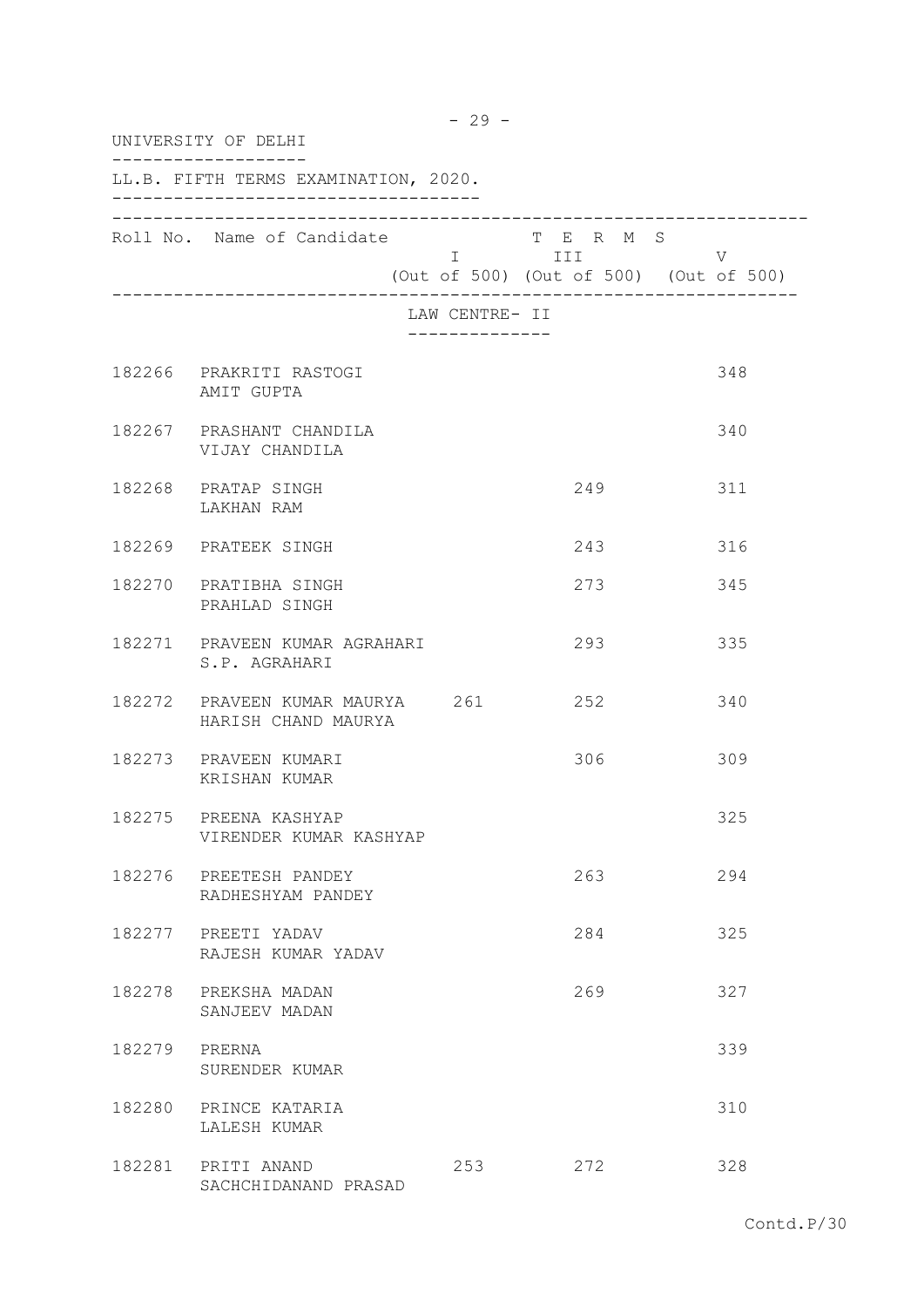|               | UNIVERSITY OF DELHI                                       |                                  |            |                                             |  |  |
|---------------|-----------------------------------------------------------|----------------------------------|------------|---------------------------------------------|--|--|
|               | LL.B. FIFTH TERMS EXAMINATION, 2020.                      |                                  |            |                                             |  |  |
|               | Roll No. Name of Candidate T E R M S                      |                                  | I III DATU | V<br>(Out of 500) (Out of 500) (Out of 500) |  |  |
|               |                                                           | LAW CENTRE- II<br>-------------- |            |                                             |  |  |
|               | 182283 PRIYANKA GAUTAM<br>BRIJ MOHAN GAUTAM               |                                  | 267        | 333                                         |  |  |
|               | 182285 PRIYANKA TEWATIA 271 263<br>DEWENDER KUMAR TEWATIA |                                  |            | 319                                         |  |  |
|               | 182286 PRIYANKA YADAV<br>ARVIND KUMAR                     |                                  |            | 308                                         |  |  |
|               | 182289 PUNEET KAUSHIK 319<br>DEVDUTT SHARMA               |                                  |            | 364                                         |  |  |
|               | 182290 PURUJIT MONGIA<br>HAMESH MONGIA                    |                                  |            | $LB-501,502,$<br>5035,5037                  |  |  |
|               | 182291 PUSHKAR CHAUDHARY<br>SUNIL CHAUDHARY               |                                  | 245        | 311                                         |  |  |
| 182292 RACEME | RAJINDER KUMAR                                            |                                  |            | 348                                         |  |  |
|               | 182293 RACHITA SOOD<br>VIVEK SOOD                         |                                  | 270        | 353                                         |  |  |
| 182294        | RADHIKA JALAN<br>AJAY JALAN                               |                                  |            | 369                                         |  |  |
|               | 182295 RAGHAV GUPTA<br>MUKESH GUPTA                       |                                  |            | 359                                         |  |  |
|               | 182296 RAGHAV GUPTA<br>S.K. GUPTA                         |                                  |            | 330                                         |  |  |
| 182297        | RAGHAV LUTHRA<br>MANJEET LUTHRA                           |                                  |            | 328                                         |  |  |
| 182298        | RAHMAN ANSARI<br>MD. KALIM ANSARI                         |                                  |            | 315                                         |  |  |
| 182300        | RAHUL<br>JASWANT                                          |                                  | 249        | 338                                         |  |  |
|               | 182301 RAHUL BIDIYASAR<br>SITARAM BIDIYASAR               |                                  | 290        | 322                                         |  |  |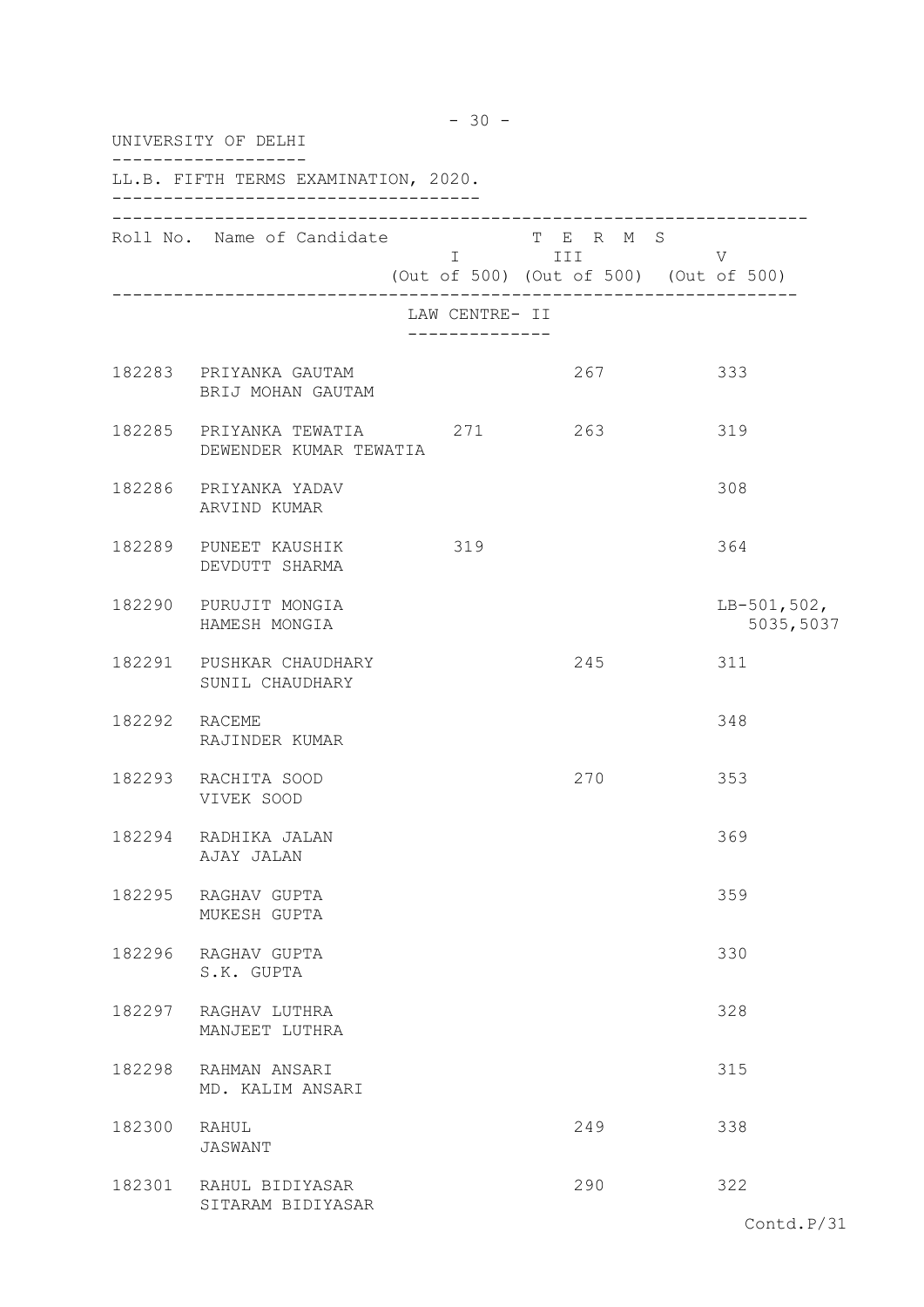|              | UNIVERSITY OF DELHI                             |                                                           |                                                     |                           |  |  |
|--------------|-------------------------------------------------|-----------------------------------------------------------|-----------------------------------------------------|---------------------------|--|--|
|              | LL.B. FIFTH TERMS EXAMINATION, 2020.            |                                                           |                                                     |                           |  |  |
|              | Roll No. Name of Candidate                      | $\begin{tabular}{ll} \tt I & \tt & \tt III \end{tabular}$ | T E R M S<br>(Out of 500) (Out of 500) (Out of 500) | V                         |  |  |
|              |                                                 | LAW CENTRE- II<br>-------------                           |                                                     |                           |  |  |
|              | 182302 RAHUL BUDANIA<br>BHUPENDRA BUDANIA       |                                                           | 265                                                 | 344                       |  |  |
|              | 182303 RAHUL KUMAR<br>SURJEET SINGH             | 270                                                       | 247                                                 | 317                       |  |  |
|              | 182304 RAHUL LAKHERA<br>SITARAM LAKHERA         |                                                           |                                                     | 333                       |  |  |
|              | 182305 RAHUL RAJ<br>DASHRATH PASWAN             |                                                           | 264                                                 | 307                       |  |  |
|              | 182307 RAHUL SINGH<br>MAN SINGH                 |                                                           |                                                     | 339                       |  |  |
|              | 182308 RAHUL YADAV<br>BABU RAM YADAV            |                                                           | 242                                                 | 287                       |  |  |
|              | 182310 RAHUL KUMAR SINGH<br>RAM BABU SINGH      |                                                           | 276                                                 | 325                       |  |  |
|              | 182311 RAJ BHARANGAR<br>NIRPAT SINGH            |                                                           | 261                                                 | 330                       |  |  |
|              | 182312 RAJARAM DANGI<br>BAIJNATH DANGI          |                                                           | 267                                                 | 303                       |  |  |
| 182313 RAJAT | MATADIN                                         |                                                           | 304                                                 | $LB-501,502,$<br>503,5033 |  |  |
|              | 182314 RAJAT JOSHI<br>PURANMAL JOSHI            |                                                           | 249                                                 | 323                       |  |  |
|              | 182315 RAJEEV KUMAR SAXENA<br>BRIJNANDAN PRASAD |                                                           | 282                                                 | 315                       |  |  |
|              | 182316 RAJESH SAHANI<br>RAM SAUGRAT SAHANI      |                                                           | 278                                                 | 299                       |  |  |
|              | 182318 RAJU PATEL<br>ANADARAM PATEL             |                                                           | 285                                                 | 308                       |  |  |
|              | 182319 RAJU TIWARI<br>MAHAVEER SHARMA           |                                                           | 255                                                 | 302                       |  |  |

## - 31 -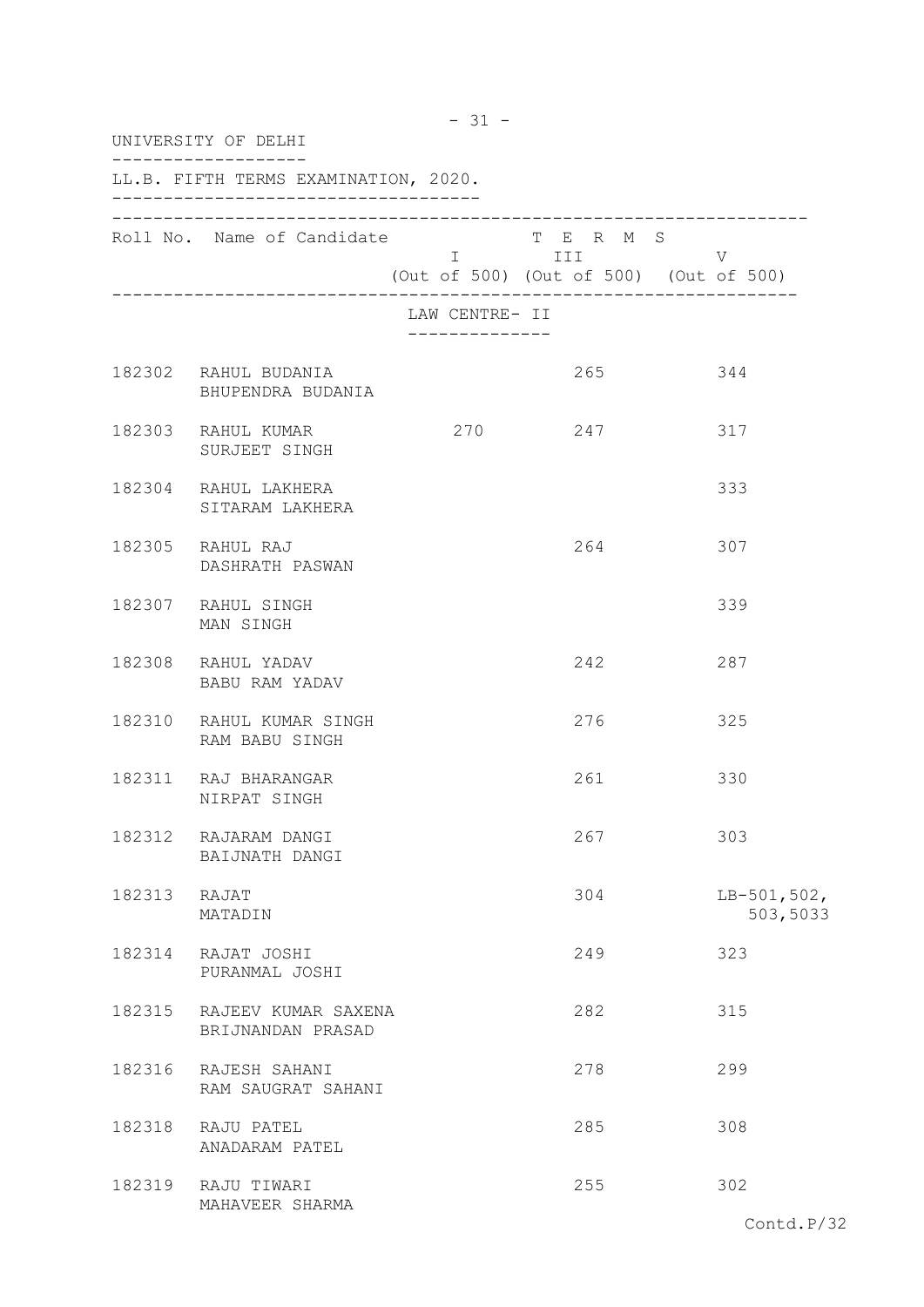| UNIVERSITY OF DELHI |                                                        |                                 |           |                                             |
|---------------------|--------------------------------------------------------|---------------------------------|-----------|---------------------------------------------|
|                     | LL.B. FIFTH TERMS EXAMINATION, 2020.                   |                                 |           |                                             |
|                     | Roll No. Name of Candidate                             | I III                           | T E R M S | V<br>(Out of 500) (Out of 500) (Out of 500) |
|                     |                                                        | LAW CENTRE- II<br>------------- |           |                                             |
|                     | 182320 RAJVINDER KAUR<br>SUKHDEV SINGH                 |                                 |           | 307                                         |
|                     | 182322 RAKTABH<br>SANJEEV KUMAR                        |                                 |           | 330                                         |
|                     | 182324 RAMAKANT GUPTA<br>CHOTELAL GUPTA                |                                 | 276       | 304                                         |
|                     | 182325 RAMANI VM<br>MOHANAKRISHNAN V                   |                                 | 301       | 325                                         |
|                     | 182326 RANDEEP MANN<br>RAM SINGH MANN                  |                                 | 244       | 300                                         |
|                     | 182328 RASHI GUPTA<br>KULDEEP KUMAR GUPTA              |                                 |           | 345                                         |
| 182330 RASHMI       | VEDPAL SINGH                                           |                                 | 281       | 344                                         |
|                     | 182332 RAVI CHAUDHARY<br>TEJPAL SINGH CHAUDHARY        |                                 |           | 302                                         |
| 182333              | RAVI RANJAN<br>ARUN KUMAR SINHA                        | 253                             | 274       | 318                                         |
|                     | 182334 RAVI SACHDEVA<br>ASHWANI SACHDEVA               |                                 |           | 314                                         |
|                     | 182337 RAVINDER DUHAN<br>RAJINDER DUHAN                |                                 | 296       | 351                                         |
|                     | 182339 RAVINDER SINGH BHULLAR<br>KULDEEP SINGH BHULLAR |                                 |           | 304                                         |
|                     | 182340 REESHAV PARAG<br>KALESHWARI PRASAD YADAV        |                                 | 279       | 320                                         |
|                     | 182341 RHYDHI GUPTA<br>NIPPUN GUPTA                    | 278                             | 286       | 332                                         |
|                     | 182342 RISHABH NIGAM<br>S.K. NIGAM                     |                                 |           | 324                                         |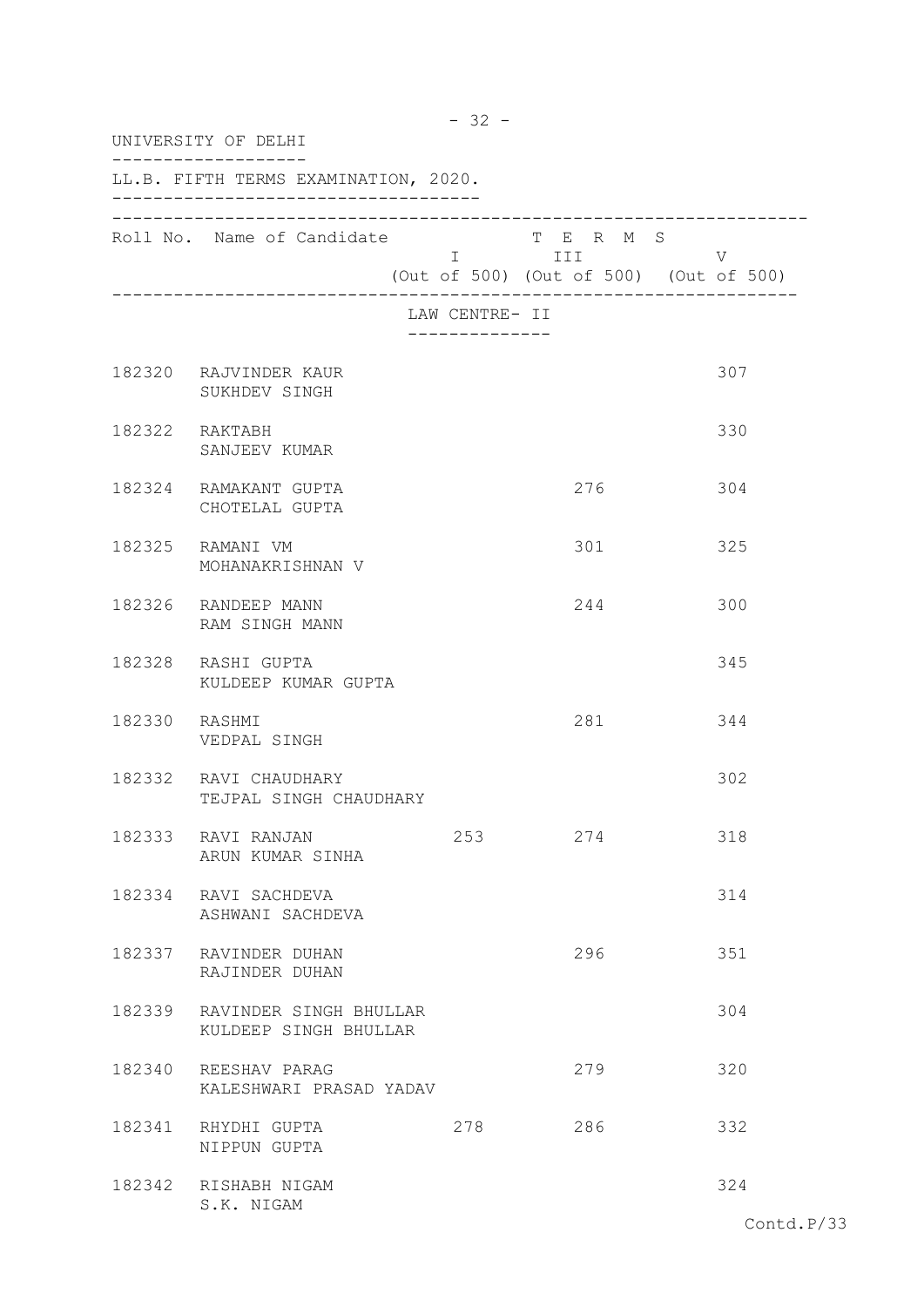| UNIVERSITY OF DELHI |                                             |                                                 |                         |                                             |
|---------------------|---------------------------------------------|-------------------------------------------------|-------------------------|---------------------------------------------|
|                     | LL.B. FIFTH TERMS EXAMINATION, 2020.        |                                                 |                         |                                             |
|                     | Roll No. Name of Candidate                  |                                                 | T E R M S<br>I III DATU | V<br>(Out of 500) (Out of 500) (Out of 500) |
|                     |                                             | LAW CENTRE- II<br>. _ _ _ _ _ _ _ _ _ _ _ _ _ _ |                         |                                             |
|                     | 182343 RISHABH PAL<br>R.K. PAL              |                                                 | 270                     | 323                                         |
|                     | 182344 RISHABH SHARMA<br>MUKESH SHARAMA     |                                                 | 259                     | 315                                         |
|                     | 182345 RISHAY RAJ<br>KUNDAN KUMAR           |                                                 | 286                     | 335                                         |
|                     | 182346 RITHIK RAVINDRAN<br>M. RAVINDRAN     |                                                 |                         | 296                                         |
|                     | 182347 RITI CHAKMA<br>BARUN KUMAR CHAKMA    |                                                 | 255                     | 339                                         |
|                     | 182348 RITIK GUPTA<br>SANJEEV KUMAR GUPTA   |                                                 |                         | 319                                         |
| 182349 RITIKA       | RAVINDER                                    |                                                 |                         | 320                                         |
|                     | 182350 RITIKA CHATURVEDI<br>R.K. CHATURVEDI |                                                 | 292                     | 296                                         |
| 182352              | RIYA PRAKASH<br>CHANDER PRAKASH             |                                                 | 265                     | 340                                         |
|                     | 182353 RAJUL SHARMA<br>NAND KISHORE SHARMA  |                                                 | 249                     | 317                                         |
|                     | 182354 ROHAN KOCHHAR<br>SAMEER KOCHHAR      |                                                 |                         | 324                                         |
| 182355 ROHIT        | JAI PARKASH SINGH                           |                                                 | 289                     | 322                                         |
|                     | 182357 ROHIT KUMAR<br>UMA SHANKAR           | 249                                             | 253                     | 295                                         |
|                     | 182358 ROHIT KUMAR<br>SHIV MOHAN            |                                                 |                         | 314                                         |
|                     | 182359 ROHIT REXWAL<br>PRATAP SINGH         |                                                 | 291                     | 326                                         |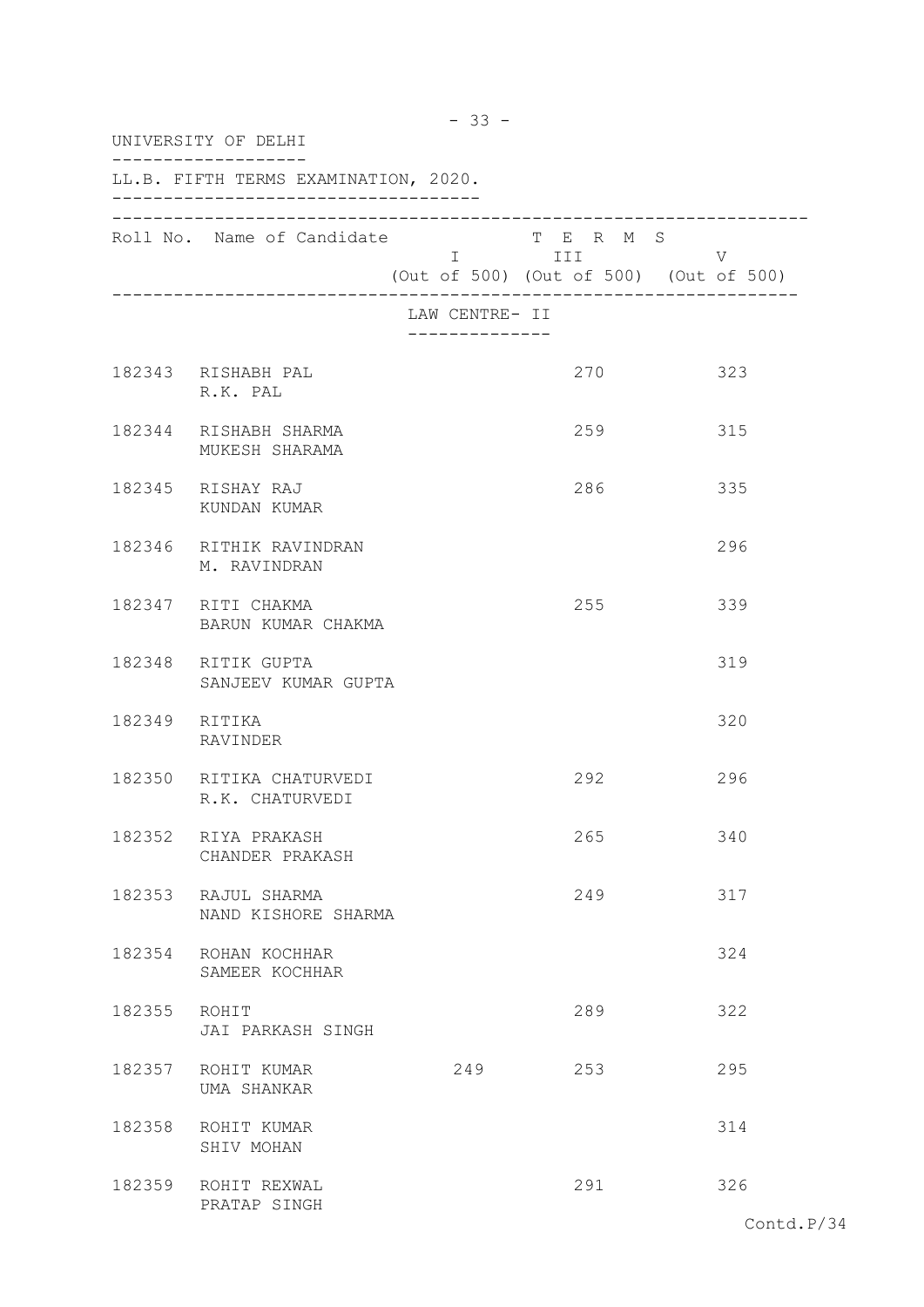|        | UNIVERSITY OF DELHI                                 |                                        |                                                                                   |                            |
|--------|-----------------------------------------------------|----------------------------------------|-----------------------------------------------------------------------------------|----------------------------|
|        | LL.B. FIFTH TERMS EXAMINATION, 2020.                |                                        |                                                                                   |                            |
|        | Roll No. Name of Candidate                          | $\mathbf I$ and the set of $\mathbf I$ | T E R M S<br>III <b>Alexander State</b><br>(Out of 500) (Out of 500) (Out of 500) | V                          |
|        |                                                     | LAW CENTRE- II<br>-------------        |                                                                                   |                            |
|        | 182360 ROHIT SINGH<br>RAJESH SINGH                  | 248                                    | 259                                                                               | 343                        |
|        | 182361 ROHIT YADAV<br>PRITAM SINGH                  |                                        | 269                                                                               | 334                        |
|        | 182362 ROHIT YADAV<br>RAJ KUMAR                     |                                        | 256                                                                               | $LB-501,502,$<br>503,5033  |
|        | 182363 ROHITH R. KARTHA<br>RAMESH KARTHA E.K.       |                                        |                                                                                   | 308                        |
|        | 182364 ROSHAN KUMAR<br>VIRENDRA PRASAD              | 268                                    | 242                                                                               | 284                        |
| 182365 | ROSHAN KUMAR<br>MANOJ KUMAR THAKUR                  |                                        | 278                                                                               | 297                        |
| 182366 | RUBY<br>KANWAL DEEP                                 |                                        | 266                                                                               | 321                        |
|        | 182367 RUCHIKA BHATT<br>KHAJAN CHANDRA BHATT        |                                        |                                                                                   | 345                        |
| 182368 | RUCHIKA SURANA<br>DEV SURANA                        |                                        |                                                                                   | 338                        |
|        | 182369 RUDRA PRATAP SINGH 266<br>RANJEET SINGH      |                                        | 277                                                                               | 332                        |
|        | 182370 RUPALI TYAGI<br>MUNENDRA TYAGI               |                                        |                                                                                   | 337                        |
|        | 182371 RUPESH KUMAR<br>R.B. KARDAM                  |                                        | 256                                                                               | 328                        |
| 182373 | SACHIN KHARB<br>BALRAJ KHARB                        |                                        |                                                                                   | $LB-501,502,$<br>5031,5033 |
| 182375 | SACHIN KUMAR SURYAWANSHI 261<br>RAMDHAN SURYAWANSHI |                                        | 258                                                                               | 315                        |
| 182376 | SAGAR                                               |                                        |                                                                                   | 308                        |
|        | PHOOL KUMAR                                         |                                        |                                                                                   | Contd.P/35                 |

- 34 -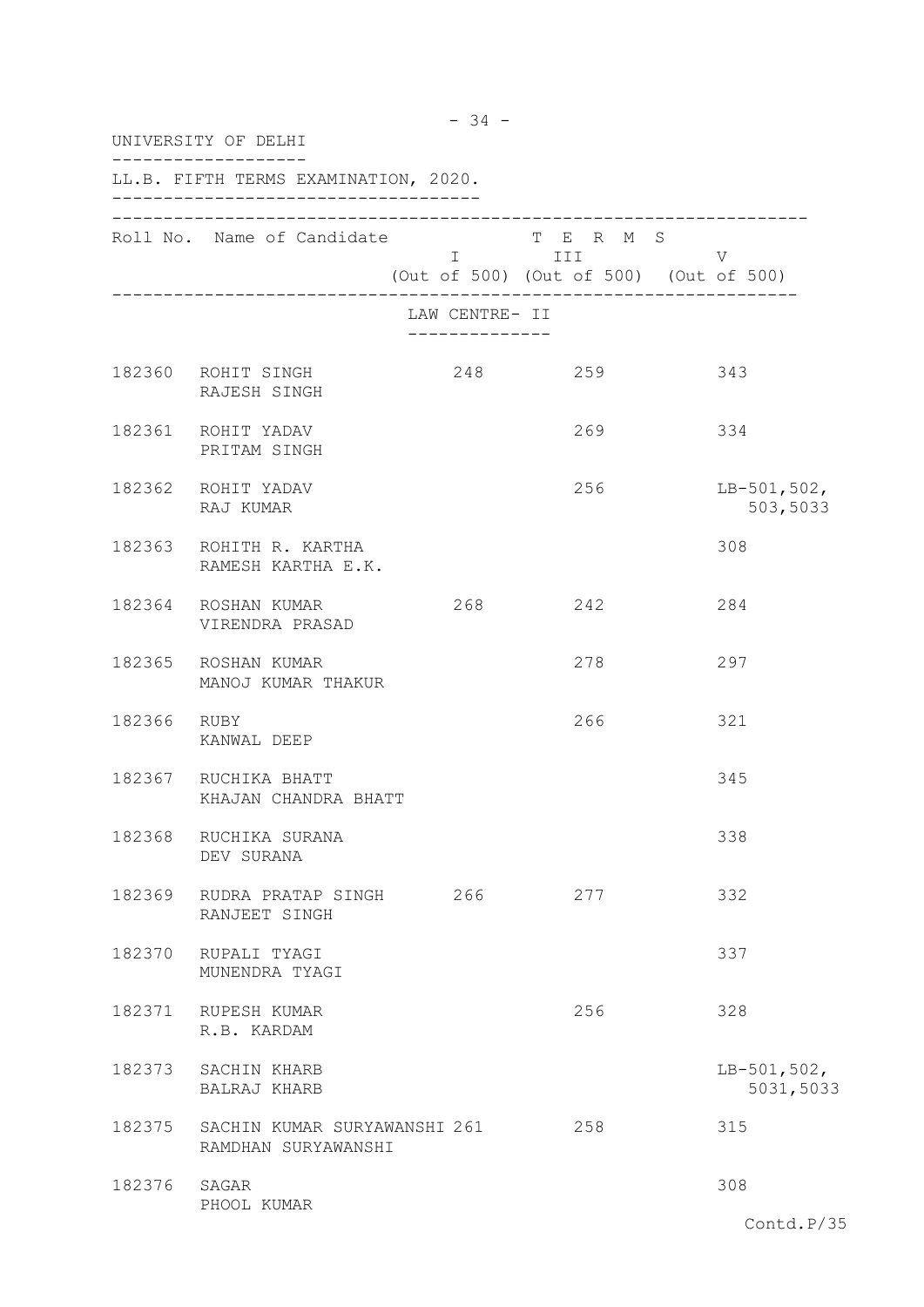| UNIVERSITY OF DELHI |                                                                    |                                   |                         |                                             |  |
|---------------------|--------------------------------------------------------------------|-----------------------------------|-------------------------|---------------------------------------------|--|
|                     | LL.B. FIFTH TERMS EXAMINATION, 2020.                               |                                   |                         |                                             |  |
|                     | Roll No. Name of Candidate                                         |                                   | T E R M S<br>I III DATU | V<br>(Out of 500) (Out of 500) (Out of 500) |  |
|                     |                                                                    | LAW CENTRE- II<br>--------------- |                         |                                             |  |
|                     | 182377 SAGAR RAWAT<br>MADAN LAL RAWAT                              |                                   | 296                     | 337                                         |  |
| 182378 SAHIL        | KAILASH CHANDRA MEENA                                              |                                   | 289                     | 318                                         |  |
|                     | 182379 SAHIL DESWAL<br>SUSHIL                                      |                                   |                         | 326                                         |  |
|                     | 182380 SAHIL YADAV<br>RAJINDER SINGH YADAV                         |                                   | 286                     | 335                                         |  |
|                     | 182381 SAHIL KUMAR BARAIK<br>BELDEV                                |                                   | 243                     | 291                                         |  |
|                     | 182383 SAJAL JAIN<br>SHAILESH KUMAR JAIN                           |                                   |                         | 313                                         |  |
|                     | 182384 SAKSHAM PATHAK Absent 297<br>RAJIV KUMAR PATHAK (ER-LB-105) |                                   |                         | 314                                         |  |
| 182385 SAKSHI       | ATTAR SINGH                                                        |                                   | 273                     | 343                                         |  |
| 182387              | SALONI<br>SATENDRA SINGH                                           |                                   |                         | 351                                         |  |
|                     | 182388 SAMAR SINGH RATHOR<br>VINAY KUMAR RAO                       |                                   |                         | 301                                         |  |
|                     | 182389 SANCHIT JAGLAN<br>NARENDER SINGH                            |                                   |                         | 341                                         |  |
|                     | 182390 SANDEEP KUMAR<br>NANDGOPAL                                  |                                   | 270                     | 326                                         |  |
|                     | 182393 SANDEEP KUMAR INDORA<br>RAJMAL INDORA                       |                                   | 301                     | 351                                         |  |
|                     | 182394 SANJAY KUMAR<br>ASHARFI BAITHA                              |                                   | 274                     | 322                                         |  |
|                     | 182396 SANJAY KUMAR<br>RAMESH KUMAR                                | 233                               | 269                     | 297                                         |  |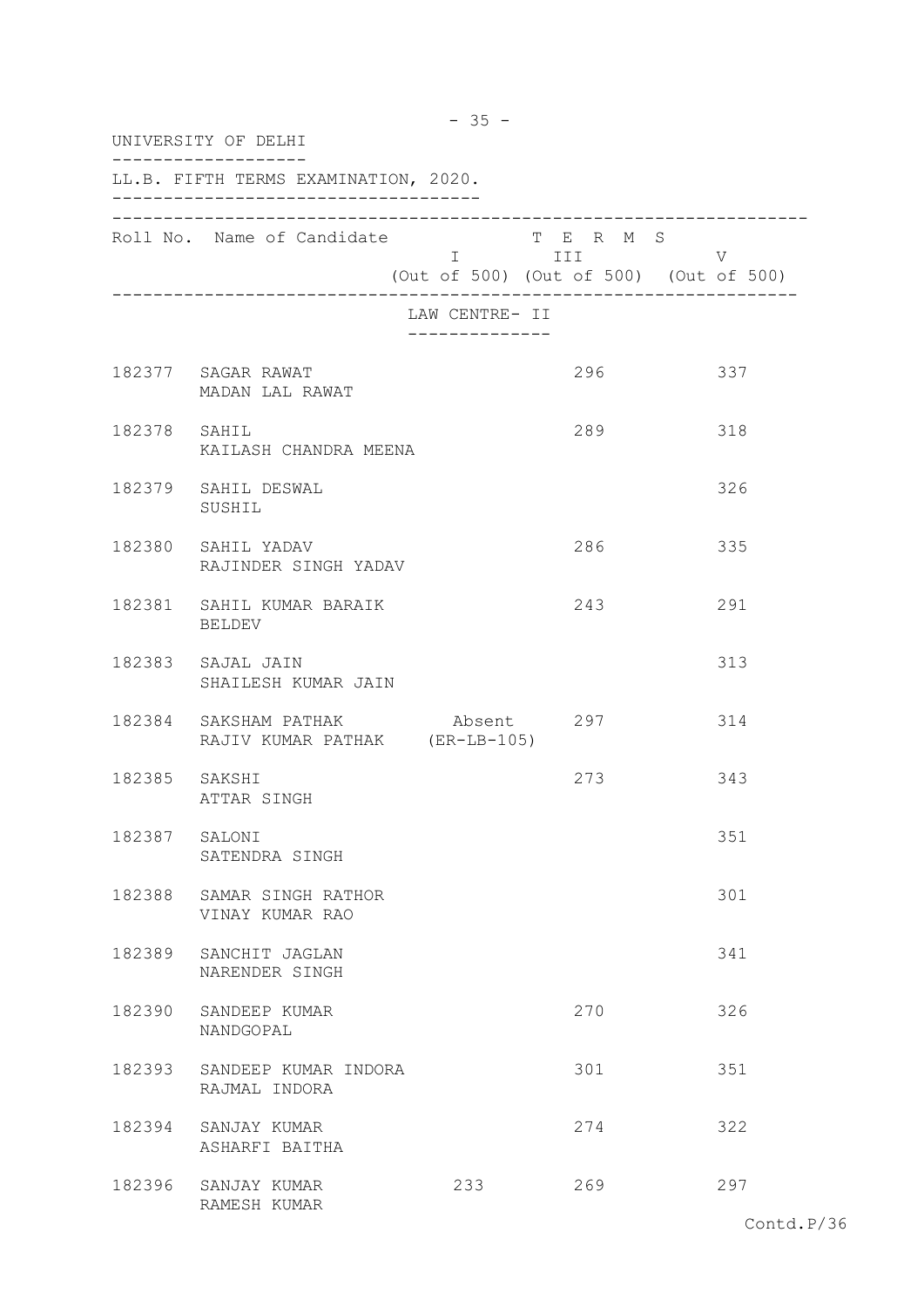|        | UNIVERSITY OF DELHI                                                            |                                        |                       |                            |
|--------|--------------------------------------------------------------------------------|----------------------------------------|-----------------------|----------------------------|
|        | LL.B. FIFTH TERMS EXAMINATION, 2020.                                           |                                        |                       |                            |
|        | Roll No. Name of Candidate                                                     | (Out of 500) (Out of 500) (Out of 500) | T E R M S<br>I III DA | V                          |
|        |                                                                                | LAW CENTRE- II                         |                       |                            |
|        | 182399 SANUJ ORAON<br>LAXMAN ORAON                                             |                                        | 261                   | 318                        |
|        | 182400 SANYAM SURI<br>NAVDEEP SURI                                             |                                        | 280                   | 316                        |
|        | 182402 SAPNA YADAV<br>RAMASHANKAR YADAV                                        |                                        | 269                   | 321                        |
|        | 182403 SASMITHA K.<br>KUMARVADIVEL                                             |                                        |                       | 337                        |
|        | 182404 SATYA PRAKASH LB-102 LB-3034 LB-501,502,<br>MAHENDRA PRASAD (ER-LB-103) |                                        |                       | 5033                       |
|        | 182405 SATYA NARAYAN MAHATO<br>RAMLAL MAHATO                                   |                                        |                       | 314                        |
|        | 182407 SAURABH BHALLA<br>S C BHALLA                                            | 289                                    |                       | 330                        |
|        | 182408 SAURABH GUPTA<br>SANDEEP GUPTA                                          |                                        | 287                   | 318                        |
| 182409 | SAURABH SINGH<br>MANOJ SINGH                                                   |                                        |                       | 325                        |
|        | 182410 SAURABH JAYWANTRAO SHETE 311<br>JAYWANT RAMRAO SHETE                    |                                        |                       | 354                        |
|        | 182411 SAURABH KUMAR CHAUDHARY<br>HUB LAL                                      |                                        | 256                   | $LB-501,502,$<br>5031,5033 |
|        | 182413 SAYANTANI DAS<br>TAPAN DAS                                              |                                        |                       | 343                        |
| 182414 | SAYED NAGOOR VALI<br>SAYED LAL BASHA                                           | Absent                                 |                       | 306                        |
|        | 182415 SEIGUNHAO HAOKIP<br>HOLLEN KUKI                                         | Absent 253<br>$(ER-LB-102, 104)$       |                       | 331                        |
|        | 182416 SHAGUN LAL<br>YAJUVENDRA SINGH                                          |                                        |                       | 356                        |
|        |                                                                                |                                        |                       | Contd.P/37                 |

- 36 -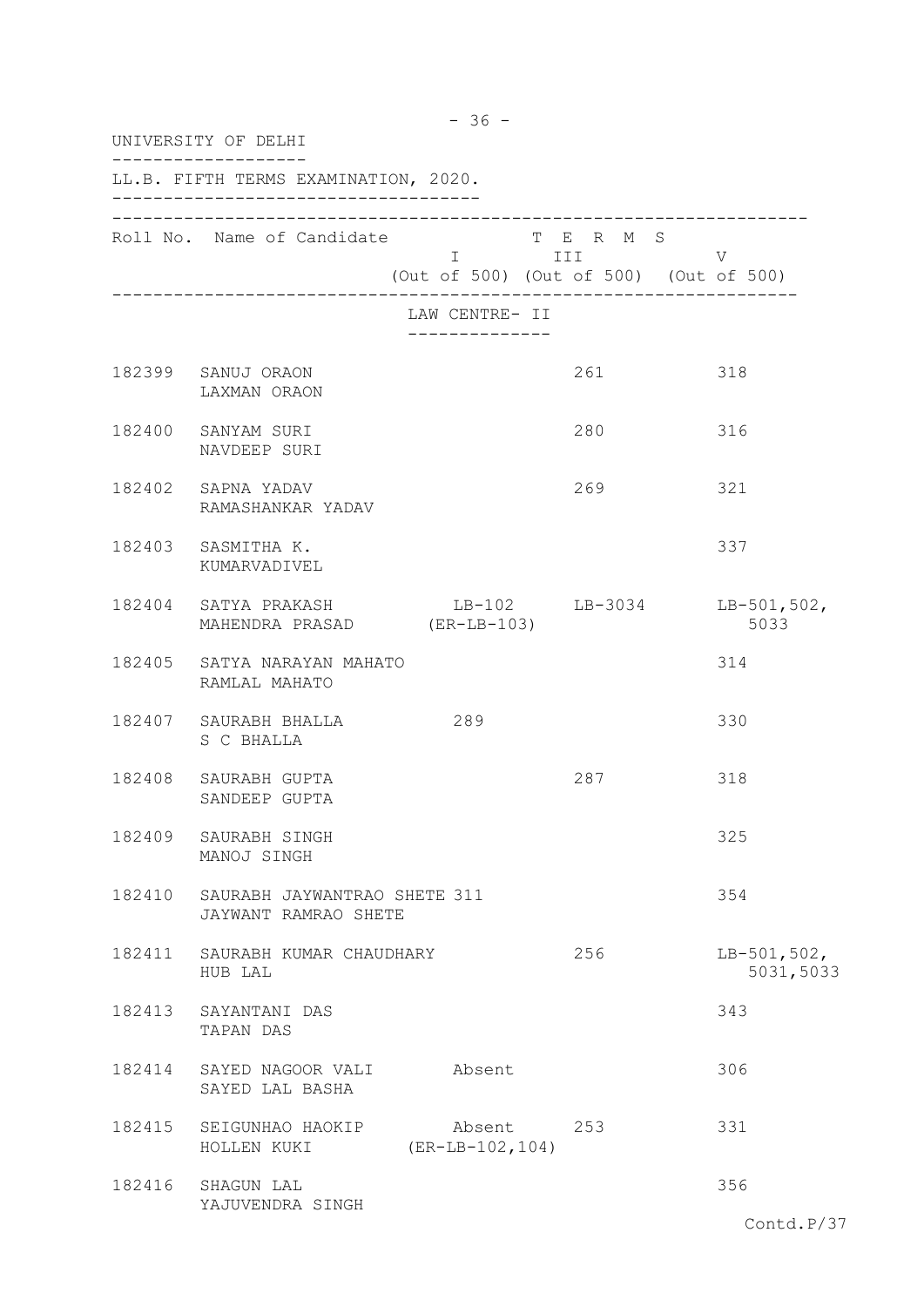|                | UNIVERSITY OF DELHI                            |                                               |                                                                                                                                                                        |                        |
|----------------|------------------------------------------------|-----------------------------------------------|------------------------------------------------------------------------------------------------------------------------------------------------------------------------|------------------------|
|                | LL.B. FIFTH TERMS EXAMINATION, 2020.           |                                               |                                                                                                                                                                        |                        |
|                | Roll No. Name of Candidate                     | $\mathbb T$ and the state of $\mathbb T$      | T E R M S<br>III and a structure of the structure of the structure of the structure of the structure of the structure of the<br>(Out of 500) (Out of 500) (Out of 500) | V                      |
|                |                                                | LAW CENTRE- II<br>. _ _ _ _ _ _ _ _ _ _ _ _ _ |                                                                                                                                                                        |                        |
|                | 182417 SHAH ISHAN<br>SHAH TAUSIF ALALM         |                                               | 267                                                                                                                                                                    | 314                    |
|                | 182418 SHAHAB AHMAD<br>IMTIYAZ AHMAD           |                                               | Absent Absent Absent                                                                                                                                                   |                        |
|                | 182419 SHAHNAWAZ KHAN<br>RAHIS KHAN            |                                               | 271                                                                                                                                                                    | 308                    |
|                | 182420 SHAIBI KHATANA<br>RAJPAL KHATANA        |                                               | 273                                                                                                                                                                    | 315                    |
|                | 182421 SHAILENDRA SINGH SLARIA<br>S.S. SLARIA  |                                               |                                                                                                                                                                        | 329                    |
|                | 182422 SHAILZA<br>DAVENDRA KUMAR               | 262                                           |                                                                                                                                                                        | 331                    |
| 182425 SHALINI | DAYARAM                                        |                                               |                                                                                                                                                                        | 336                    |
| 182426 SHALU   | BIJENDER SINGH                                 |                                               |                                                                                                                                                                        | 310                    |
|                | 182427 SHALU SHARMA<br>V.K. SHARMA             |                                               |                                                                                                                                                                        | 340                    |
|                | 182428 SHAMSHER ALAM KHAN<br>SADRE ALAM KHAN   |                                               | 269                                                                                                                                                                    | 319                    |
|                | 182430 SHASHANK HARIT<br>SATYA DEV HARIT       |                                               |                                                                                                                                                                        | 310                    |
|                | 182431 SHASHANK SHEKHAR<br>MANOJ KUMAR PANDIT  |                                               | Absent Absent                                                                                                                                                          | $LB-503,5035,$<br>5037 |
| 182432         | SHASHANK SHRIVASTAVA<br>SURESH SHIRIVASTAVA    |                                               |                                                                                                                                                                        | 315                    |
|                | 182433 SHASHI KUMAR<br>SUDHIR KUMAR            |                                               |                                                                                                                                                                        | 321                    |
|                | 182434 SHASHI RANJAN<br>RAMESHWAR PRASAD SINGH |                                               | 279                                                                                                                                                                    | 338                    |
|                |                                                |                                               |                                                                                                                                                                        | Contd.P/38             |

- 37 -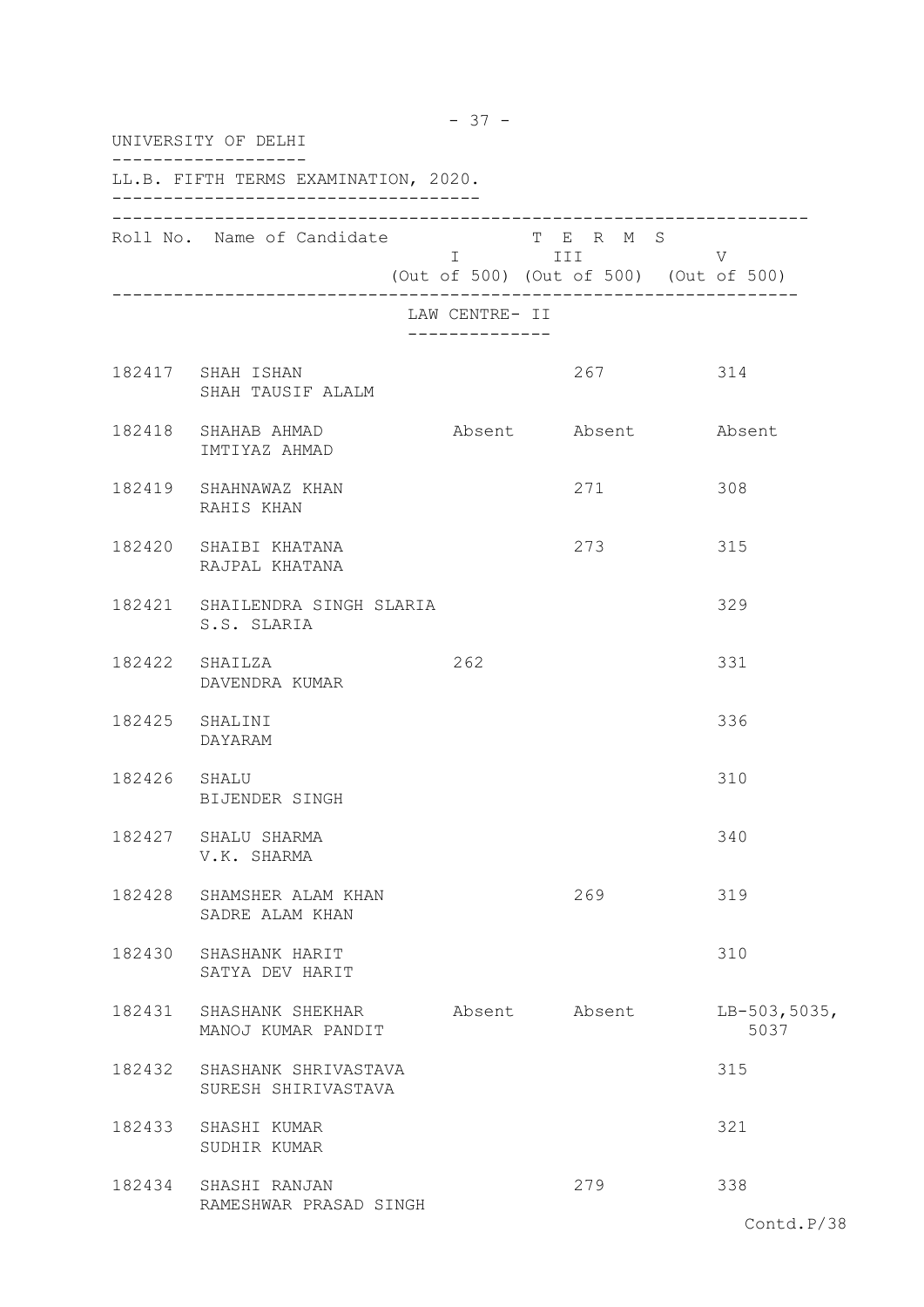| UNIVERSITY OF DELHI                                   |                                               |                                                                                                                             |                                             |  |  |
|-------------------------------------------------------|-----------------------------------------------|-----------------------------------------------------------------------------------------------------------------------------|---------------------------------------------|--|--|
| LL.B. FIFTH TERMS EXAMINATION, 2020.                  |                                               |                                                                                                                             |                                             |  |  |
| Roll No. Name of Candidate                            |                                               | T E R M S<br>I III and it is not the set of the set of the set of the set of the set of the set of the set of the set of th | V<br>(Out of 500) (Out of 500) (Out of 500) |  |  |
|                                                       | LAW CENTRE- II<br>. _ _ _ _ _ _ _ _ _ _ _ _ _ |                                                                                                                             |                                             |  |  |
| 182435 SHASHI ANKIT MUDGAL 262<br>SANJAY KUMAR PANDEY |                                               | 248                                                                                                                         | 302                                         |  |  |
| 182436 SHIKHA SOOD<br>RAJEEV SOOD                     |                                               |                                                                                                                             | 350                                         |  |  |
| 182437 SHIVAM CHOUDHARY 252<br>DESHRAJ SINGH          |                                               | 234                                                                                                                         | 299                                         |  |  |
| 182439 SHIVANI GUPTA<br>RAKESH GUPTA                  |                                               |                                                                                                                             | 320                                         |  |  |
| 182440 SHIVANI SHARMA<br>PRAKASH SHARMA               |                                               |                                                                                                                             | 329                                         |  |  |
| 182441 SHIVANI SINGH<br>SURENDRA PAL SINGH CHAUHAN    |                                               | 299                                                                                                                         | 344                                         |  |  |
| 182442 SHIVANI SINGH<br>JAIVIR SINGH                  |                                               | 280                                                                                                                         | 328                                         |  |  |
| 182443 SHIVENDRA SHARMA<br>ANIL KUMAR SHARMA          |                                               | 261                                                                                                                         | 325                                         |  |  |
| 182444 SHRI BHAGWAN<br>MUNNA GAUR                     |                                               |                                                                                                                             | 340                                         |  |  |
| 182445 SHREYA ARORA<br>SUDHIR ARORA                   | 286                                           | 277                                                                                                                         | 327                                         |  |  |
| 182446 SHREYA KOHLI<br>RAJ KUMAR KOHLI                |                                               | 292                                                                                                                         | 362                                         |  |  |
| 182447 SUMIT KUMAR GAUTAM<br>VIJAY SHANKAR GAUTAM     |                                               |                                                                                                                             | 330                                         |  |  |
| 182448 SHRIKANT PRASAD<br>MAHENDRA PRASAD             |                                               |                                                                                                                             | 294                                         |  |  |
| 182449 SHRISTI PRIYA<br>MAN MOHAN PRASAD              |                                               |                                                                                                                             | 365                                         |  |  |
| 182450 SHUBHA SHARMA<br>PRADEEP KUMAR SHARMA          |                                               | 284                                                                                                                         | 309                                         |  |  |

- 38 -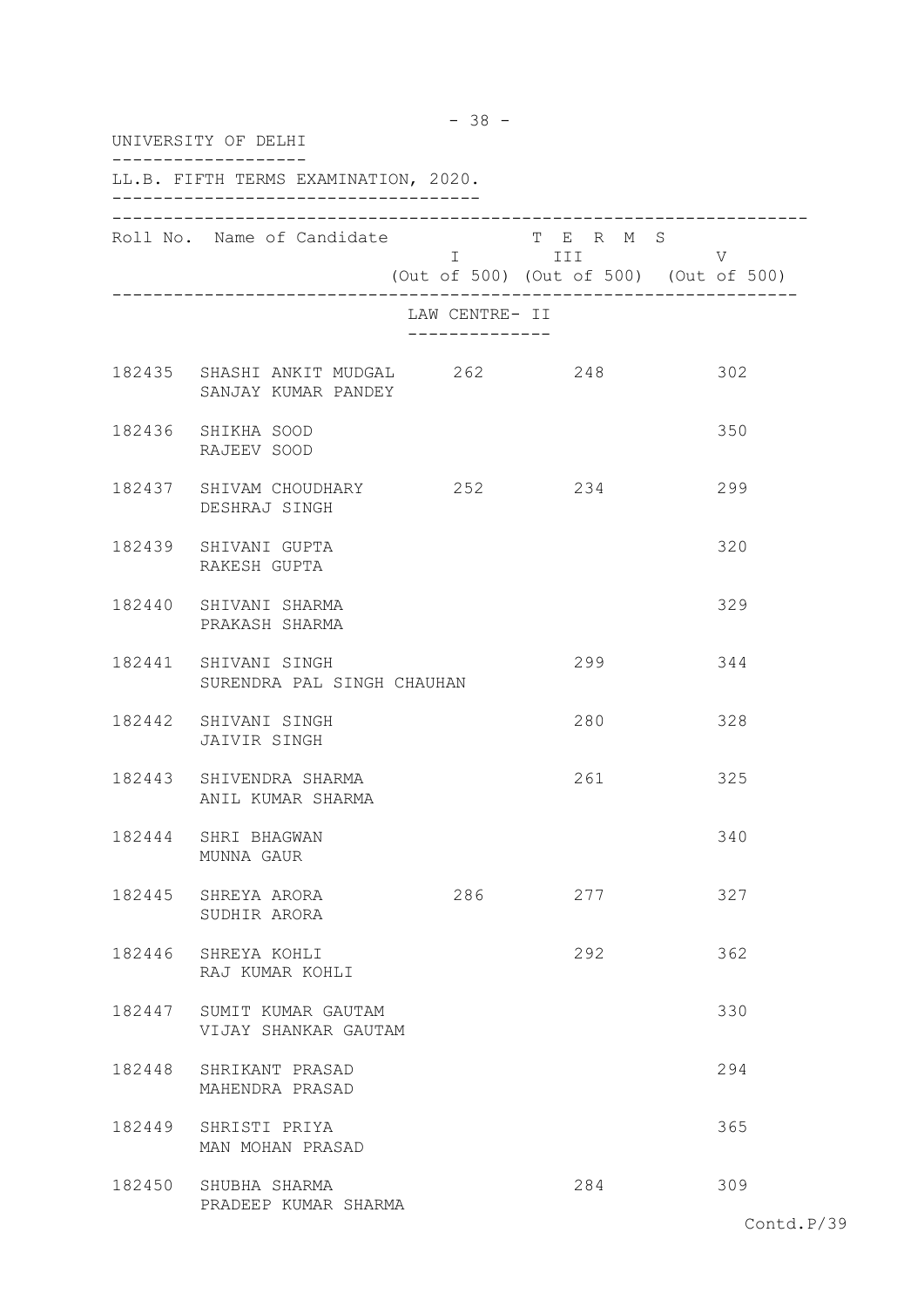| UNIVERSITY OF DELHI |                                                         |                                |                       |                                             |
|---------------------|---------------------------------------------------------|--------------------------------|-----------------------|---------------------------------------------|
|                     | LL.B. FIFTH TERMS EXAMINATION, 2020.                    |                                |                       |                                             |
|                     | Roll No. Name of Candidate                              |                                | T E R M S<br>I III DA | V<br>(Out of 500) (Out of 500) (Out of 500) |
|                     |                                                         | LAW CENTRE- II<br>. <u>.</u> . |                       |                                             |
|                     | 182451 SHUBHAM ANGRISH<br>PRAMOD KUMAR ANGRISH          |                                |                       | 316                                         |
|                     | 182452 SHUBHAM BUDHIRAJA<br>VIRENDER BUDHIRAJA          |                                |                       | 336                                         |
|                     | 182453 SHUBHAM CHAUHAN<br>MANOJ CHAUHAN                 |                                |                       | 353                                         |
|                     | 182454 SHUBHAM GAUR<br>SUBHASH CHANDER GAUR             |                                |                       | 351                                         |
|                     | 182455 SHUBHAM GUPTA<br>OM PRAKASH GUPTA                |                                |                       | 323                                         |
|                     | 182456 SHUBHAM KUMAR<br>RAMANUJ PRASAD SINGH            |                                |                       | 336                                         |
|                     | 182458 SHUBHAM PANDEY<br>ARUN KUMAR PANDEY              |                                | 244                   | 296                                         |
|                     | 182460 SHUBHAM RAJPUT<br>RANJEET SINGH RAJPUT           |                                | 269                   | 334                                         |
|                     | 182461 SHUBHAM SINGH<br>S.P. SINGH                      |                                | 274                   | 314                                         |
|                     | 182463 SHUBHAM PRATEEK SINGH<br>PURUSHOTTAM KUMAR SINGH |                                | 284                   | 296                                         |
|                     | 182464 SHUBHAM SINGH GULERIA<br>S.S. GULERIA            |                                |                       | 307                                         |
|                     | 182465 SHUBHANGI AGGARWAL<br>ANOOP KUMAR AGGARWAL       |                                |                       | 347                                         |
|                     | 182466 SHUBHI SINGH<br>SUDHIR KUMAR SINGH               |                                |                       | 334                                         |
|                     | 182467 SHWETA YADAV<br>MAN SINGH YADAV                  |                                | 265                   | 324                                         |
|                     | 182469 SIDDHI RAI SHARMA<br>ASHUTOSH RAI SHARMA         |                                | 265                   | 329                                         |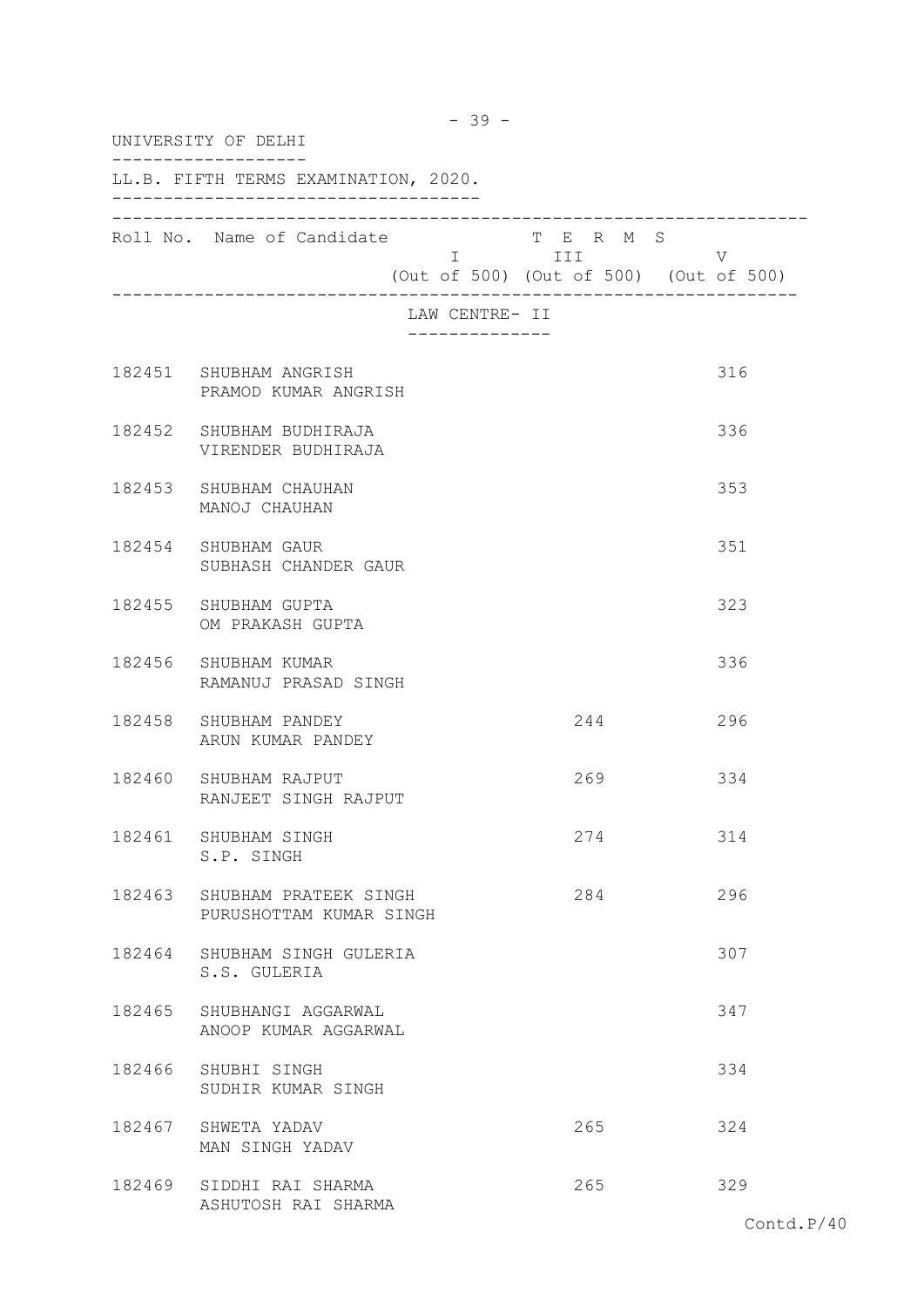|               | UNIVERSITY OF DELHI                                   |                |                                                                                                                                                                                                                                                                                       |                           |  |
|---------------|-------------------------------------------------------|----------------|---------------------------------------------------------------------------------------------------------------------------------------------------------------------------------------------------------------------------------------------------------------------------------------|---------------------------|--|
|               | LL.B. FIFTH TERMS EXAMINATION, 2020.                  |                |                                                                                                                                                                                                                                                                                       |                           |  |
|               | Roll No. Name of Candidate                            |                | T E R M S<br>I III DA SANTA DE LA TITULA DE LA CATALLA DE LA CATALLA DE LA CATALLA DE LA CATALLA DE LA CATALLA DE LA CATAL<br>DE LA CATALLA DE LA CATALLA DE LA CATALLA DE LA CATALLA DE LA CATALLA DE LA CATALLA DE LA CATALLA DE LA CATAL<br>(Out of 500) (Out of 500) (Out of 500) | V                         |  |
|               |                                                       | LAW CENTRE- II |                                                                                                                                                                                                                                                                                       |                           |  |
|               | 182470 SIDHANT WADHAWAN<br>SANJAY WADHAWAN            |                |                                                                                                                                                                                                                                                                                       | 351                       |  |
|               | 182471 SIKANDER SINGH YADAV<br>DHARAM CHAND YADAV     |                |                                                                                                                                                                                                                                                                                       | 313                       |  |
|               | 182472 SIMRAN GILL<br>YASHPAL SINGH GILL              |                |                                                                                                                                                                                                                                                                                       | 316                       |  |
|               | 182473 SIMRAN KUMAR<br>SURESH KUMAR                   |                | 268                                                                                                                                                                                                                                                                                   | 318                       |  |
|               | 182474 SIMRAN KUMARI<br>SURYANATH THAKUR              |                | 278                                                                                                                                                                                                                                                                                   | 331                       |  |
|               | 182476 SOMESA GUPTA<br>SANDEEP GUPTA                  |                |                                                                                                                                                                                                                                                                                       | 330                       |  |
| 182477 SOMVIR | MAN SINGH                                             |                |                                                                                                                                                                                                                                                                                       | 319                       |  |
|               | 182480 SONI YADAV<br>RAGHAV RAM YADAV                 |                |                                                                                                                                                                                                                                                                                       | 305                       |  |
|               | 182482 SONU KUMAR<br>MADAN LAL                        |                |                                                                                                                                                                                                                                                                                       | Failed                    |  |
|               | 182483 SOURABH SHARMA<br>VIVEK KUMAR SHARMA           |                | 260                                                                                                                                                                                                                                                                                   | 315                       |  |
|               | 182485 SRISHTI<br>NARENDRA KUMAR                      |                |                                                                                                                                                                                                                                                                                       | $LB-501,502,$<br>503,5035 |  |
| 182486        | SUBHAM TULSHYAN<br>SANJAY TULSHYAM                    |                |                                                                                                                                                                                                                                                                                       | 320                       |  |
| 182487        | SUDEEPT KUMAR SRIVASTAVA<br>VIRENDRA KUMAR SRIVASTAVA |                |                                                                                                                                                                                                                                                                                       | 341                       |  |
| 182488        | SUDERSHAN KUMAR SAMARIYA<br>AMAR NATH SAMARIYA        |                | 242                                                                                                                                                                                                                                                                                   | 314                       |  |
| 182489        | SUDHANSHU PRAKASH SINGH<br>DHANANJAY SINGH            |                | 275                                                                                                                                                                                                                                                                                   | 338                       |  |
|               |                                                       |                |                                                                                                                                                                                                                                                                                       | Contd.P/41                |  |

 $- 40 -$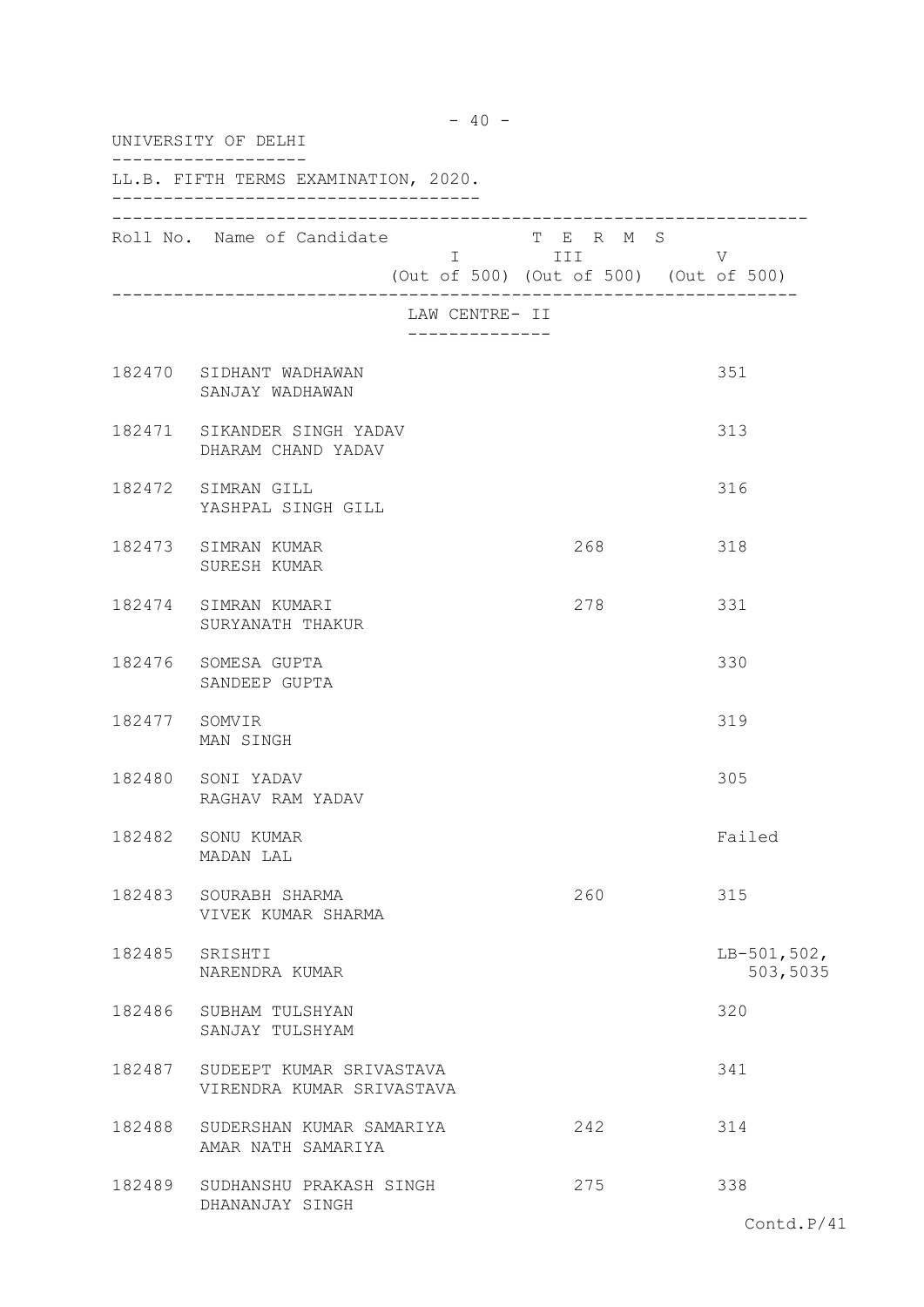| UNIVERSITY OF DELHI                                   |                              |                                                                   |                            |
|-------------------------------------------------------|------------------------------|-------------------------------------------------------------------|----------------------------|
| LL.B. FIFTH TERMS EXAMINATION, 2020.                  |                              |                                                                   |                            |
| Roll No. Name of Candidate                            |                              | T E R M S<br>I III DATU<br>(Out of 500) (Out of 500) (Out of 500) | V                          |
|                                                       | LAW CENTRE- II<br>. <u>.</u> |                                                                   |                            |
| 182490 SUDIPTA CHATTERJEE<br>SUSHANTA CHATTERJEE      |                              |                                                                   | 304                        |
| 182491 SUJATA GIRI<br>DHARMENDRA GIRI                 |                              |                                                                   | 341                        |
| 182492 SUKRITI TYAGI<br>ARVIND TYAGI                  |                              |                                                                   | 294                        |
| 182496 SUMIT AGARWAL<br>SUBHASH CHANDRA AGARWAL       |                              |                                                                   | 330                        |
| 182499 SUMIT KUMAR<br>GANGA PRASAD                    |                              |                                                                   | 339                        |
| 182500 SUMIT KUMAR DWIVEDI<br>MITHILESH KUMAR DWIVEDI |                              | 254                                                               | $LB-501,502,$<br>5033,5034 |
| 182502 SUMIT KUMAR JHA<br>SHYAM CHANDRA JHA           |                              |                                                                   | 300                        |
| 182504 SUNIT KUMAR TOPPO 266<br>NIRAL SUSHIL TOPPO    |                              |                                                                   | 316                        |
| 182505 SUPRIYA DAS<br>VIVEKANANDA DAS                 |                              |                                                                   | 310                        |
| 182506 SURAJ SINGH GAUTAM<br>ASHA DEEN SINGH GAUTAM   |                              |                                                                   | 323                        |
| 182507 SURBHI AGARWAL<br>VINAY KUMAR                  |                              |                                                                   | 339                        |
| 182510 SURUCHI DUDPURI<br>R.K. DUDPURI                | 252                          | 249                                                               | 313                        |
| 182511 SURYA GOYAL<br>SHIV KUMAR GOYAL                |                              |                                                                   | 302                        |
| 182513 SWAPNIL CHOUDHARY<br>RAJENDERA CHOUDHARY       |                              |                                                                   | 324                        |
| 182515 SWARNIMA PANDEY<br>CHANDRA PRAKASH PANDEY      |                              | 284                                                               | 325                        |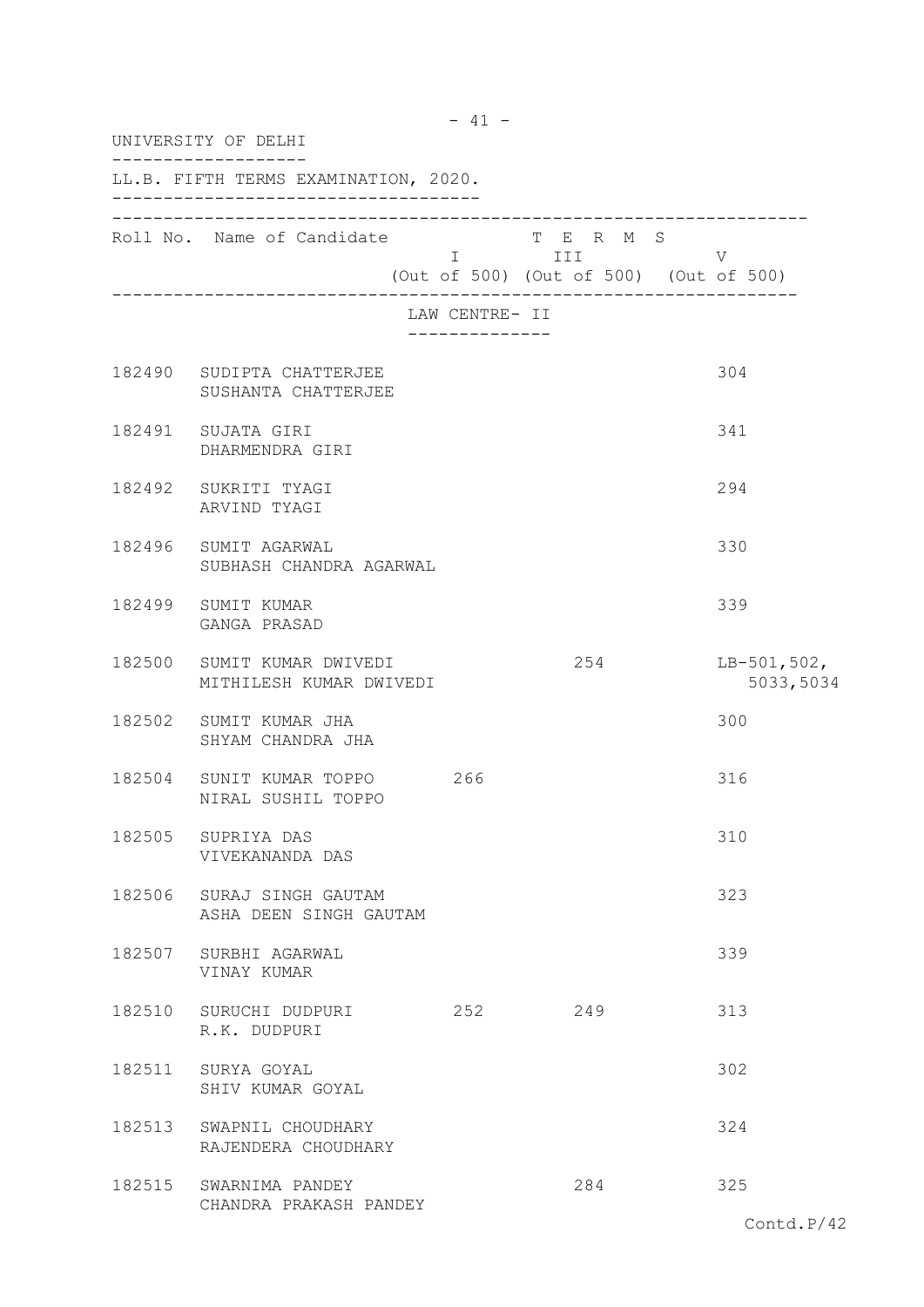| UNIVERSITY OF DELHI |                                                  |                                                 |                                                        |                            |  |
|---------------------|--------------------------------------------------|-------------------------------------------------|--------------------------------------------------------|----------------------------|--|
|                     | LL.B. FIFTH TERMS EXAMINATION, 2020.             |                                                 |                                                        |                            |  |
|                     | Roll No. Name of Candidate T E R M S             |                                                 | <b>I</b> III<br>(Out of 500) (Out of 500) (Out of 500) | V                          |  |
|                     |                                                  | LAW CENTRE- II<br>. _ _ _ _ _ _ _ _ _ _ _ _ _ _ |                                                        |                            |  |
|                     | 182516 SWATI SINGH<br>VIENDER SINGH              | 290                                             | 273                                                    | $LB-501,502,$<br>5033,5035 |  |
|                     | 182517 SWETA LATA<br>SANGEEV KUMAR LAL           |                                                 | 253                                                    | 327                        |  |
|                     | 182518 SYED ZEEJAAH ASHRAF<br>HUMAYUN ASHRAF     |                                                 | 252                                                    | 302                        |  |
|                     | 182519 TABISH TARIQUE<br>MOHD. TARIQUE           |                                                 |                                                        | 342                        |  |
|                     | 182521 TANIYA KOTHARI<br>D.P. KOTHARI            |                                                 | 301                                                    | 338                        |  |
|                     | 182522 TANUJ KUMAR YADAV<br>R.L. YADAV           |                                                 | 289                                                    | 325                        |  |
| 182524 TARUN        | PHOOL CHAND MEENA                                |                                                 |                                                        | 318                        |  |
|                     | 182525 TARUN KUMAR<br>RAJ KUMAR                  |                                                 | 263                                                    | 324                        |  |
| 182527              | TARUN YADAV<br>NARENDER KUMAR YADAV              | 280                                             |                                                        | 325                        |  |
|                     | 182528 TARUN DUTT BHARDWAJ<br>PREM DUTT BAHRDWAJ |                                                 |                                                        | 319                        |  |
| 182529              | TANWEER HUSSAIN<br>MD. WAKEEL AHMAD              | 271                                             | 254                                                    | 323                        |  |
| 182530              | TEJVEER SINGH<br>JANG SINGH                      |                                                 |                                                        | 313                        |  |
| 182532              | TOM PIOUS<br>PIOUS THOMAS                        |                                                 |                                                        | 315                        |  |
| 182537              | TUSAR SAINI<br>RAJENDER SAINI                    |                                                 | 286                                                    | 327                        |  |
| 182538              | TUSHANT<br>DHARMPAL                              | 245                                             | 264                                                    | 301                        |  |

- 42 -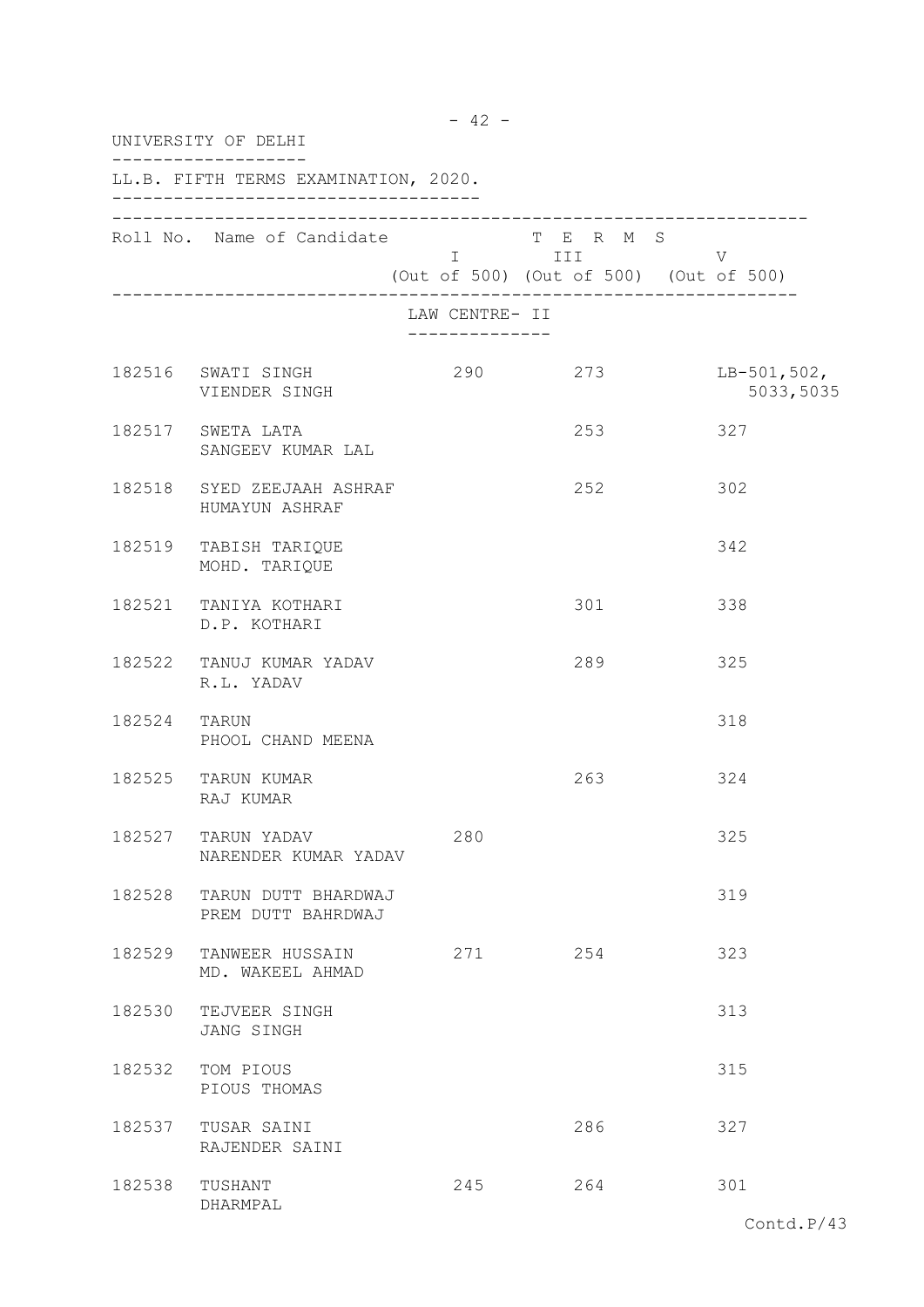|              | UNIVERSITY OF DELHI                            |                                |                                                                                                                                                                       |            |
|--------------|------------------------------------------------|--------------------------------|-----------------------------------------------------------------------------------------------------------------------------------------------------------------------|------------|
|              | LL.B. FIFTH TERMS EXAMINATION, 2020.           |                                |                                                                                                                                                                       |            |
|              | Roll No. Name of Candidate                     |                                | T E R M S<br>in the state of the state of the state of the state of the state of the state of the state of the state of the<br>(Out of 500) (Out of 500) (Out of 500) | V          |
|              |                                                | LAW CENTRE- II<br>. <u>.</u> . |                                                                                                                                                                       |            |
|              | 182541 UDAY SAROJ<br>KRIPA SHANKAR             |                                | 268                                                                                                                                                                   | 315        |
|              | 182543 UJJWAL GUPTA<br>ANAND PRAKASH GUPTA     |                                |                                                                                                                                                                       | 327        |
| 182544 UMESH | RAJENDER PRASAD                                |                                | 266                                                                                                                                                                   | 297        |
|              | 182545 UMESH CHANDRA<br>SUBHASH SINGH          | 282                            | 281                                                                                                                                                                   | 311        |
|              | 182546 UMESH KUMAR<br>VEERPAL SINGH            |                                | 270                                                                                                                                                                   | 303        |
| 182548       | UNNATI CHAUNIYAL 248<br>DEVIDATT               |                                | 270                                                                                                                                                                   | 307        |
| 182549       | UTKARSH POKHRIYAL<br>UPENDRA POKHRIYAL         | 256                            | 269                                                                                                                                                                   | 329        |
|              | 182550 UTSAV POKHRIYAL<br>UPENDRA POKHRIYAL    | 237                            | 260                                                                                                                                                                   | 312        |
| 182552       | VAIBHAV BIDHURI<br>ANIL KUMAR BIDHURI          |                                | 281                                                                                                                                                                   | 315        |
|              | 182553 VAIBHAV GULIYAN<br>SUBHASH GULIYAN      | 246                            | 292                                                                                                                                                                   | 306        |
| 182554       | VAIBHAV KAUSHIK<br>PRAMOD KUMAR                |                                | 245                                                                                                                                                                   | 344        |
| 182555       | VAIBHAV LALIT<br><b>GULSHAN LALIT</b>          |                                |                                                                                                                                                                       | 328        |
| 182556       | VAIBHAV TIWARI<br>RAJESH TIWARI                |                                | 264                                                                                                                                                                   | 316        |
| 182557       | VAIBHAV BALAJIRAO KARADALE<br><b>BALAJIRAO</b> |                                |                                                                                                                                                                       | 347        |
|              | 182558 VAISHALI VERMA<br>VISHAMBAR DAYAL       |                                |                                                                                                                                                                       | 347        |
|              |                                                |                                |                                                                                                                                                                       | Contd.P/44 |

- 43 -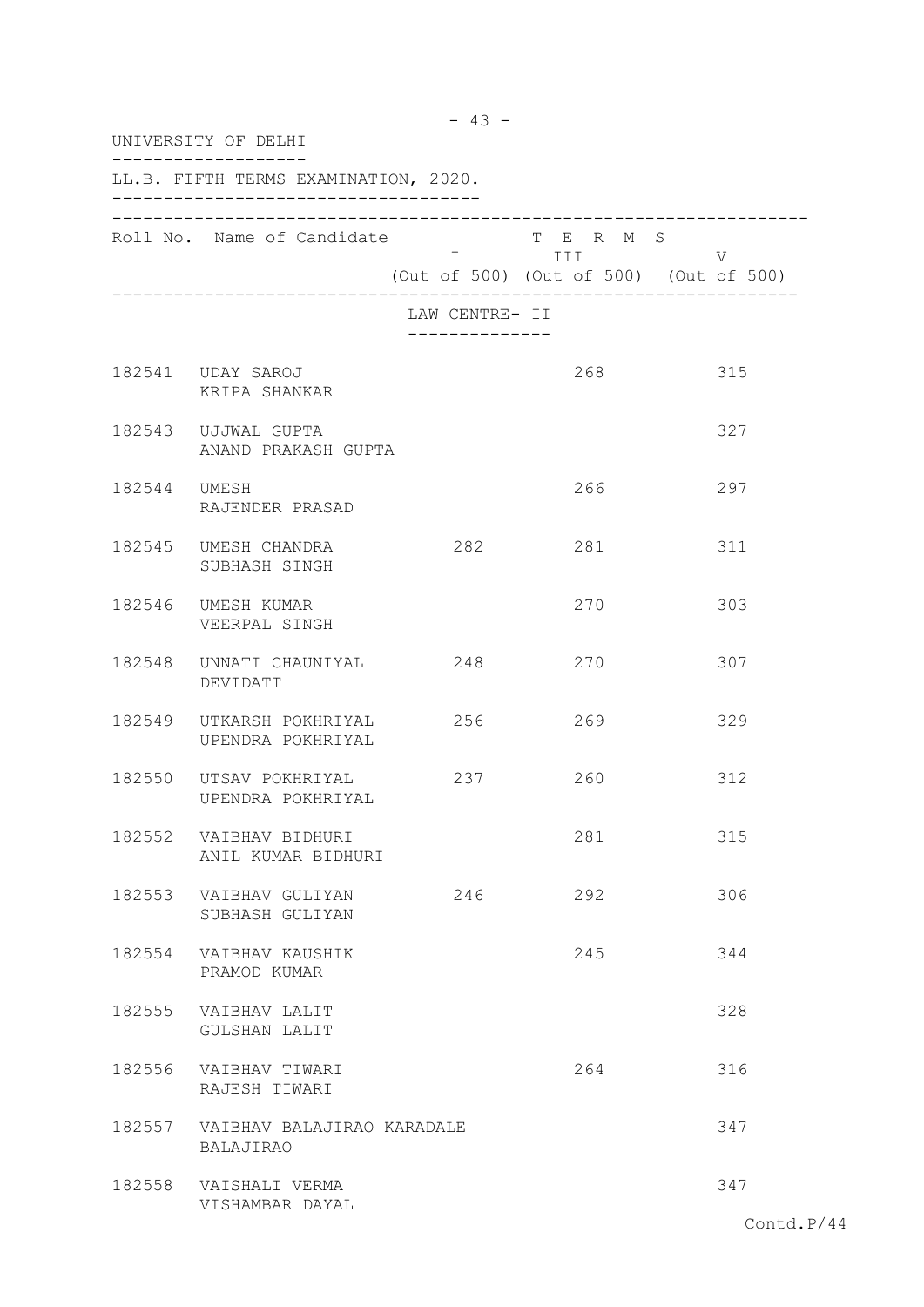| UNIVERSITY OF DELHI |                                                   |                |                                                                                                                            |                                             |  |
|---------------------|---------------------------------------------------|----------------|----------------------------------------------------------------------------------------------------------------------------|---------------------------------------------|--|
|                     | LL.B. FIFTH TERMS EXAMINATION, 2020.              |                |                                                                                                                            |                                             |  |
|                     | Roll No. Name of Candidate                        |                | T E R M S<br>I III DA SANTA DE LA CATALLA DE LA CATALLA DE LA CATALLA DE LA CATALLA DE LA CATALLA DE LA CATALLA DE LA CATA | V<br>(Out of 500) (Out of 500) (Out of 500) |  |
|                     |                                                   | LAW CENTRE- II |                                                                                                                            |                                             |  |
|                     | 182559 VAISHNAVI VARSHNEY<br>MANOJ KUMAR VARSHNEY |                | 281                                                                                                                        | 329                                         |  |
|                     | 182560 VANLALHLUPUII<br>P.C. LALHMUCHHUAKA        | 279            | 267                                                                                                                        | 297                                         |  |
|                     | 182562 VARNIKA GUPTA<br>RAJESH GUPTA              | 278            |                                                                                                                            | 333                                         |  |
|                     | 182563 VARUN NAAGAR<br>SUNIL KUMAR NAAGAR         |                |                                                                                                                            | 337                                         |  |
|                     | 182564 VASU MANCHANDA<br>SANJAY MANCHANDA         |                |                                                                                                                            | 355                                         |  |
|                     | 182565 VASUDHA AGARWAL<br>RAKESH AGARWAL          |                | 300                                                                                                                        | 363                                         |  |
|                     | 182567 VEDIKA DAVE<br>KIRAN DAVE                  |                | 294                                                                                                                        | 344                                         |  |
|                     | 182569 VIBHOR JAIN<br>ANOOP JAIN                  |                |                                                                                                                            | 290                                         |  |
| 182570              | VICKY KASANA<br>SHRIPAL KASANA                    |                | 234                                                                                                                        | 291                                         |  |
|                     | 182571 VIDUSHI PANDEY<br>V.S. PANDEY              |                | 306                                                                                                                        | 323                                         |  |
|                     | 182572 VIGAT SHARMA<br>RAJENDRA PRASAD            |                |                                                                                                                            | 338                                         |  |
| 182573 VIJAY        | KISHORI LAL                                       |                | 234                                                                                                                        | 300                                         |  |
|                     | 182575 VIJAY SEN YADAV<br>RAMESH YADAV            |                |                                                                                                                            | 311                                         |  |
| 182576              | VIKAL TYAGI<br>ONKAR TYAGI                        |                | 275                                                                                                                        | 358                                         |  |
|                     | 182577 VIKAS KAMBOJ<br>SURESH KAMBOJ              |                | 259                                                                                                                        | 320                                         |  |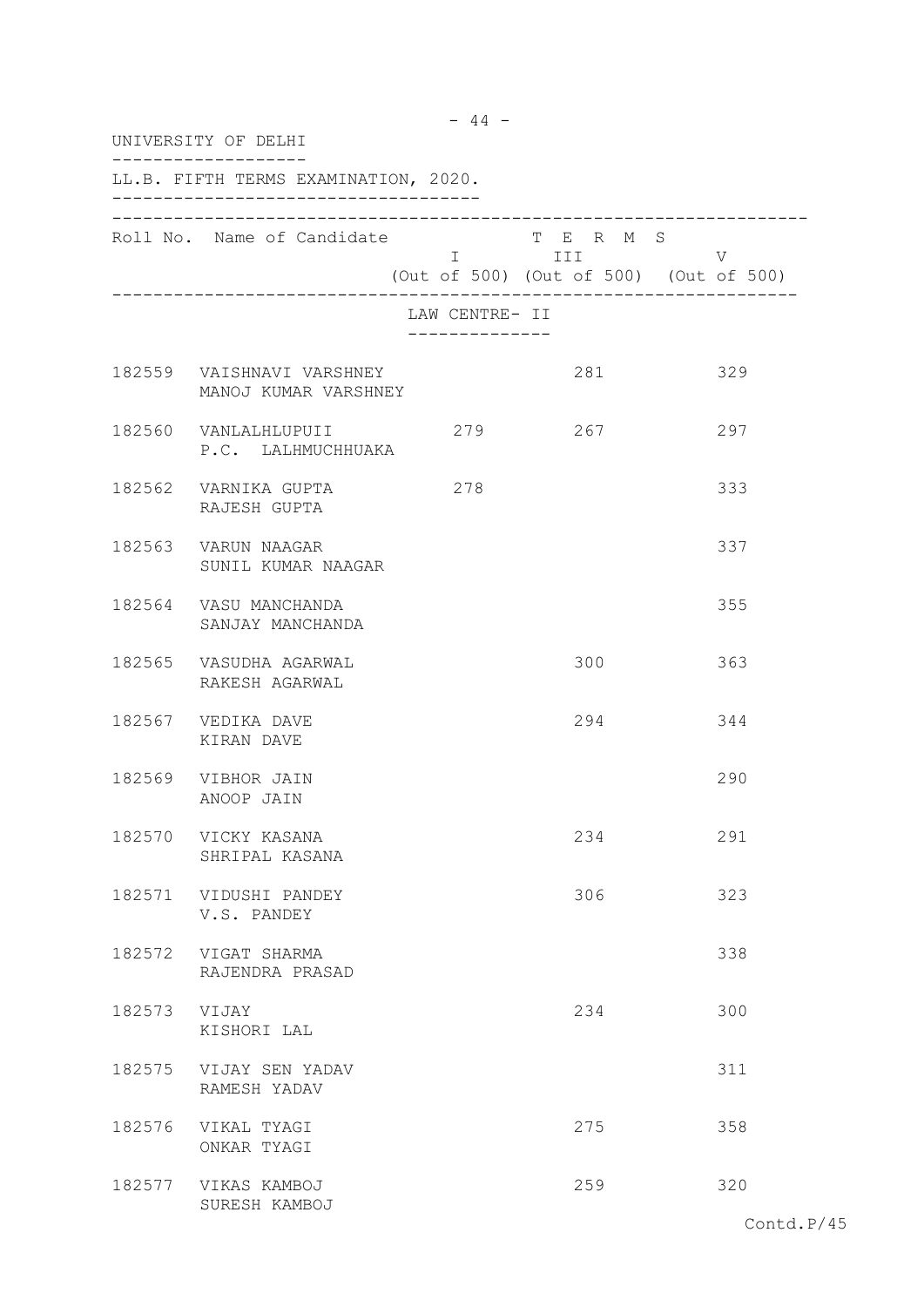| UNIVERSITY OF DELHI |                                                       |                                               |                       |                                             |
|---------------------|-------------------------------------------------------|-----------------------------------------------|-----------------------|---------------------------------------------|
|                     | LL.B. FIFTH TERMS EXAMINATION, 2020.                  |                                               |                       |                                             |
|                     | Roll No. Name of Candidate                            |                                               | T E R M S<br>I III DI | V<br>(Out of 500) (Out of 500) (Out of 500) |
|                     |                                                       | LAW CENTRE- II<br>. _ _ _ _ _ _ _ _ _ _ _ _ _ |                       |                                             |
|                     | 182581 VIKAS TETE<br>PRABHU KUMAR                     |                                               |                       | 316                                         |
|                     | 182584 VIKRANT KAMBOJ<br>BHARAT KAMBOJ                |                                               | 278                   | 328                                         |
|                     | 182585 VIKRANT KUMAR<br>KALU RAM                      |                                               |                       | 321                                         |
|                     | 182587 VINAY TRIPATHI 235<br>RATNESH TRIPATHI         |                                               | 268                   | 315                                         |
|                     | 182589 VINAY KUMAR SINGH<br>RAM JEEVAN SINGH          |                                               | 287                   | 326                                         |
|                     | 182590 VINAYAK GAUTAM<br>PRAMOD KUMAR SINGH           |                                               | 297                   | 305                                         |
|                     | 182592 VINEET BUDHIRAJA<br>PANNA LAL BUDHIRAJA        |                                               |                       | 343                                         |
|                     | 182595 VIPUL KUMAR SINGH 248 254<br>VIJAY KUMAR SINGH |                                               |                       | 324                                         |
|                     | 182597 VISHAL GARG<br>MUKESH GARG                     |                                               |                       | 321                                         |
|                     | 182598 VISHAL GILHOTRA<br>DHRAMPAL GILHOTRA           | 270                                           | 263                   | 272                                         |
|                     | 182599 VISHAL JOSHI<br>VINOD JOSHI                    |                                               |                       | 328                                         |
|                     | 182602 VISHAL PANWAR<br>JASPAL SINGH                  | 258                                           | 243                   | 330                                         |
|                     | 182603 VISHAL KUMAR BINAY<br>BINOD KUMAR BINAY        |                                               |                       | 290                                         |
|                     | 182604 VISHESH GOEL<br>AMIT GOEL                      |                                               |                       | 353                                         |
| 182605 VISHNU       | KARTAR SINGH                                          |                                               |                       | 324                                         |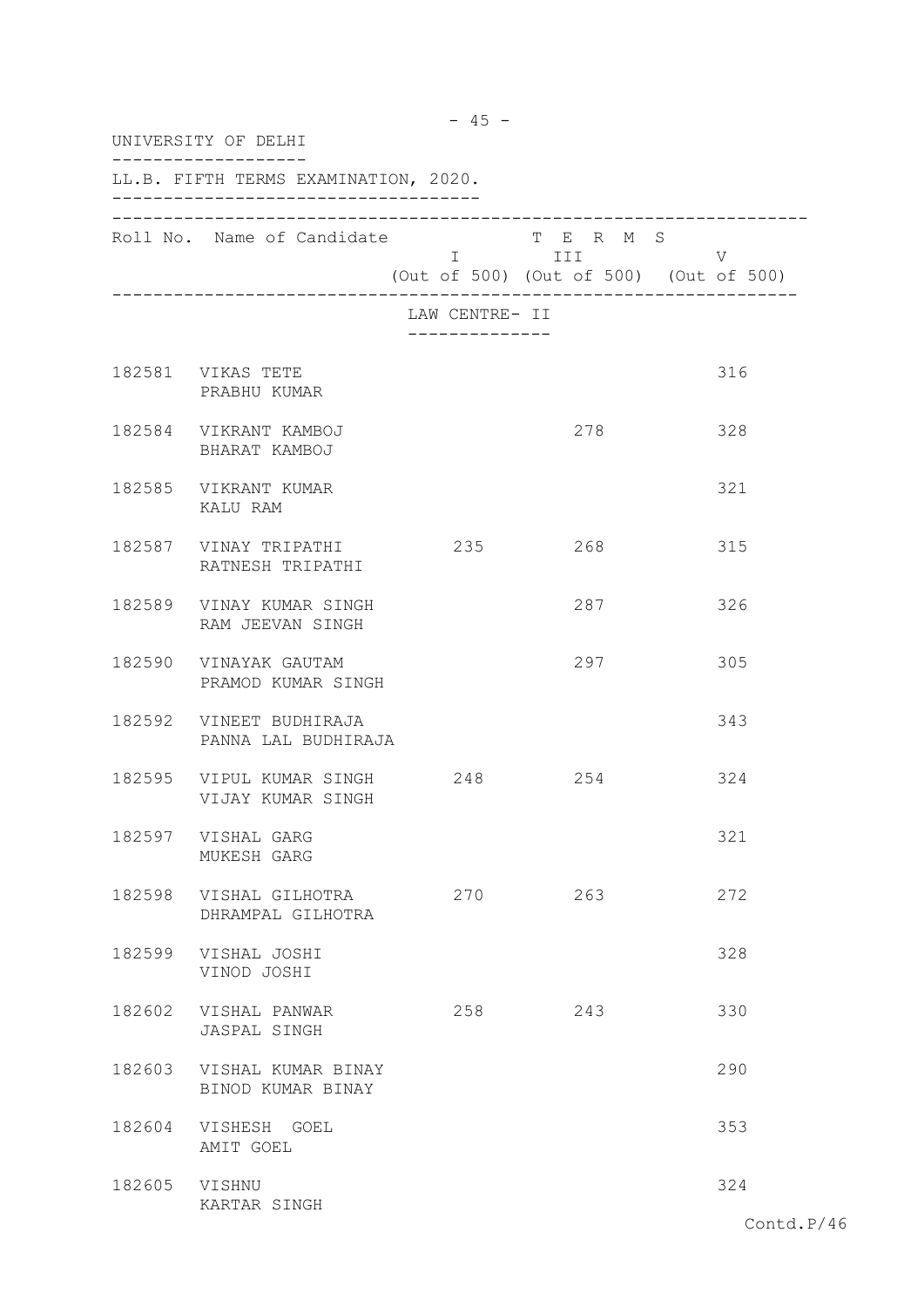|               | UNIVERSITY OF DELHI                                          |                                                 |                         |          |
|---------------|--------------------------------------------------------------|-------------------------------------------------|-------------------------|----------|
|               | LL.B. FIFTH TERMS EXAMINATION, 2020.                         |                                                 |                         |          |
|               | Roll No. Name of Candidate                                   | (Out of 500) (Out of 500) (Out of 500)          | T E R M S<br>I III DATU | V        |
|               |                                                              | LAW CENTRE- II<br>. _ _ _ _ _ _ _ _ _ _ _ _ _ _ |                         |          |
|               | 182609 VIVEK GUPTA<br>B.N. GUPTA                             | Absent 289<br>(ER-LB-103)                       |                         | 331      |
|               | 182611 VRINDA BAHETI<br>AJAY BAHETI                          |                                                 |                         | 376      |
|               | 182612 VYANKTESHWAR PRASAD MISHRA<br>INDRAMUNI PRASAD MISHRA |                                                 | 258                     | 290      |
|               | 182613 YASH SHARMA<br>RAJEEV SHARMA                          | 258                                             | 275                     | 325      |
|               | 182614 YASHISH SAMKRIA<br>THOTHI RAM SAMKRIA                 | 252                                             | 241                     | 308      |
|               | 182615 YASHU RUSTAGI<br>MANISH RUSTAGI                       |                                                 |                         | 346      |
| 182618 YUSRA  | SUHAIL USMAN                                                 |                                                 |                         | 357      |
| 182619 YUVRAJ | PRITHHVIRAJ                                                  |                                                 | 275                     | 308      |
|               | 182620 ZISHAN AHMED SIDDIQUI<br>NISAR AHMED SIDDIQUI         |                                                 |                         | 328      |
|               | 182621 SUSHANT CHAUDHARY 252<br>SATVIR CHAUDHARY             |                                                 | 265                     | 286      |
|               | 182622 SHARAVENA RAGHUL. ASR<br>A. RAZVENDRAN                |                                                 |                         | 317      |
| EX-STUDENTS   |                                                              |                                                 |                         |          |
|               | 144350 DINESH PARKASH DAHIYA                                 |                                                 |                         | $LB-502$ |
|               | 152015 ABHISHEK KARAN SINGH<br>UDAY SINGH                    |                                                 | 255                     |          |
|               | 152086 ARVIND KUMAR<br>UMED SINGH                            |                                                 | 245                     |          |
|               | 152094 ASHOK KUMAR<br>MOTI RAM                               | 257                                             |                         |          |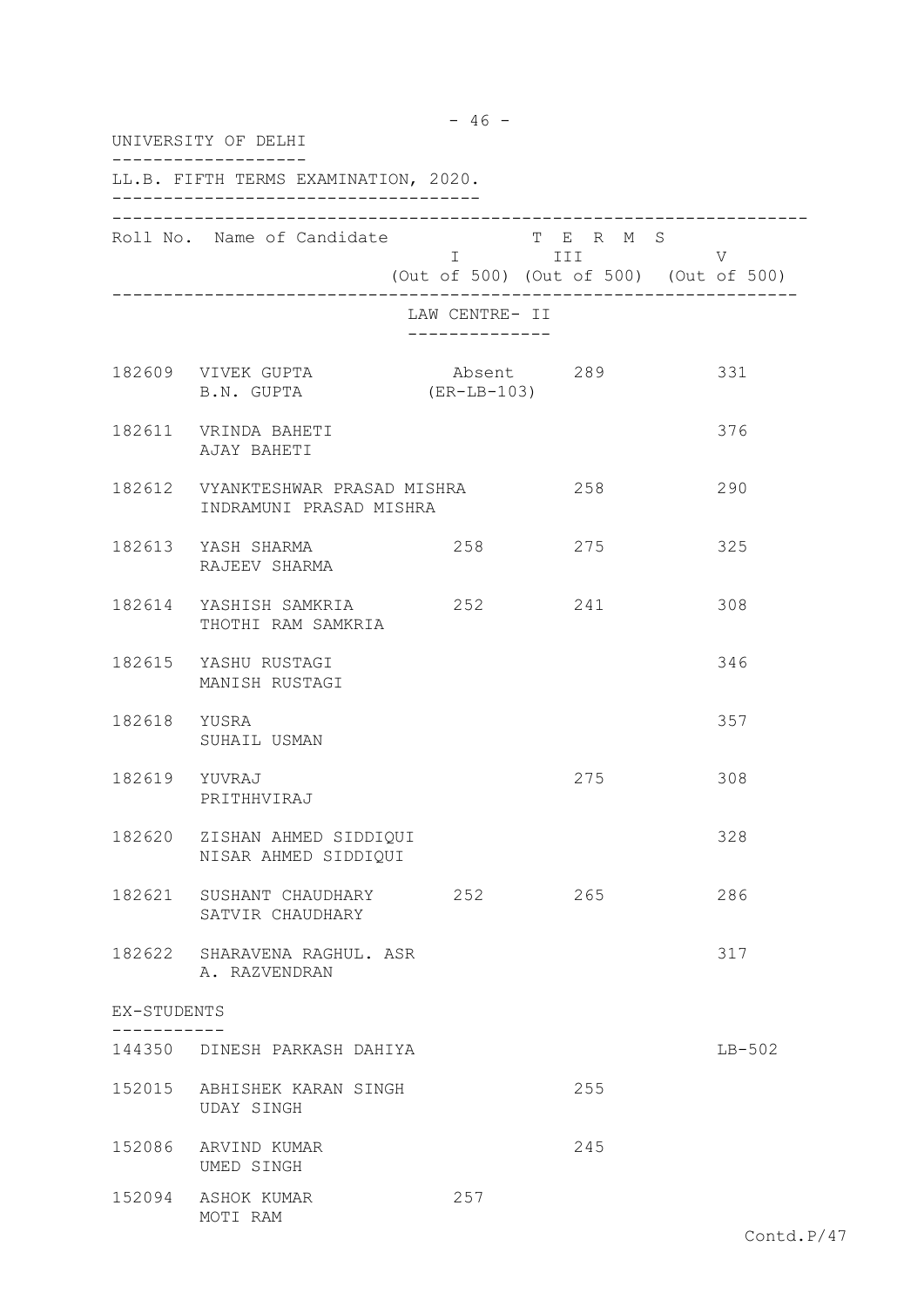| UNIVERSITY OF DELHI |                                                        |                |                         |                                             |  |  |
|---------------------|--------------------------------------------------------|----------------|-------------------------|---------------------------------------------|--|--|
|                     | LL.B. FIFTH TERMS EXAMINATION, 2020.                   |                |                         |                                             |  |  |
|                     | Roll No. Name of Candidate                             |                | T E R M S<br>I III DATU | V<br>(Out of 500) (Out of 500) (Out of 500) |  |  |
|                     |                                                        | LAW CENTRE- II |                         |                                             |  |  |
| EX-STUDENTS         |                                                        |                |                         |                                             |  |  |
|                     | 152132 CHETNA YADAV<br>KHUSHI RAM YADAV                | 270            |                         |                                             |  |  |
|                     | 152147 DEEPANSHU<br>RAMESH KUMAR                       |                | 264                     |                                             |  |  |
|                     | 152295 MOHIT YADAV<br><b>UDAL SINGH</b>                |                | 249                     | 316                                         |  |  |
|                     | 152313 NEERAJ KUMAR<br>MOHAN LAL                       |                | 271                     | 293                                         |  |  |
| 152350 POOJA        | ASHOK KUMAR                                            |                | 244                     | 282                                         |  |  |
|                     | 152358 PRANAV KUMAR<br>MAHENDRA NARAYAN LAL            |                |                         | 325                                         |  |  |
|                     | 152564 VIJNANESHWAR BHARGAWA 284 249<br>MAHAVIR PRASAD |                |                         | 318                                         |  |  |
|                     | 161911 ABHILASH SAINI<br>OM PRAKASH MALI               |                | 253                     | Absent                                      |  |  |
|                     | 161926 ADITI GAUTAM<br>RAJEEV M GAUTAM                 | 262            | 230                     |                                             |  |  |
|                     | 161939 AJAY KARAN SINGH<br>JAGDEEP SINGH               |                | 250                     |                                             |  |  |
|                     | 161951 AKASH CHAUHAN<br>DAYA CHAND                     |                | 253                     |                                             |  |  |
|                     | 161962 ALANKAR SINGH<br>GURU SHARAN SINGH              |                | 255                     |                                             |  |  |
|                     | 162070 D. SOZIIO<br>DIHE                               |                | 276                     |                                             |  |  |
|                     | 162142 HIMANSHU BHATI<br>MUKESH BHATI                  |                | 251                     | Absent                                      |  |  |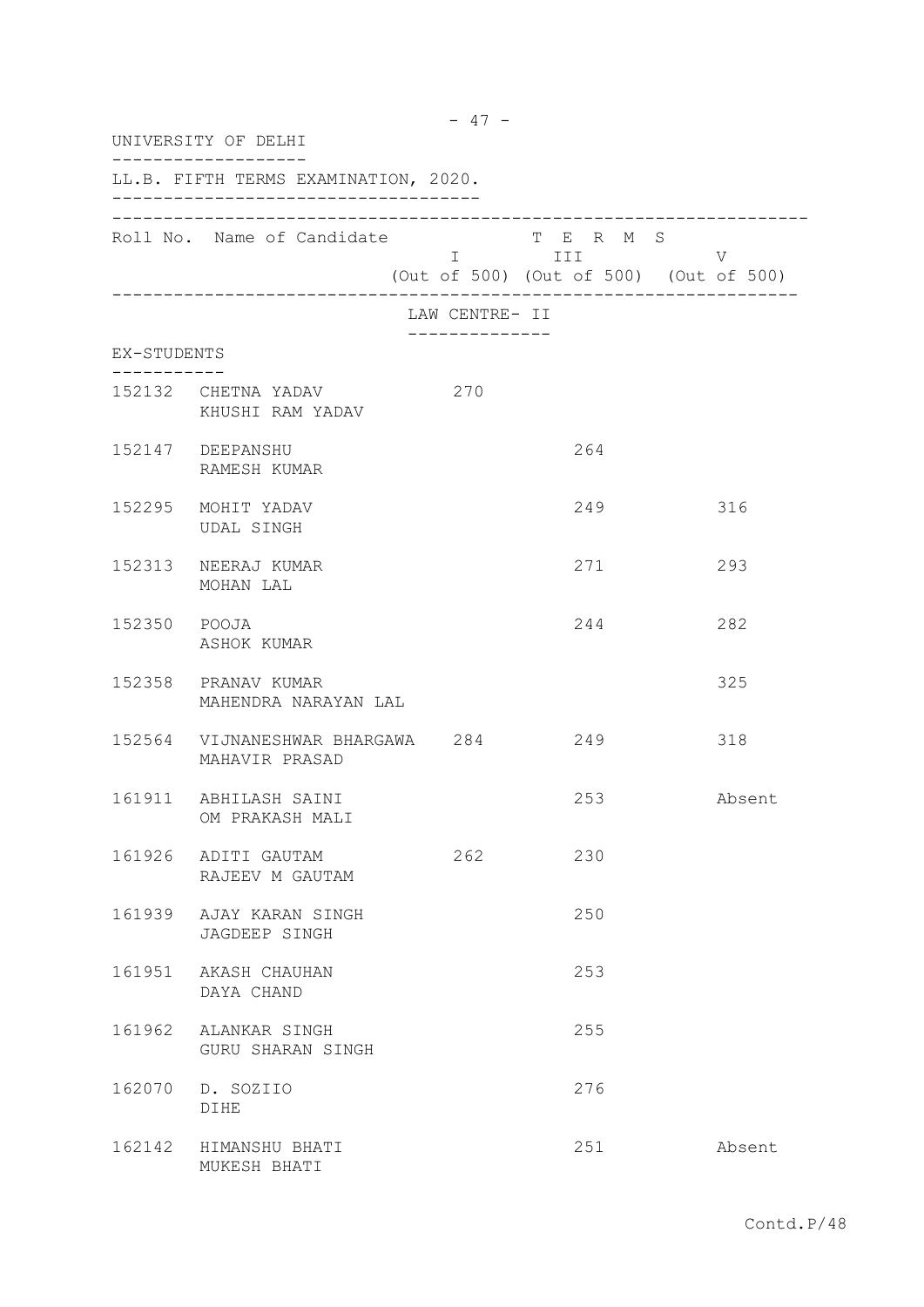|             | $-48 -$<br>UNIVERSITY OF DELHI                     |                                  |                                                                |                           |  |  |
|-------------|----------------------------------------------------|----------------------------------|----------------------------------------------------------------|---------------------------|--|--|
|             | LL.B. FIFTH TERMS EXAMINATION, 2020.               |                                  |                                                                |                           |  |  |
|             | Roll No. Name of Candidate                         |                                  | T E R M S<br>I III V<br>(Out of 500) (Out of 500) (Out of 500) |                           |  |  |
|             |                                                    | LAW CENTRE- II<br>-------------- |                                                                |                           |  |  |
| EX-STUDENTS |                                                    |                                  |                                                                |                           |  |  |
|             | 162159 JITENDRA KUMAR<br>TARA CHAND                |                                  | 258                                                            |                           |  |  |
|             | 162164 K.P. EMELDA PIPHYANE<br>K.P. PANII          |                                  | 250                                                            |                           |  |  |
|             | 162176 KARTIK YADAV<br>RAKESH KUMAR YADAV          |                                  | 248                                                            | 279                       |  |  |
|             | 162182 KESHAV NEGI<br>KAUSHAK PAL                  |                                  | 255                                                            |                           |  |  |
|             | 162183 KINTY BASUMATARY<br>SUSHIL KUMAR BASUMATARY |                                  | 235                                                            |                           |  |  |
|             | 162195 KUMAR VATSAL<br>RAJENDRA KUMAR VERMA        |                                  | 254                                                            |                           |  |  |
|             | 162204 LALIT KUMAR TANWAR<br>RAVI KUMAR            |                                  | 274                                                            |                           |  |  |
|             | 162210 MADHUSHREE MAITRA<br>BASUDEV MAITRA         |                                  |                                                                | 316                       |  |  |
| 162221      | MANISH MISHRA<br>VIRENDRA KUMAR MISHRA             |                                  | 262                                                            | $LB-501,502,$<br>503,5031 |  |  |
| 162248      | MOHIT KUMAR<br>DILBAG                              | 275                              |                                                                |                           |  |  |
|             | 162253 MRGANK KASHYAP<br>RAMESH CHANDRA KASHYAP    | 235                              | 243                                                            |                           |  |  |
|             | 162294 NITESH MISHRA<br>MANINDRA MISHRA            |                                  |                                                                | 319                       |  |  |
|             | 162312 PIYUSH ANAND<br>SHAMBU PRASAD               | 280                              |                                                                | 288                       |  |  |
|             | 162349 PRITI SINGH<br>KAMLESH KUMAR YADAV          |                                  |                                                                | $LB-501, 5031,$<br>5037   |  |  |
|             | 162379 RAMESH KUMAR<br>DORI LAL                    | 239                              |                                                                |                           |  |  |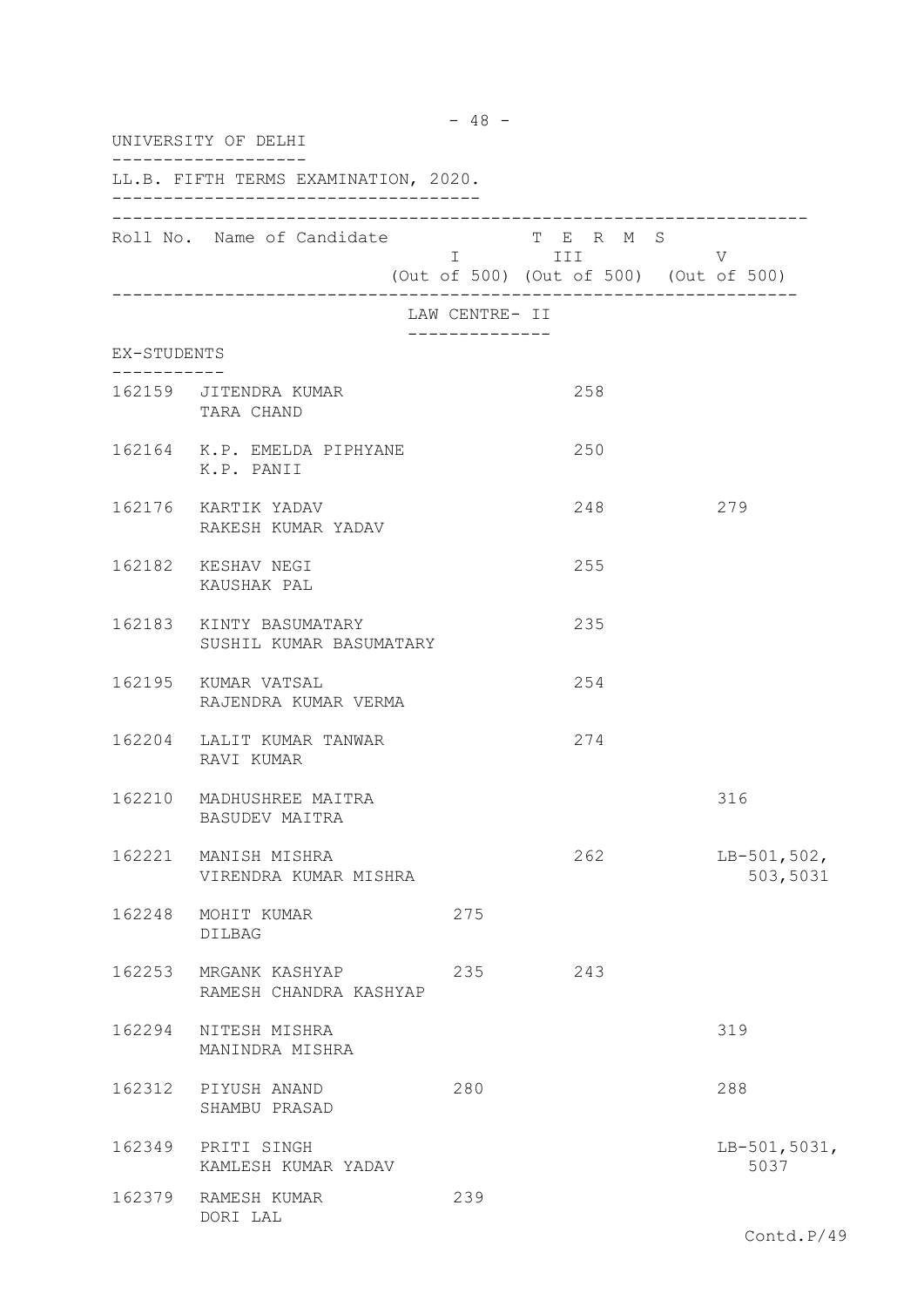|              | UNIVERSITY OF DELHI                                        | $-49 -$        |                                                                  |                         |
|--------------|------------------------------------------------------------|----------------|------------------------------------------------------------------|-------------------------|
|              | LL.B. FIFTH TERMS EXAMINATION, 2020.                       |                |                                                                  |                         |
|              | Roll No. Name of Candidate                                 |                | T E R M S<br>$I$ III V<br>(Out of 500) (Out of 500) (Out of 500) |                         |
|              |                                                            | LAW CENTRE- II |                                                                  |                         |
| EX-STUDENTS  |                                                            | -------------- |                                                                  |                         |
|              | 162389 RAVI KANT VERMA<br>RAJESH KUMAR VERMA               |                |                                                                  | Failed LB-501,502       |
|              | 162416 ROSHAN SINGH DHANAI 241 242<br>MUKANDI SINGH DHANAI |                |                                                                  | 292                     |
|              | 162420 SACHIN MALIK<br>RANBIR SINGH                        | 285            | 239                                                              |                         |
|              | 162431 SAMARJEET<br>RAJNI KANT SINGH                       |                |                                                                  | LB-303 LB-501           |
|              | 162434 SANDEEP KHOBA<br>GANGA DAS KHOBA                    | 259            |                                                                  | LB-5033,5037            |
|              | 162439 SANGYA SUPATRA<br>HARINDRA HIMKAR                   | 283            | 274                                                              | Absent<br>$(ER-LB-502)$ |
|              | 162467 SHALABH BHARDWAJ<br>HARKESH BHARDWAJ                |                | 241                                                              |                         |
|              | 162494 SHRUTI SOOD<br>SANJAY SOOD                          |                | 258                                                              |                         |
|              | 162529 SUMIT PAWHAL<br>MANOJ KUMAR                         |                | 252                                                              | 332                     |
| 162567       | UMESH CHANDRA<br>RAJENDRA RAM                              |                | Absent                                                           |                         |
| 162569       | URKAO BORO<br>SUKUMAR BORO                                 |                | 236                                                              |                         |
|              | 162581 VICKY SEHRAWAT<br>SHRIPAL SEHRAWAT                  |                | 277                                                              |                         |
|              | 162591 VIKAS GOND<br>HARERAM                               |                | 253                                                              |                         |
|              | 162628 JAI BHAGWAN YADAV<br>RAMESHWAR YADAV                |                |                                                                  | Absent                  |
| 172007 AARTI | SUKHRAM                                                    |                | 285                                                              |                         |
|              |                                                            |                |                                                                  | Contd.P/50              |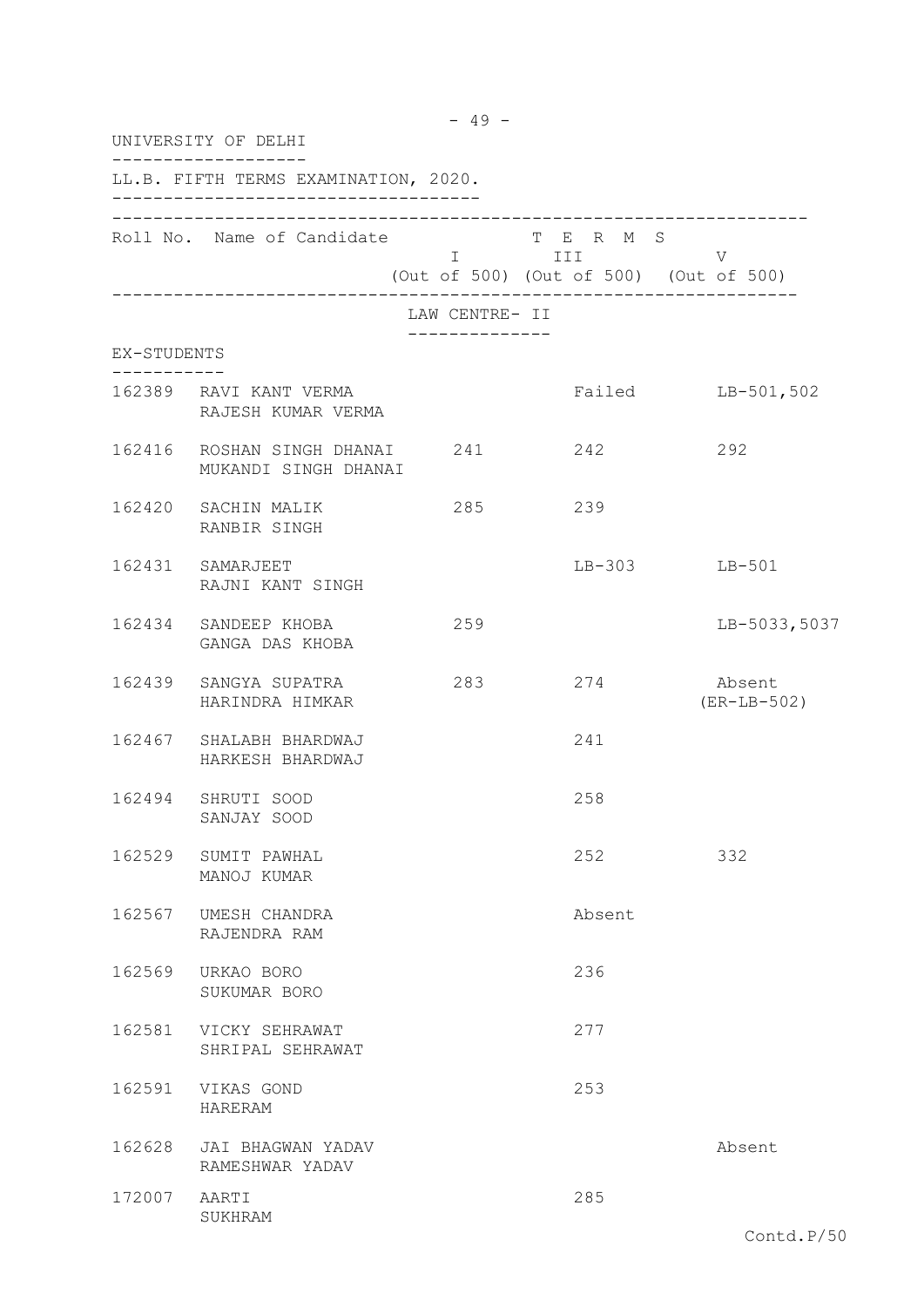| $-50 -$<br>UNIVERSITY OF DELHI |                                                   |                |                                                                |                            |  |
|--------------------------------|---------------------------------------------------|----------------|----------------------------------------------------------------|----------------------------|--|
|                                | LL.B. FIFTH TERMS EXAMINATION, 2020.              |                |                                                                |                            |  |
|                                | Roll No. Name of Candidate                        |                | T E R M S<br>I III V<br>(Out of 500) (Out of 500) (Out of 500) |                            |  |
|                                |                                                   | LAW CENTRE- II |                                                                |                            |  |
| EX-STUDENTS                    |                                                   | -------------  |                                                                |                            |  |
|                                | 172039 AISHWARYA YADAV<br>ANIL KUMAR YADAV        |                | 265                                                            |                            |  |
|                                | 172086 ANJUMAN                                    |                | LB-301,303 286                                                 |                            |  |
|                                | 172087 ANKIT JAIN<br>OM PRAKASH JAIN              |                | 252                                                            |                            |  |
|                                | 172114 ARUN KUMAR<br>BRIJ BHUSHAN                 |                | 255                                                            |                            |  |
|                                | 172116 ARVIND KUMAR<br>SATISH KUMAR               |                | 273                                                            | 291                        |  |
|                                | 172121 ASHISH MUNDHARE<br>MOHINDER SINGH          |                | 274                                                            | 329                        |  |
|                                | 172133 AVINASH KUMAR MEENA<br>MOOLCHAND MEENA     |                | 247                                                            |                            |  |
|                                | 172144 BABLOO SHARMA<br>BHAGWATE SHARMA           | 239            | 249                                                            |                            |  |
|                                | 172156 BHEEM SAIN<br><b>JAWAHAR LAL</b>           | 267            |                                                                |                            |  |
|                                | 172157 BHIM SHANKAR THAKUR<br>SHYAM SUNDAR THAKUR |                | 267                                                            |                            |  |
|                                | 172162 BRAJENDRA KUMAR SEN<br>KISHORI LAL SEN     |                | 271                                                            |                            |  |
|                                | 172178 DEEP SONI<br>GOKUL CHAND SONI              |                | 257                                                            |                            |  |
|                                | 172188 DEVENDER KUMAR<br>SURAJ BHAN               |                | 259                                                            |                            |  |
|                                | 172194 DILLI MITAPO<br>MABULE MITAPO              |                | 253                                                            | $LB-501,503,$<br>5031,5037 |  |
|                                | 172198 DISHANK<br>JUGAL KISHOR                    |                | 251                                                            |                            |  |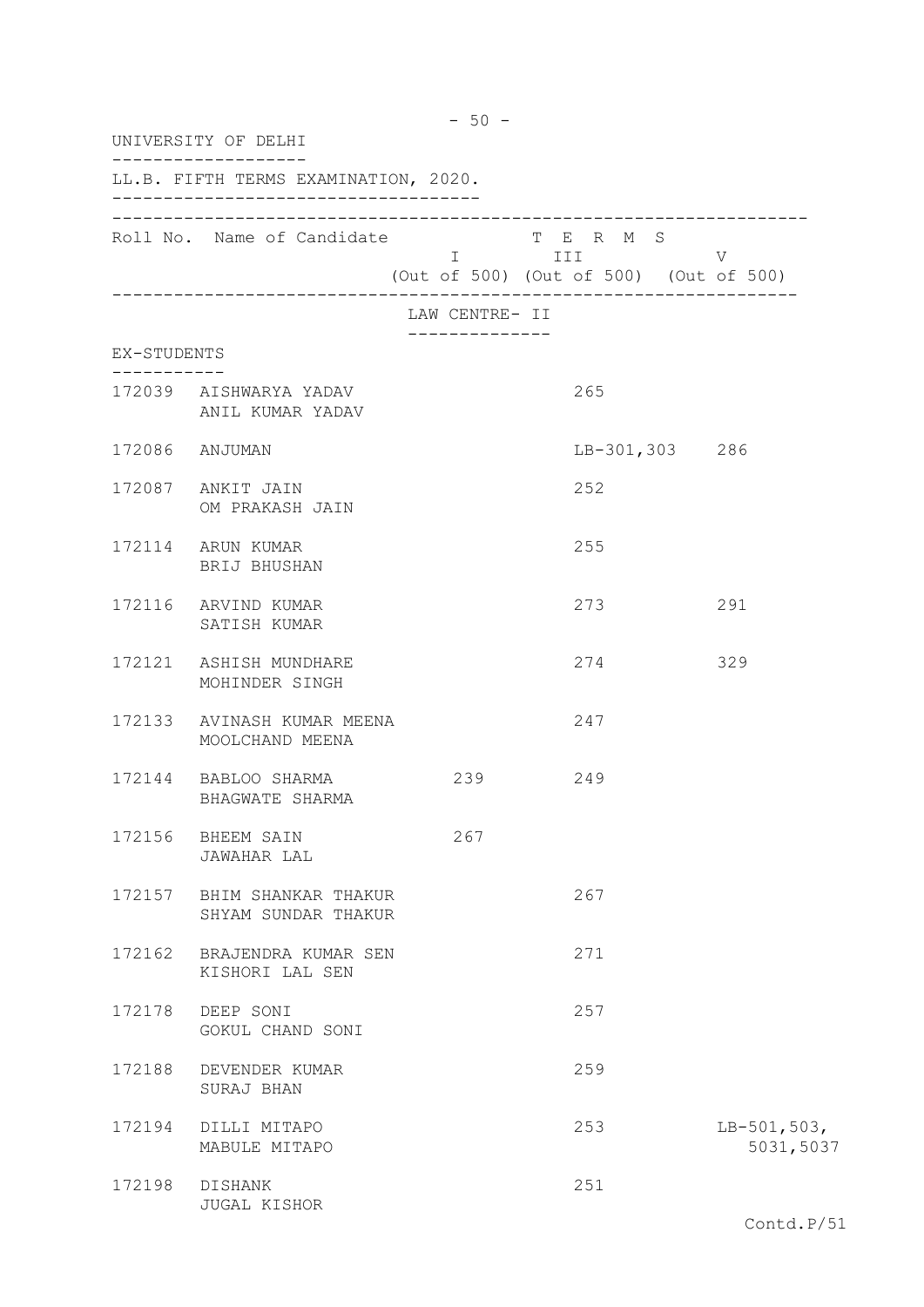|                                      | UNIVERSITY OF DELHI                                   |                                        |                      |                           |  |
|--------------------------------------|-------------------------------------------------------|----------------------------------------|----------------------|---------------------------|--|
| LL.B. FIFTH TERMS EXAMINATION, 2020. |                                                       |                                        |                      |                           |  |
|                                      | Roll No. Name of Candidate                            | (Out of 500) (Out of 500) (Out of 500) | T E R M S<br>I III V |                           |  |
|                                      |                                                       | LAW CENTRE- II                         |                      |                           |  |
| EX-STUDENTS                          |                                                       |                                        |                      |                           |  |
|                                      | 172199 DIVESH<br>BALKRISHAN                           | LB-102 250                             |                      | $LB-501,502,$<br>503      |  |
|                                      | 172224 HAMEAI BANSAN LYNGDOH<br>ALLAN S MAJAW         |                                        |                      | $LB-501,502,$<br>503,5031 |  |
|                                      | 172240 HIMANSHU KALA<br>DINESH KALA                   |                                        | 259                  |                           |  |
|                                      | 172242 HIMANSHU YADAV<br>PRAVEEN KUMAR YADAV          | 244                                    | 266                  | 290                       |  |
|                                      | 172243 HR. YAOREI<br>HR. RAMKATING                    |                                        | $LB-303$             | $LB-501,503,$<br>5031     |  |
|                                      | 172257 JATIN DESWAL<br>JAI BHAGWAN DESWAL             |                                        | 247                  |                           |  |
|                                      | 172260 JATIN KUMAR VIMAL 245<br>BHUPENDER KUMAR VIMAL |                                        |                      |                           |  |
|                                      | 172274 KAPIL KUMAR<br>OM PAL                          |                                        | 247                  |                           |  |
|                                      | 172280 KARISHMA SHARMA<br>RAJENDER SHARMA             |                                        | 263                  | 301                       |  |
| 172301                               | LAKSHAY MEHTA<br>ANIL KUMAR MEHTA                     |                                        | 244                  | 312                       |  |
| 172302                               | LALIT<br>NAGJI VASUNIYA                               | 243                                    |                      |                           |  |
| 172304                               | LIKHA YASHIN<br>LIKHA RADH                            | 230                                    |                      | 303                       |  |
| 172306                               | LOKESH YADAV<br>ROHITASH KUMAR YADAV                  |                                        | 242                  |                           |  |
| 172307                               | LOVE<br>RAKESH KUMAR                                  |                                        | 273                  | 299                       |  |
|                                      | 172359 MOHIT NAGAR<br>DHARAMVIR SINGH                 | 242                                    | 279                  | 305                       |  |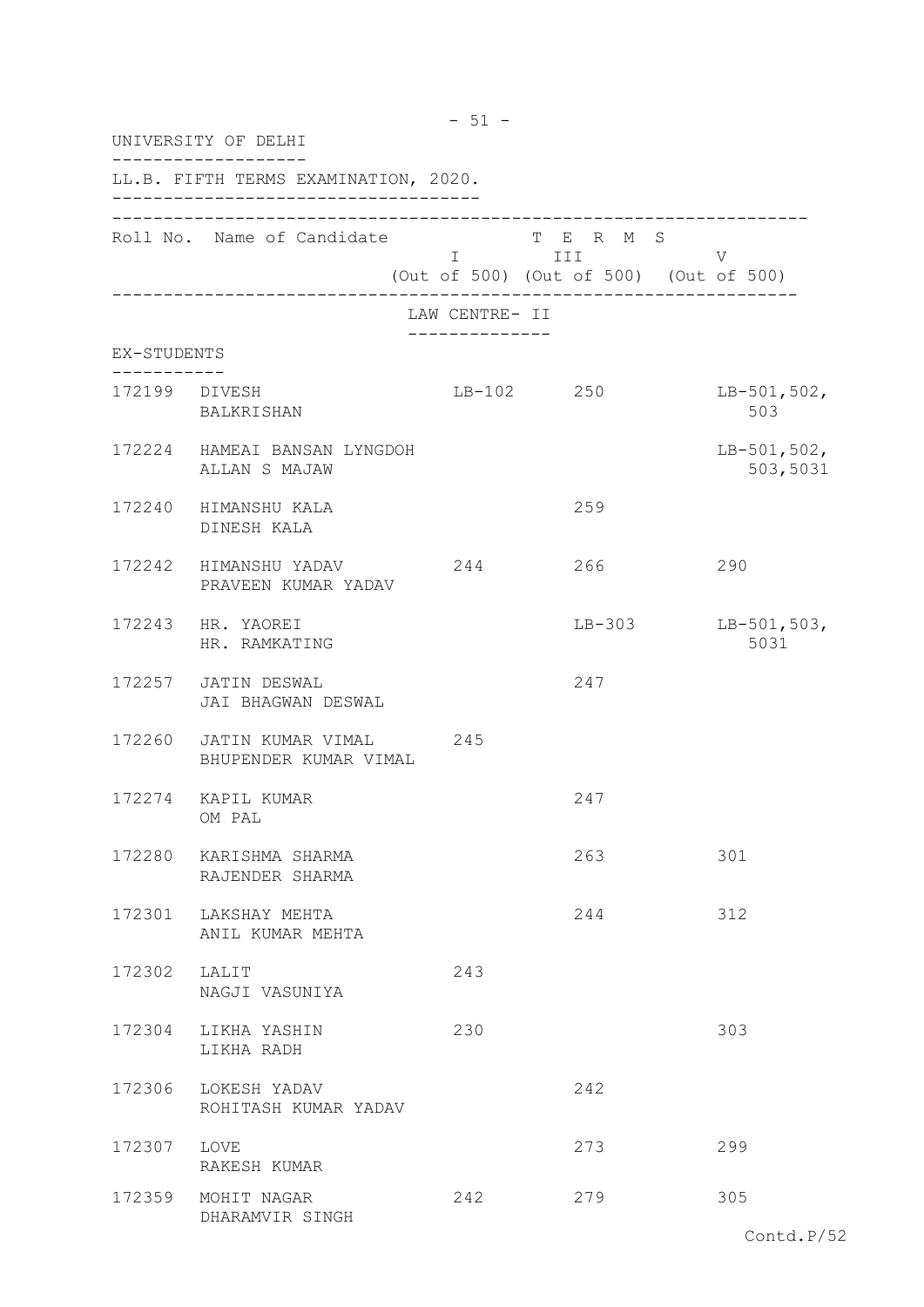| UNIVERSITY OF DELHI<br>LL.B. FIFTH TERMS EXAMINATION, 2020. |                                                           |                |             |                            |  |
|-------------------------------------------------------------|-----------------------------------------------------------|----------------|-------------|----------------------------|--|
|                                                             |                                                           |                |             |                            |  |
|                                                             |                                                           | LAW CENTRE- II |             |                            |  |
| EX-STUDENTS                                                 |                                                           |                |             |                            |  |
|                                                             | 172365 MUDIT KUMAR<br>RAJENDRA KUMAR                      | 254            |             |                            |  |
|                                                             | 172368 MUKESH KUMAR<br>ROHITASH KUMAR                     |                | 273 261 317 |                            |  |
|                                                             | 172379 NARENDER RANA<br>H.S. RANA                         | 259            | 268         | 302                        |  |
|                                                             | 172413 NISHANT KUMAR GUPTA 258<br>NARSINGH NARAYAN PRASAD |                | 258         | 301                        |  |
|                                                             | 172433 PAWAN KUMAR GAUTAM 263<br>NATHU RAM                |                | 240         |                            |  |
|                                                             | 172434 PINKY BHANGU<br>RAJENDER BHANGU                    |                | 263         |                            |  |
|                                                             | 172437 POONAM TANEJA<br>MAN MOHAN BAJAJ                   |                | 276         |                            |  |
|                                                             | 172439 PRADEEP SINGH<br>RAMNATH SINGH                     | 267            | 248         |                            |  |
|                                                             | 172441 PRAKHAR KUMAR<br>ANIL KUMAR                        |                | 254         |                            |  |
|                                                             | 172445 PRANAY SINGH CHANDEL<br>DHIRENDER SINGH            |                |             | 306                        |  |
|                                                             | 172446 PRANITA GOSWAMI<br>SATISH CHAND                    | 258            |             |                            |  |
|                                                             | 172456 PRATEEK SRIVASTAVA<br>PIYODH PANKAJ SRIVASTAVA     |                | 241         |                            |  |
|                                                             | 172477 PRIYANKA<br>MADAN LAL                              |                | 254         |                            |  |
|                                                             | 172479 PRIYANKA SINGH<br>HAR PRAKASH                      |                | 271         | $LB-501,502,$<br>5034,5037 |  |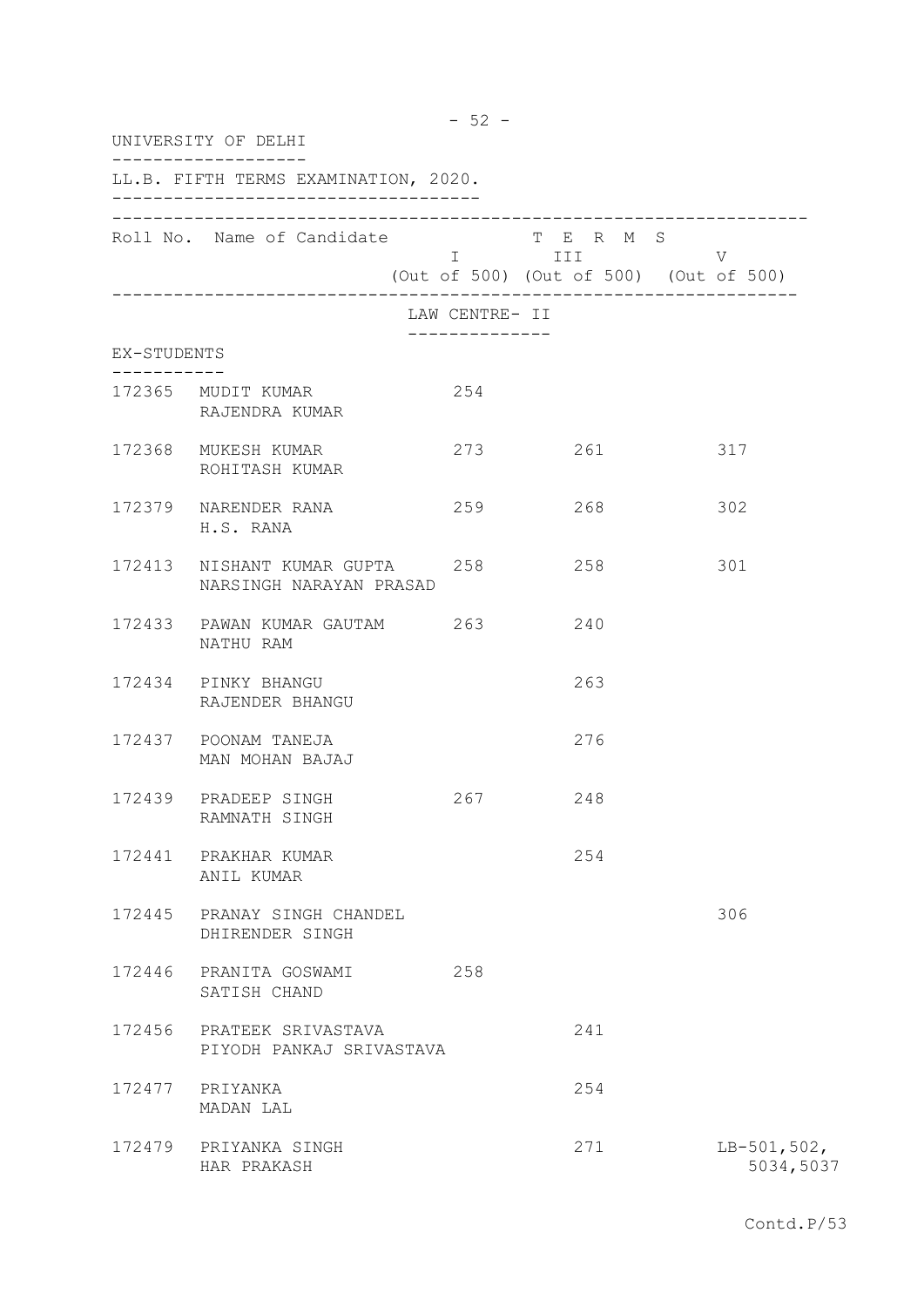| UNIVERSITY OF DELHI<br>LL.B. FIFTH TERMS EXAMINATION, 2020. |                                             |                |         |     |
|-------------------------------------------------------------|---------------------------------------------|----------------|---------|-----|
|                                                             |                                             |                |         |     |
|                                                             |                                             | LAW CENTRE- II |         |     |
| EX-STUDENTS                                                 |                                             | -------------- |         |     |
|                                                             | 172481 PRIYANSHU YADAV<br>MAN SINGH YADAV   |                | 258     |     |
|                                                             | 172506 RAKESH KUMAR<br>RAM SIDDHA           |                | 257     |     |
|                                                             | 172560 SAGAR PANCHAL<br>SUNDER SINGH        |                | 233 249 | 294 |
|                                                             | 172590 SAURABH BABU<br>LOKENDRA BABU        |                |         | 282 |
|                                                             | 172611 SHIV KUMAR<br>SHESHRAM VERMA         | 279            | 250     | 288 |
|                                                             | 172637 SIDDHANT YADAV<br>SADHU SHARAN YADAV |                | 259     |     |
|                                                             | 172641 SIRAWON RIMAI<br>ELIJAH RIMAI        |                | 243     | 304 |
|                                                             | 172649 SOURABH DHALL<br>NARESH DHALL        |                | 254     |     |
| 172658 SUJATA                                               | KRISHAN LAL                                 |                | 277     | 320 |
|                                                             | 172675 SURAJ KAUSHIK<br>M.S. KAUSHIK        | 252            | 246     | 345 |
|                                                             | 172678 SUSHIL KUMAR<br>ROHITASHWA           |                | 225     | 269 |
| 172695                                                      | TARUN KUMAR<br>SHANKAR SINGH                |                | 266     |     |
|                                                             | 172702 UDAI BAJWA<br>SANDEEP SINGH BAJWA    |                | 262     |     |
|                                                             | 172714 VARUN SHAKYA<br>GOPESH SHAKYA        |                | 277     |     |